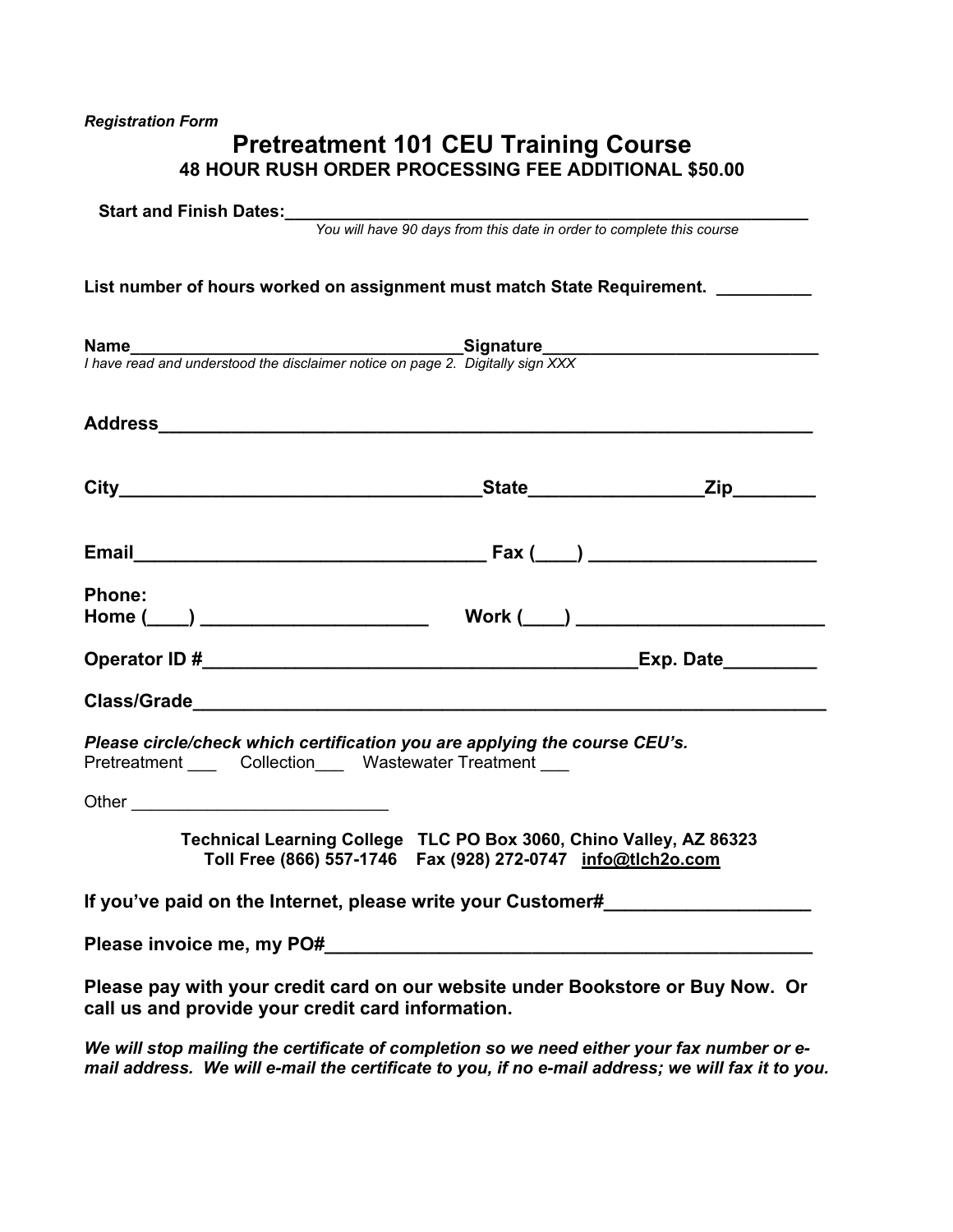#### **DISCLAIMER NOTICE**

I understand that it is my responsibility to ensure that this CEU course is either approved or accepted in my State for CEU credit. I understand State laws and rules change on a frequent basis and I believe this course is currently accepted in my State for CEU or contact hour credit, if it is not, I will not hold Technical Learning College responsible. I fully understand that this type of study program deals with dangerous, changing conditions and various laws and that I will not hold Technical Learning College, Technical Learning Consultants, Inc. (TLC) liable in any fashion for any errors, omissions, advice, suggestions or neglect contained in this CEU education training course or for any violation or injury, death, neglect, damage or loss of your license or certification caused in any fashion by this CEU education training or course material suggestion or error or my lack of submitting paperwork. It is my responsibility to call or contact TLC if I need help or assistance and double-check to ensure my registration page and assignment has been received and graded. It is my responsibility to ensure all information is correct and to abide with all rules and regulations.

**State Approval Listing Link**, check to see if your State accepts or has pre-approved this course. Not all States are listed. Not all courses are listed. If the course is not accepted for CEU credit, we will give you the course free if you ask your State to accept it for credit.

## **State Approval Listing URL…**

*<http://www.abctlc.com/downloads/PDF/CEU%20State%20Approvals.pdf>*

*You can obtain a printed version of the course manual from TLC for an additional \$169.95 plus shipping charges.* 

#### **AFFIDAVIT OF EXAM COMPLETION**

I affirm that I personally completed the entire text of the course. I also affirm that I completed the exam without assistance from any outside source. I understand that it is my responsibility to file or maintain my certificate of completion as required by the state or by the designation organization.

#### **Grading Information**

In order to maintain the integrity of our courses we do not distribute test scores, percentages or questions missed. Our exams are based upon pass/fail criteria with the benchmark for successful completion set at 70%. Once you pass the exam, your record will reflect a successful completion and a certificate will be issued to you.

For security purposes, please fax or e-mail a copy of your driver's license and always call us to confirm we've received your assignment and to confirm your identity.

#### **Do not solely depend on TLC's Approval list for it may be outdated.**

#### **Some States and many employers require the final exam to be proctored.**

<http://www.abctlc.com/downloads/PDF/PROCTORFORM.pdf>

#### **All downloads are electronically tracked and monitored for security purposes.**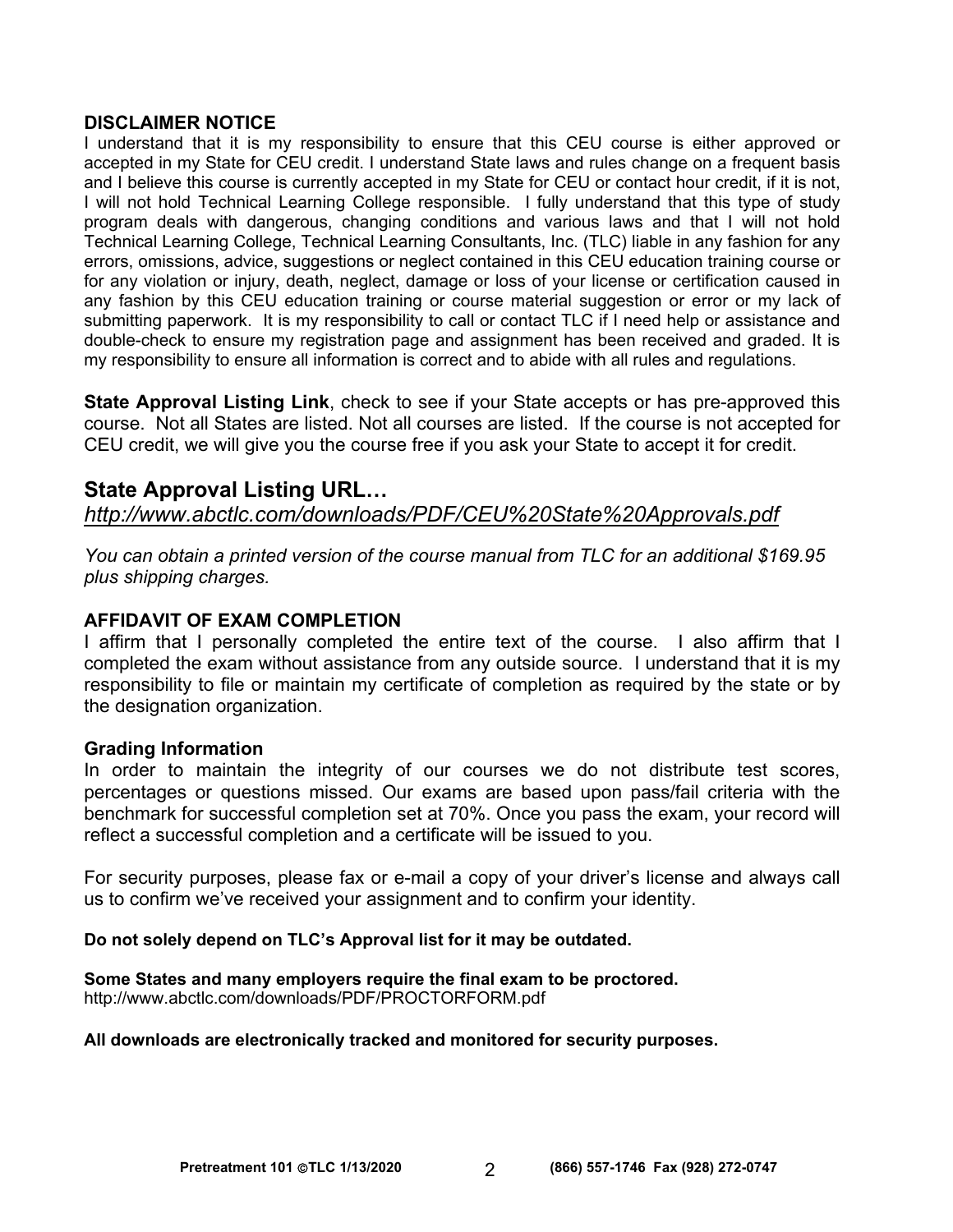## **Texas Students Only**

# **Acknowledgement of Notice of Potential Ineligibility for License**

*You are required to sign and return to TLC or your credit will not be reported.* 

| Name:          |  |  |  |
|----------------|--|--|--|
|                |  |  |  |
| Date of Birth: |  |  |  |

Email Address: \_\_\_\_\_\_\_\_\_\_\_\_\_\_\_\_\_\_\_\_\_\_\_\_\_\_\_\_\_\_\_\_\_\_\_\_\_\_\_\_\_\_\_\_\_\_\_\_\_

By signing this form, I acknowledge that Technical Learning College notified me of the following:

- the potential ineligibility of an individual who has been convicted of an offense to be issued an occupational license by the Texas Commission on Environmental Quality (TCEQ) upon completion of the educational program;
- the current TCEQ Criminal Conviction Guidelines for Occupational Licensing, which describes the process by which the TCEQ's Executive Director determines whether a criminal conviction:
- renders a prospective applicant an unsuitable candidate for an occupational license;
- warrants the denial of a renewal application for an existing license; or
- warrants revocation or suspension of a license previously granted.
- the right to request a criminal history evaluation from the TCEQ under Texas Occupations Code Section 53.102; and

 that the TCEQ may consider an individual to have been convicted of an offense for the purpose of denying, suspending or revoking a license under circumstances described in Title 30 Texas Administrative Code Section 30.33.

| <b>Enrollee Signature:</b> | Date: |  |
|----------------------------|-------|--|
|                            |       |  |

Name of Training Provider/Organization: Technical Learning College

Contact Person: Melissa Durbin Role/Title: Dean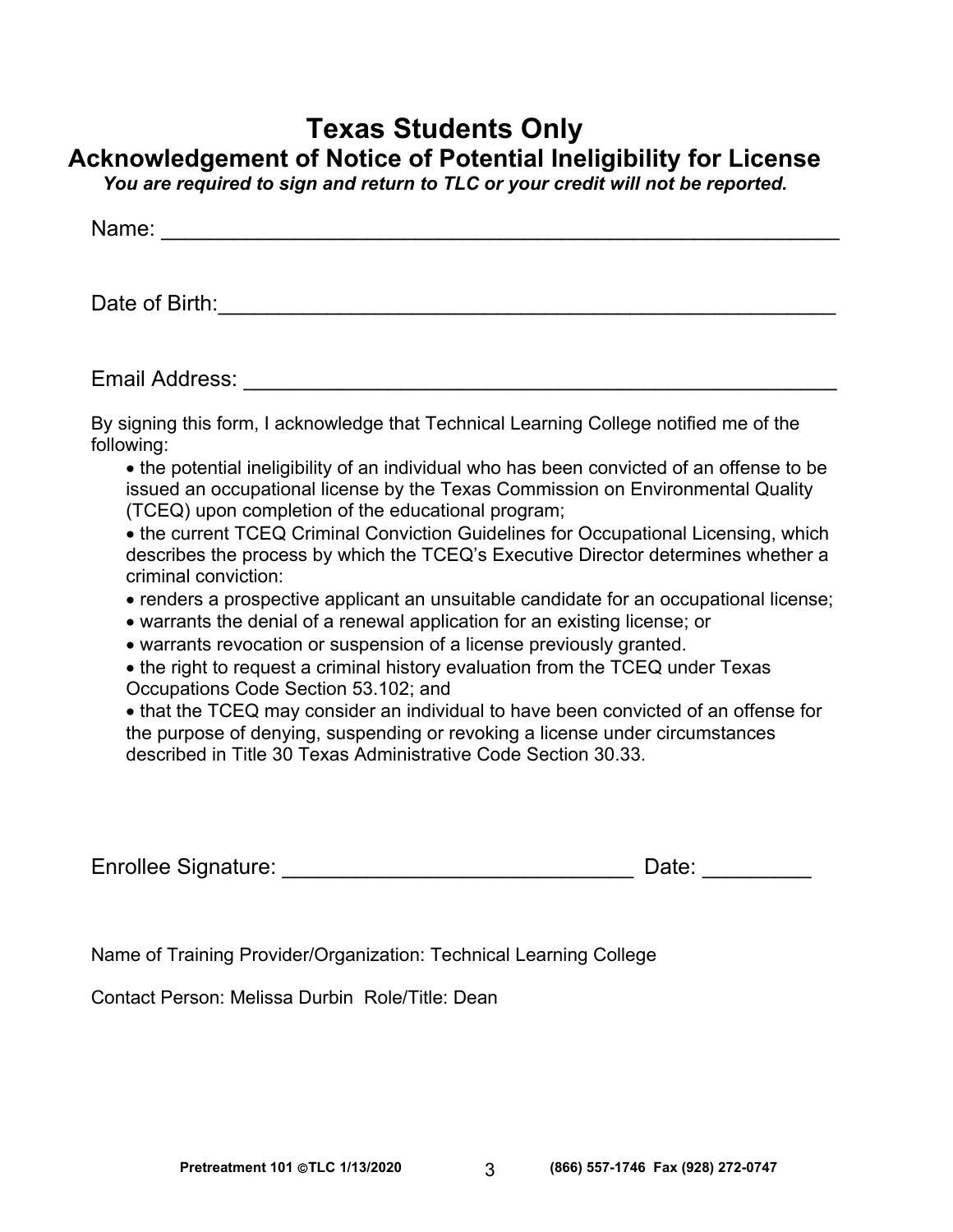**Pretreatment 101 ©TLC 1/13/2020** 4 (866) 557-1746 Fax (928) 272-0747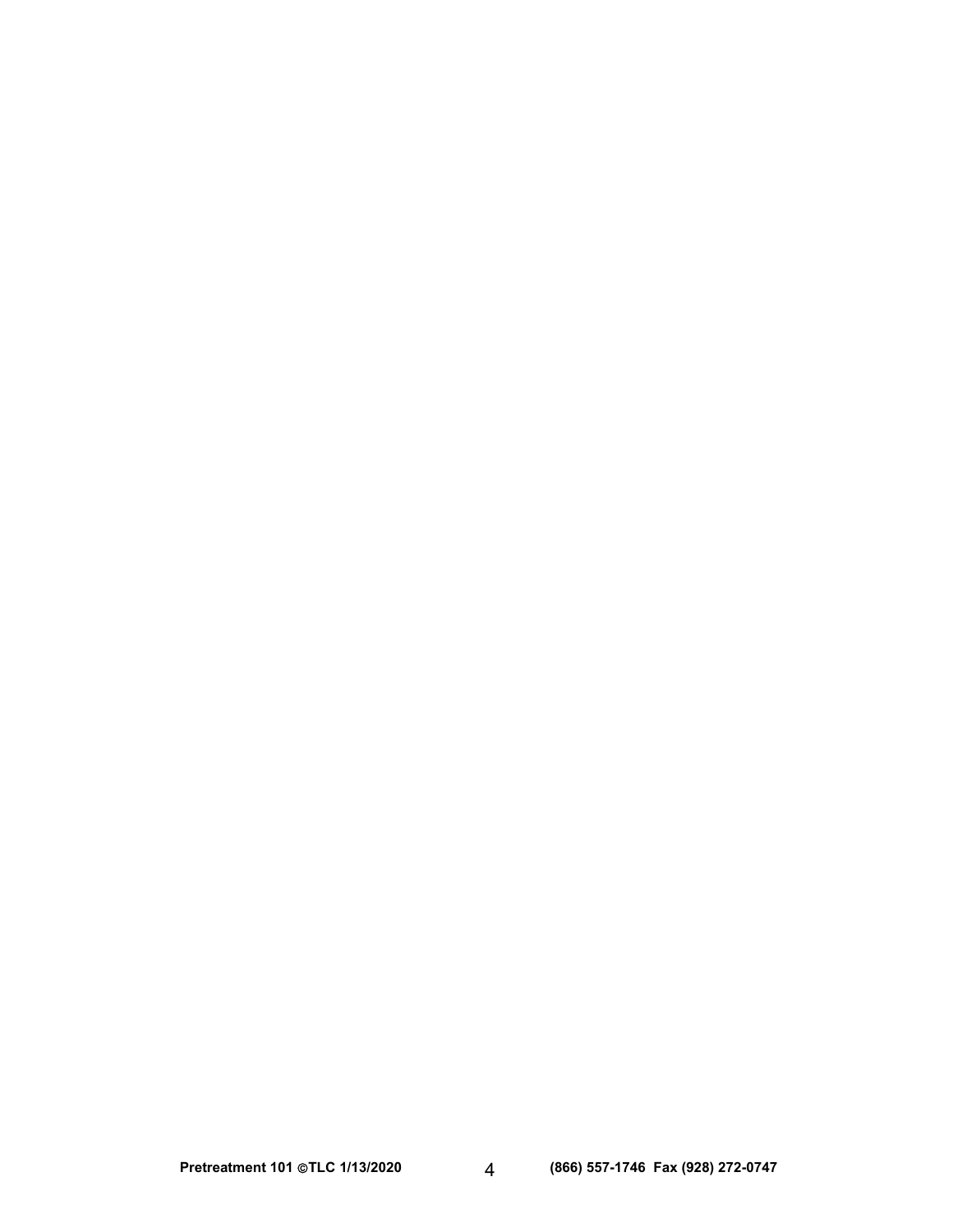## **For Texas TCEQ Wastewater Licensed Operators Important Information**

## **Wastewater/Collections Rule Changes (Texas Only)**

#### **Rule Changes and Updates for Domestic Wastewater Systems**

On Nov. 4, 2014, TCEQ commissioners adopted revisions to 30 Texas Administrative Code (TAC), Chapter 217, Design Criteria for Domestic Wastewater Systems, and "re-adopted" previously repealed rules in 30 TAC, Chapter 317, Design Criteria Prior to 2008.

#### *Some of the changes to Chapter 217 include:*

- Adding new definitions and clarifying existing definitions;
- Adding design criteria and approval requirements for rehabilitation of existing infrastructure;
- Adding design criteria for new technologies, including cloth filters and air lift pumps;
- Making changes to reflect modern practices, standards and trends;
- Modifying rule language to improve readability and enforceability; and
- Modifying the design organic loadings and flows for a new wastewater treatment facility.

#### **SUBCHAPTER A: ADMINISTRATIVE REQUIREMENTS §§217.1 - 217.18**

Effective December 4, 2015 §217.1. Applicability. (a) Applicability. (1) This chapter applies to the design, operation, and maintenance of: (A) domestic wastewater treatment facilities that are constructed with plans and specifications received and approved by the executive director after the effective date of the amendments to this chapter; (B) treatment units that are altered, constructed, or re-rated with plans and specifications received and approved by the executive director after the effective date of the amendments to this chapter; (C) collection systems that are constructed with plans and specifications received and approved by the executive director after the effective date of the amendments to this chapter; (D) collection system units that are altered, constructed, or re-rated with plans and specifications received and approved by the executive director after the effective date of the amendments to this chapter; (E) existing domestic wastewater treatment facilities that do not have a current Texas Pollutant Discharge Elimination System permit or a Texas Land Application Permit and are required to have an active wastewater permit; (F) existing wastewater treatment facilities and collection systems that never received approval for plans and specifications from the executive director; and (G) collection system rehabilitation projects covered in §217.56(c) and §217.69 of this title (relating to Trenchless Pipe Installation; and Maintenance, Inspection, and Rehabilitation of the Collection System). (2) Domestic wastewater treatment facilities, treatment units, collection systems, and collection system units with plans and specifications approved by the executive director that were received on or after August 28, 2008 and before the effective date of this chapter must comply with the rules in this chapter, as they existed immediately before the effective date of the amendments to this chapter.

The rules in Texas Commission on Environmental Quality Page 2 Chapter 217 - Design Criteria for Domestic Wastewater Systems effect immediately before the effective date of the amendments to this chapter are continued in effect for that purpose. (3) This chapter does not apply to: (A) the design, installation, operation, or maintenance of domestic wastewater treatment facilities, treatment units, collection systems, or collection system units with plans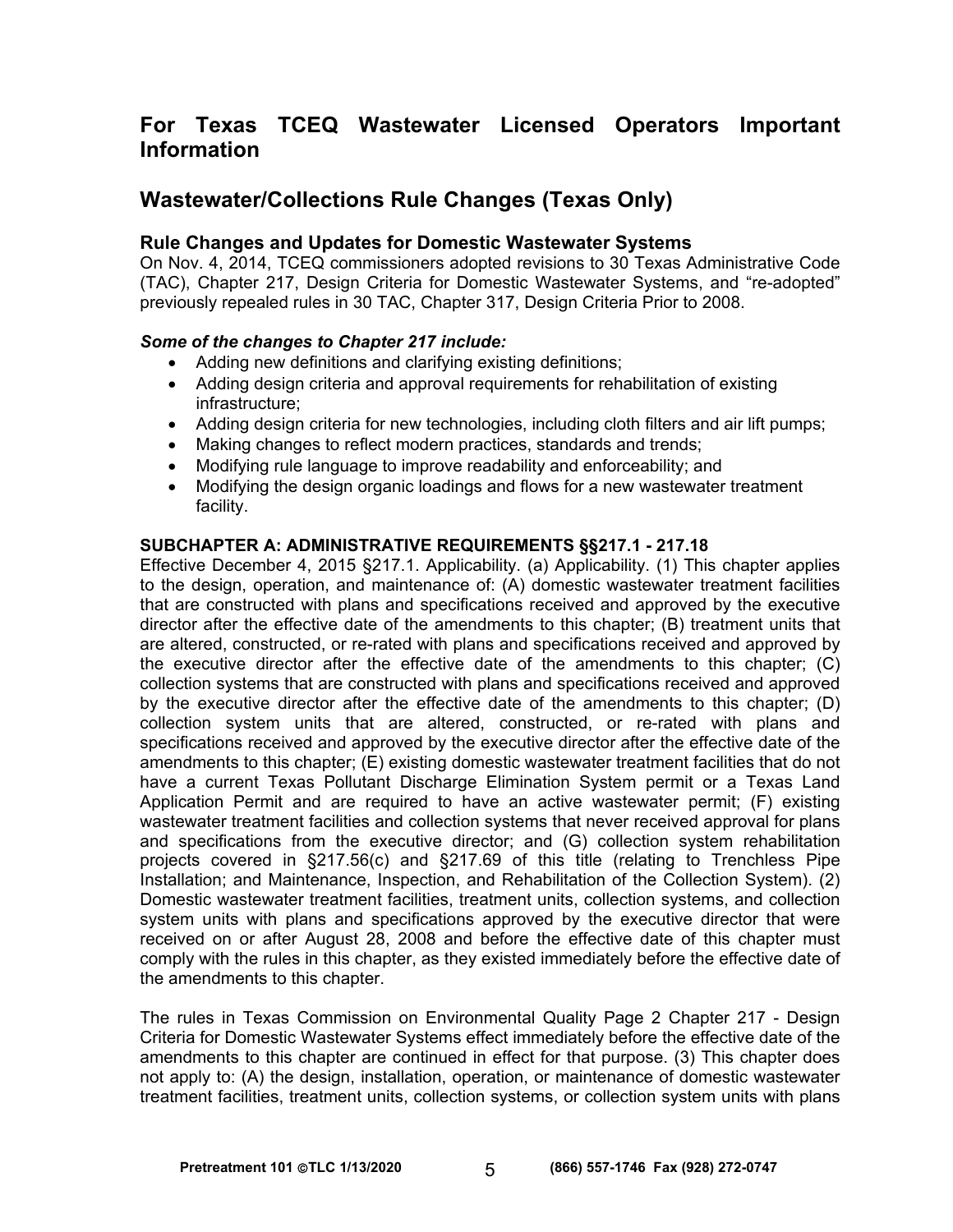and specifications that were approved by the executive director on or before August 27, 2008, which are governed by Chapter 317 of this title (relating to Design Criteria Prior to 2008) or design criteria that preceded Chapter 317 of this title; and (B) systems regulated by Chapter 285 of this title (relating to On-Site Sewage Facilities); or collection systems or wastewater treatment facilities that collect, transport, treat, or dispose of wastewater that does not have the characteristics of domestic wastewater, although the wastewater may contain domestic wastewater.

(b) The executive director may grant variances from new requirements added by the amendments of this chapter to a person who proposes to construct, alter, or re-rate a collection system or wastewater treatment facility if the plans and specifications for the project are submitted within 180 days after the date the amendments to this chapter are effective, provided the plans and specifications comply with the rules in effect immediately prior to the amendment. Adopted November 4, 2015 Effective December 4, 2015

#### **The link to the rules is available on the TCEQ website at <https://www.tceq.texas.gov/rules/indxpdf.html>**

*For Texas Students Only….* 

| Please sign and date this notice |      |
|----------------------------------|------|
| <b>Printed Name</b>              |      |
|                                  |      |
| Signature                        | Date |

 $\mathcal{L}_\text{max}$  and  $\mathcal{L}_\text{max}$  and  $\mathcal{L}_\text{max}$  and  $\mathcal{L}_\text{max}$  and  $\mathcal{L}_\text{max}$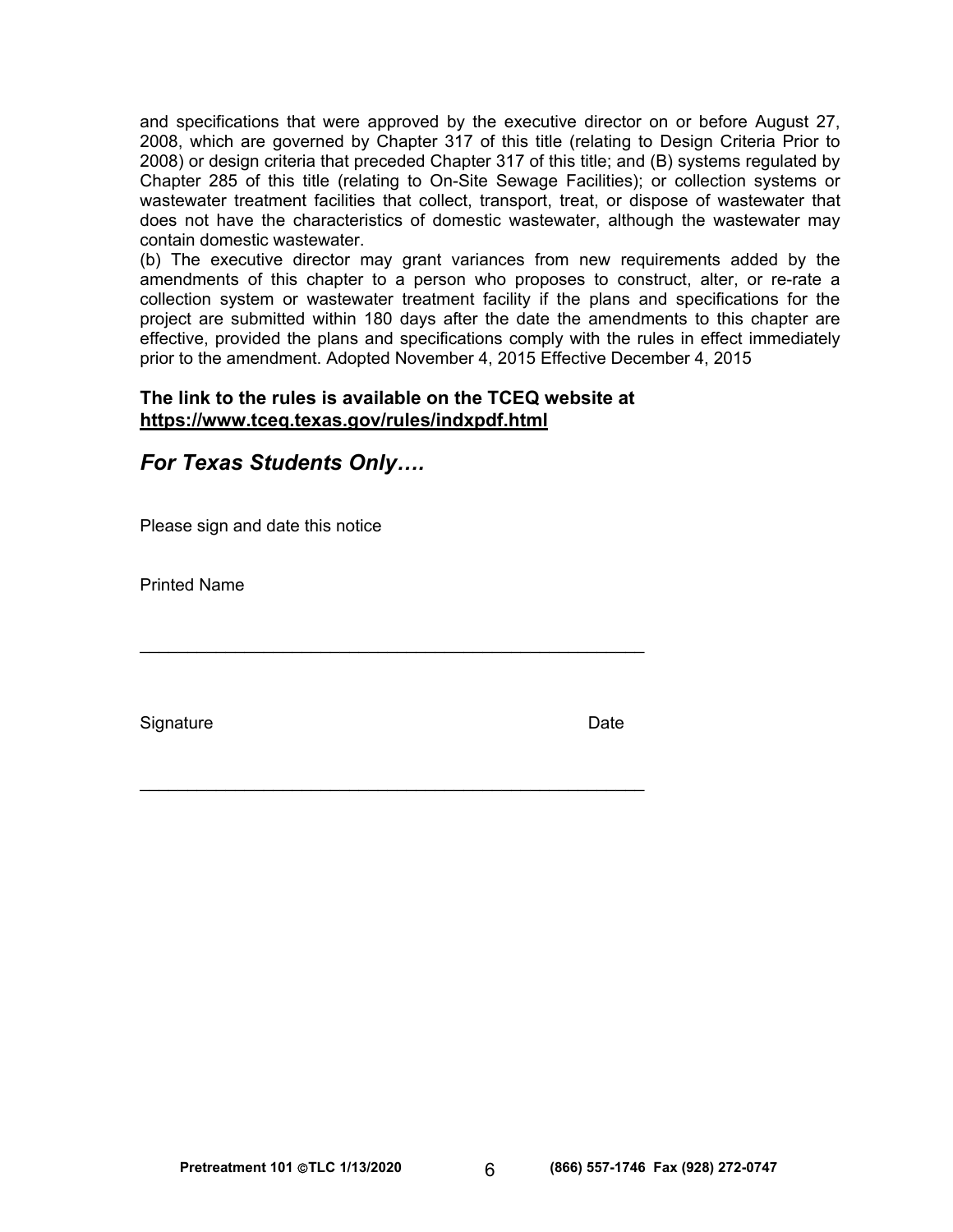## **CERTIFICATION OF COURSE PROCTOR**

Technical Learning College requires that our students who takes a correspondence or home study program course must pass a proctored course reading, quiz and final examination. The proctor must complete and provide to the school a certification form approved by the commission for each examination administered by the proctor.

**Instructions**. When a student completes the course work, fill out the blanks in this section and provide the form to the proctor with the examination.

Name of Course: **Name of Course:** 

Name of Licensee:

**Instructions to Proctor**. After an examination is administered, complete and return this certification and examination to the school in a sealed exam packet or in pdf format.

I certify that:

- 1. I am a disinterested third party in the administration of this examination. I am not related by blood, marriage or any other relationship to the licensee which would influence me from properly administering the examination.
- 2. The licensee showed me positive photo identification prior to completing the examination.
- 3. The enclosed examination was administered under my supervision on  $\frac{1}{2}$ The licensee received no assistance and had no access to books, notes or reference material.
- 4. I have not permitted the examination to be compromised, copied, or recorded in any way or by any method.
- 5. Provide an estimate of the amount of time the student took to complete the assignment.

Time to complete the entire course and final exam.

Notation of any problem or concerns:

Name and Telephone of Proctor (please print):

Signature of Proctor

 $\overline{a}$ 

 $\overline{a}$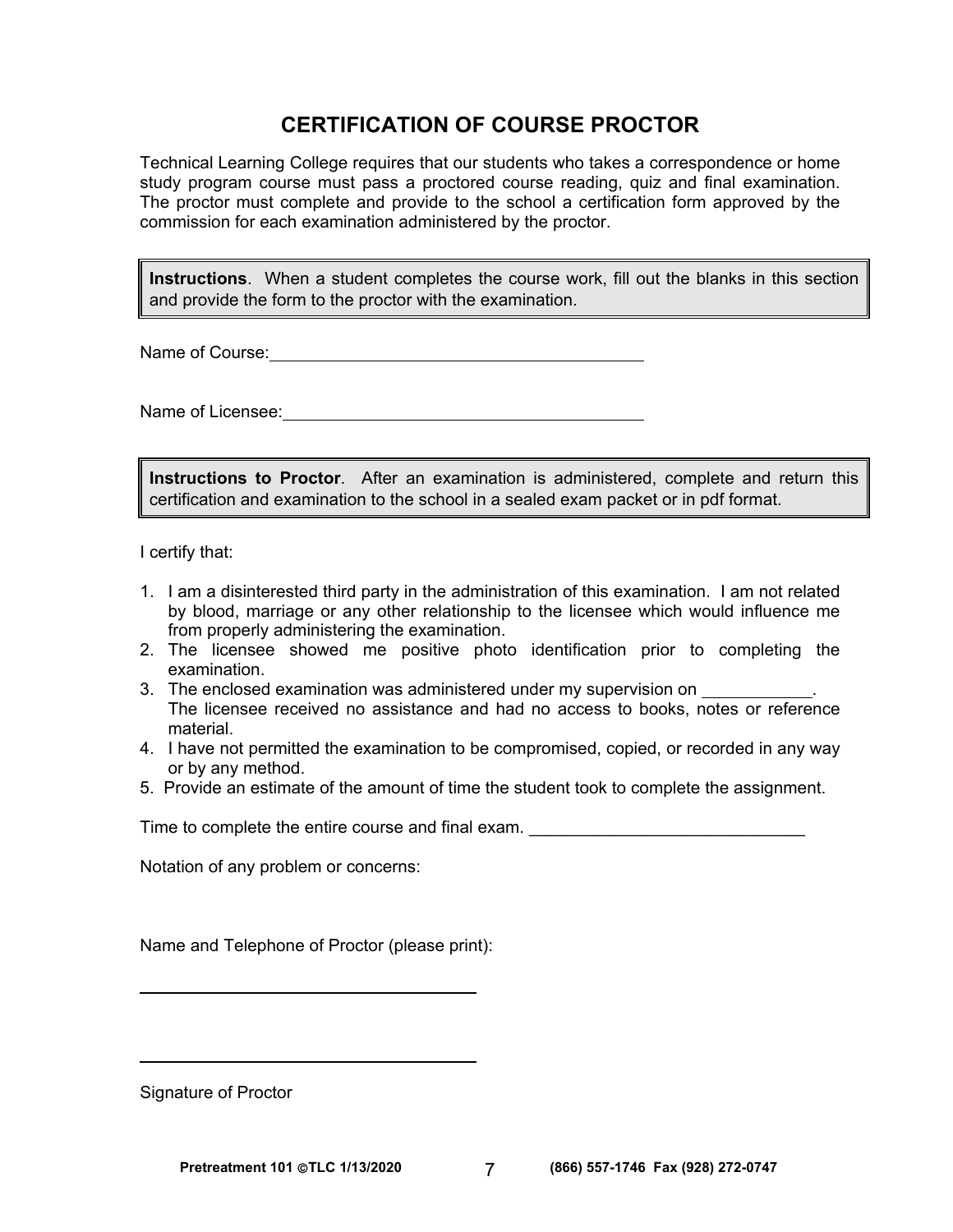**Pretreatment 101 ©TLC 1/13/2020** 8 (866) 557-1746 Fax (928) 272-0747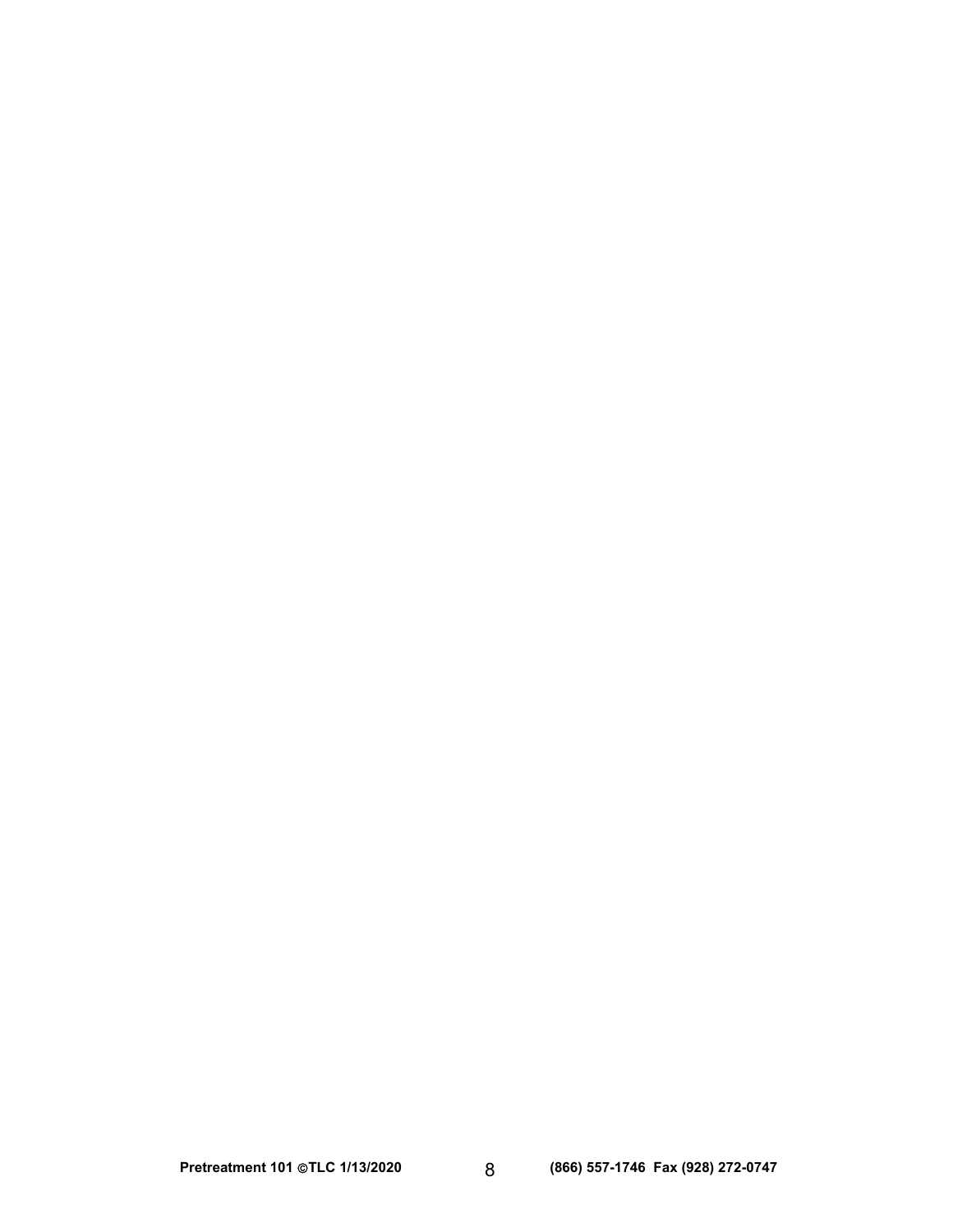**Pretreatment 101 Answer Key** 

| <b>Name</b> | <b>Phone</b> |  |
|-------------|--------------|--|
|             |              |  |

*Did you check with your State agency to ensure this course is accepted for credit? No refunds.* 

*Method of Course acceptance confirmation. Please fill this section* 

Website Telephone Call Email Spoke to

Did you receive the approval number, if applicable?

What is the course approval number, if applicable? *\_\_\_\_\_\_\_\_\_\_\_\_\_\_\_\_\_\_* 

*You are responsible to ensure that TLC receives the Assignment and Registration Key. Please call us to ensure that we received it.* 

#### *Please circle, underline, bold or X only one correct answer*

Please Circle, Bold, Underline or X, one answer per question. A **felt tipped pen** works best.

| 1. ABCD     | 18. A B C D | 35. A B C D | 52. A B C D |
|-------------|-------------|-------------|-------------|
| 2. A B      | 19. A B C D | 36. A B C D | 53. A B C D |
| 3. ABCD     | 20. A B C D | 37. A B C D | 54. A B C D |
| 4. ABCD     | 21. A B C D | 38. A B     | 55. A B C D |
| 5. A B C D  | 22. A B C D | 39. A B     | 56. A B C D |
| 6. ABCD     | 23. A B C D | 40. A B     | 57. A B C D |
| 7. ABCD     | 24. A B C D | 41. A B     | 58. A B C D |
| 8. ABCD     | 25. A B C D | 42. A B     | 59. A B C D |
| 9. ABCD     | 26. A B C D | 43. A B C D | 60. A B C D |
| 10. A B C D | 27. A B C D | 44. A B C D | 61. A B C D |
| 11. A B C D | 28. A B C D | 45. A B C D | 62. A B C D |
| 12. A B C D | 29. A B C D | 46. A B C D | 63. A B C D |
| 13. A B C D | 30. A B C D | 47. A B C D | 64. A B C D |
| 14. A B C D | 31. A B C D | 48. A B C D | 65. A B C D |
| 15. A B C D | 32. A B C D | 49. A B C D | 66. A B C D |
| 16. A B C D | 33. A B C D | 50. A B C D | 67. A B C D |
| 17. A B C D | 34. A B C D | 51. A B C D | 68. A B C D |
|             |             |             |             |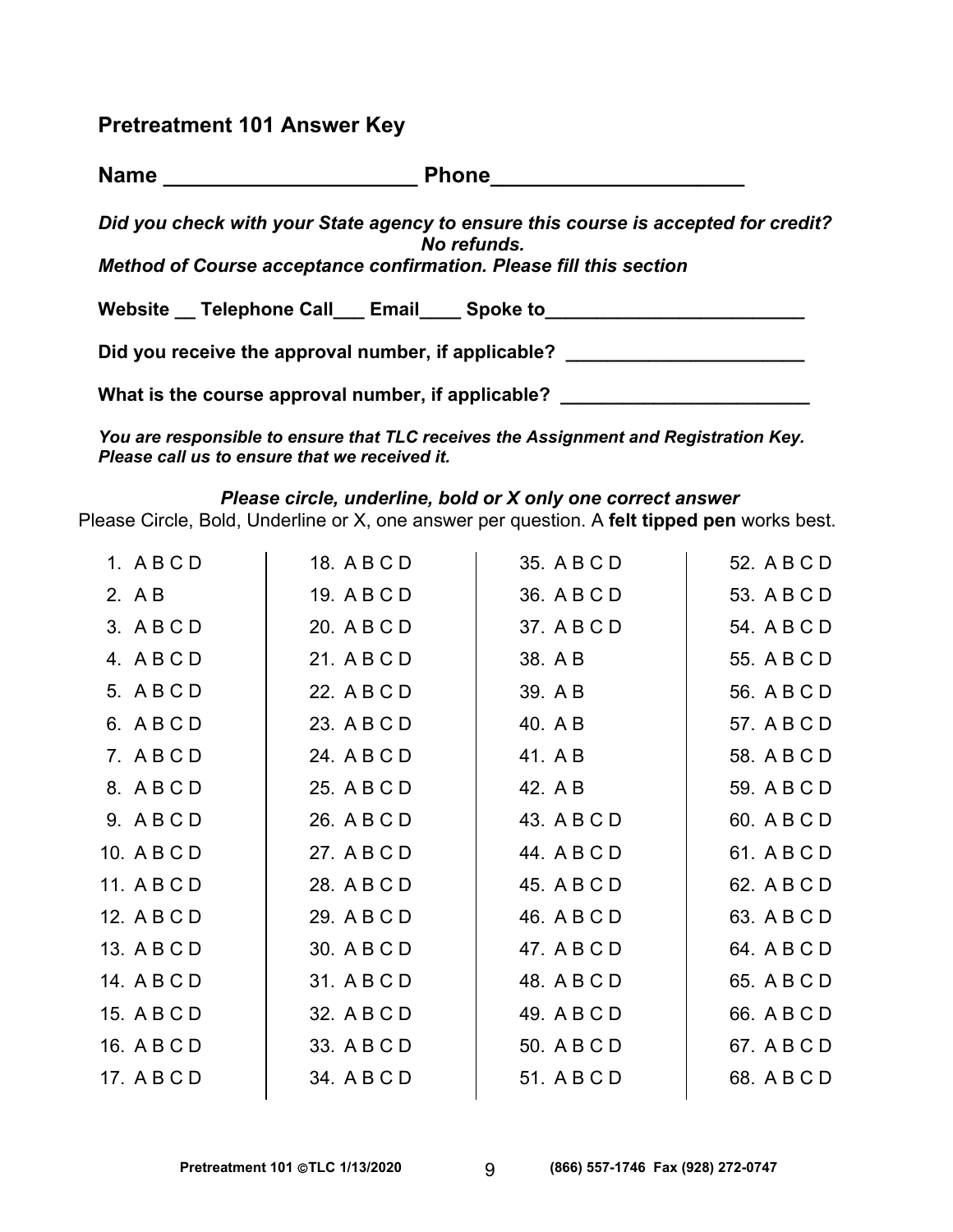| 69. A B      | 101. A B C D | 133. A B C D | 165. A B C D |
|--------------|--------------|--------------|--------------|
| 70. A B      | 102. A B C D | 134. A B C D | 166. A B C D |
| 71. A B      | 103. A B C D | 135. A B C D | 167. A B C D |
| 72. A B      | 104. A B C D | 136. A B C D | 168. A B C D |
| 73. A B      | 105. A B C D | 137. ABCD    | 169. A B C D |
| 74. A B C D  | 106. A B C D | 138. A B C D | 170. A B C D |
| 75. A B C D  | 107. ABCD    | 139. A B C D | 171. ABCD    |
| 76. A B C D  | 108. A B C D | 140. ABCD    | 172. A B C D |
| 77. A B C D  | 109. ABCD    | 141. ABCD    | 173. A B C D |
| 78. A B C D  | 110. ABCD    | 142. A B C D | 174. AB      |
| 79. A B C D  | 111. ABCD    | 143. ABCD    | 175. A B C D |
| 80. A B C D  | 112. A B C D | 144. ABCD    | 176. A B C D |
| 81. A B C D  | 113. ABCD    | 145. A B C D | 177. ABCD    |
| 82. A B C D  | 114. ABCD    | 146. A B C D | 178. A B C D |
| 83. A B C D  | 115. ABCD    | 147. ABCD    | 179. ABCD    |
| 84. A B C D  | 116. ABCD    | 148. ABCD    | 180. A B C D |
| 85. A B C D  | 117. ABCD    | 149. ABCD    | 181. ABCD    |
| 86. A B C D  | 118. ABCD    | 150. A B C D | 182. A B C D |
| 87. A B C D  | 119. ABCD    | 151. ABCD    | 183. A B C D |
| 88. A B C D  | 120. A B C D | 152. A B C D | 184. A B C D |
| 89. A B C D  | 121. A B C D | 153. A B C D | 185. A B C D |
| 90. A B C D  | 122. A B C D | 154. A B C D | 186. A B C D |
| 91. A B C D  | 123. A B C D | 155. A B C D | 187. A B C D |
| 92. A B C D  | 124. ABCD    | 156. A B C D | 188. A B C D |
| 93. A B C D  | 125. A B C D | 157. ABCD    | 189. ABCD    |
| 94. A B C D  | 126. A B C D | 158. A B C D | 190. A B C D |
| 95. A B C D  | 127. ABCD    | 159. ABCD    | 191. ABCD    |
| 96. A B C D  | 128. A B C D | 160. A B C D | 192. A B C D |
| 97. A B C D  | 129. ABCD    | 161. ABCD    | 193. A B C D |
| 98. A B C D  | 130. A B C D | 162. A B C D | 194. A B C D |
| 99. A B C D  | 131. ABCD    | 163. A B C D | 195. A B C D |
| 100. A B C D | 132. A B C D | 164. A B C D | 196. A B C D |
|              |              |              |              |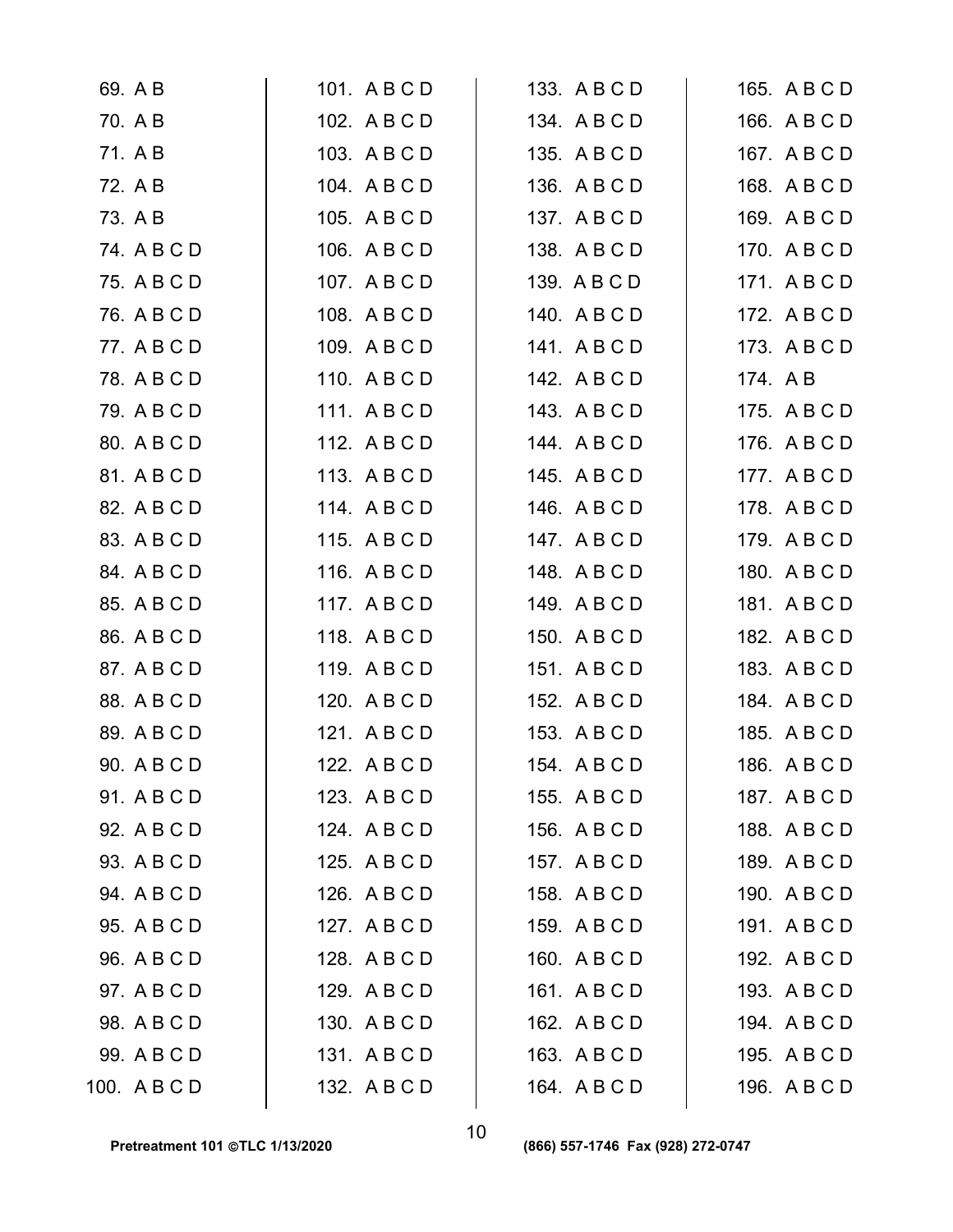| 197. A B C D | 229. A B C D | 261. A B C D | 293. A B C D |
|--------------|--------------|--------------|--------------|
| 198. A B C D | 230. A B C D | 262. A B C D | 294. AB      |
| 199. A B C D | 231. ABCD    | 263. A B C D | 295. A B C D |
| 200. A B C D | 232. A B C D | 264. A B C D | 296. A B C D |
| 201. A B C D | 233. A B C D | 265. A B C D | 297. A B C D |
| 202. A B C D | 234. A B C D | 266. A B C D | 298. A B C D |
| 203. A B C D | 235. A B     | 267. ABCD    | 299. A B C D |
| 204. A B C D | 236. A B     | 268. A B C D | 300. A B C D |
| 205. A B C D | 237. A B     | 269. A B C D | 301. ABCD    |
| 206. A B C D | 238. A B     | 270. A B C D | 302. A B C D |
| 207. ABCD    | 239. A B C D | 271. ABCD    | 303. A B C D |
| 208. A B C D | 240. A B C D | 272. A B C D | 304. ABCD    |
| 209. A B C D | 241. ABCD    | 273. A B C D | 305. A B C D |
| 210. ABCD    | 242. A B C D | 274. ABCD    | 306. AB      |
| 211. ABCD    | 243. A B C D | 275. A B C D | 307. A B     |
| 212. A B C D | 244. A B C D | 276. A B C D | 308. A B C D |
| 213. A B C D | 245. ABCD    | 277. ABCD    | 309. A B C D |
| 214. ABCD    | 246. A B C D | 278. ABCD    | 310. ABCD    |
| 215. A B C D | 247. ABCD    | 279. ABCD    | 311. ABCD    |
| 216. A B C D | 248. ABCD    | 280. A B C D | 312. A B C D |
| 217. ABCD    | 249. A B C D | 281. ABCD    | 313. A B C D |
| 218. ABCD    | 250. A B C D | 282. A B     | 314. A B C D |
| 219. A B C D | 251. ABCD    | 283. A B     | 315. A B C D |
| 220. A B C D | 252. A B C D | 284. A B C D | 316. ABCD    |
| 221. ABCD    | 253. A B C D | 285. A B C D | 317. ABCD    |
| 222. A B C D | 254. A B C D | 286. A B C D | 318. A B C D |
| 223. A B C D | 255. A B C D | 287. A B C D | 319. A B C D |
| 224. A B C D | 256. A B     | 288. A B C D | 320. A B C D |
| 225. A B C D | 257. A B     | 289. ABCD    | 321. A B C D |
| 226. A B C D | 258. A B C D | 290. A B C D | 322. A B C D |
| 227. A B C D | 259. A B C D | 291. A B C D | 323. A B C D |
| 228. A B C D | 260. A B C D | 292. A B C D | 324. A B C D |
|              |              |              |              |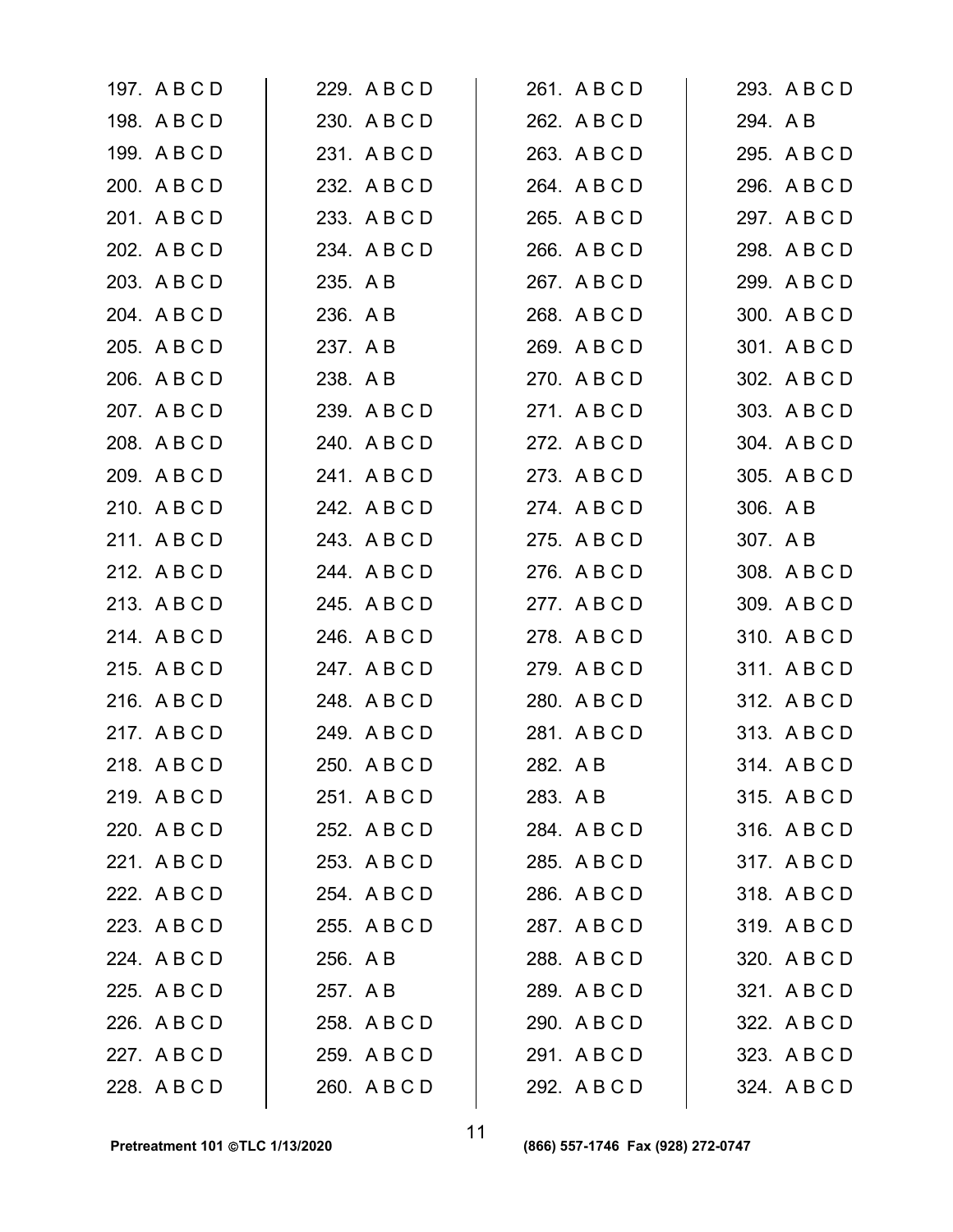| 325. A B C D | 357. A B     | 389. A B C D | 421. A B C D |
|--------------|--------------|--------------|--------------|
| 326. A B C D | 358. A B C D | 390. A B C D | 422. A B C D |
| 327. ABCD    | 359. A B C D | 391. A B C D | 423. A B C D |
| 328. A B C D | 360. A B C D | 392. A B C D | 424. ABCD    |
| 329. A B C D | 361. A B C D | 393. A B C D | 425. A B     |
| 330. A B C D | 362. A B C D | 394. A B C D | 426. A B C D |
| 331. ABCD    | 363. A B C D | 395. A B C D | 427. A B C D |
| 332. A B C D | 364. A B C D | 396. A B C D | 428. AB      |
| 333. A B C D | 365. A B C D | 397. A B C D | 429. A B C D |
| 334. A B C D | 366. A B C D | 398. A B C D | 430. A B C D |
| 335. A B C D | 367. A B C D | 399. A B C D | 431. ABCD    |
| 336. A B C D | 368. A B C D | 400. A B C D | 432. A B C D |
| 337. ABCD    | 369. A B C D | 401. ABCD    | 433. A B C D |
| 338. A B C D | 370. A B C D | 402. A B C D | 434. ABCD    |
| 339. A B C D | 371. ABCD    | 403. A B     | 435. A B C D |
| 340. A B C D | 372. A B C D | 404. A B     | 436. A B C D |
| 341. A B C D | 373. A B C D | 405. A B C D | 437. A B C D |
| 342. A B     | 374. ABCD    | 406. A B C D | 438. A B C D |
| 343. AB      | 375. A B C D | 407. ABCD    | 439. A B C D |
| 344. AB      | 376. A B C D | 408. A B C D | 440. A B C D |
| 345. AB      | 377. A B C D | 409. A B     | 441. A B C D |
| 346. A B C D | 378. A B C D | 410. A B C D | 442. A B C D |
| 347. A B C D | 379. A B C D | 411. AB      | 443. A B C D |
| 348. ABCD    | 380. A B C D | 412. AB      | 444. ABCD    |
| 349. ABCD    | 381. A B C D | 413. ABCD    | 445. A B C D |
| 350. A B C D | 382. A B C D | 414. A B C D | 446. A B C D |
| 351. ABCD    | 383. A B C D | 415. A B C D | 447. ABCD    |
| 352. A B     | 384. A B C D | 416. A B C D | 448. A B C D |
| 353. A B C D | 385. A B C D | 417. ABCD    | 449. A B C D |
| 354. A B C D | 386. A B C D | 418. A B C D | 450. A B C D |
| 355. A B     | 387. A B C D | 419. A B C D | 451. A B C D |
| 356. A B C D | 388. A B C D | 420. A B C D | 452. A B C D |
|              |              |              |              |

12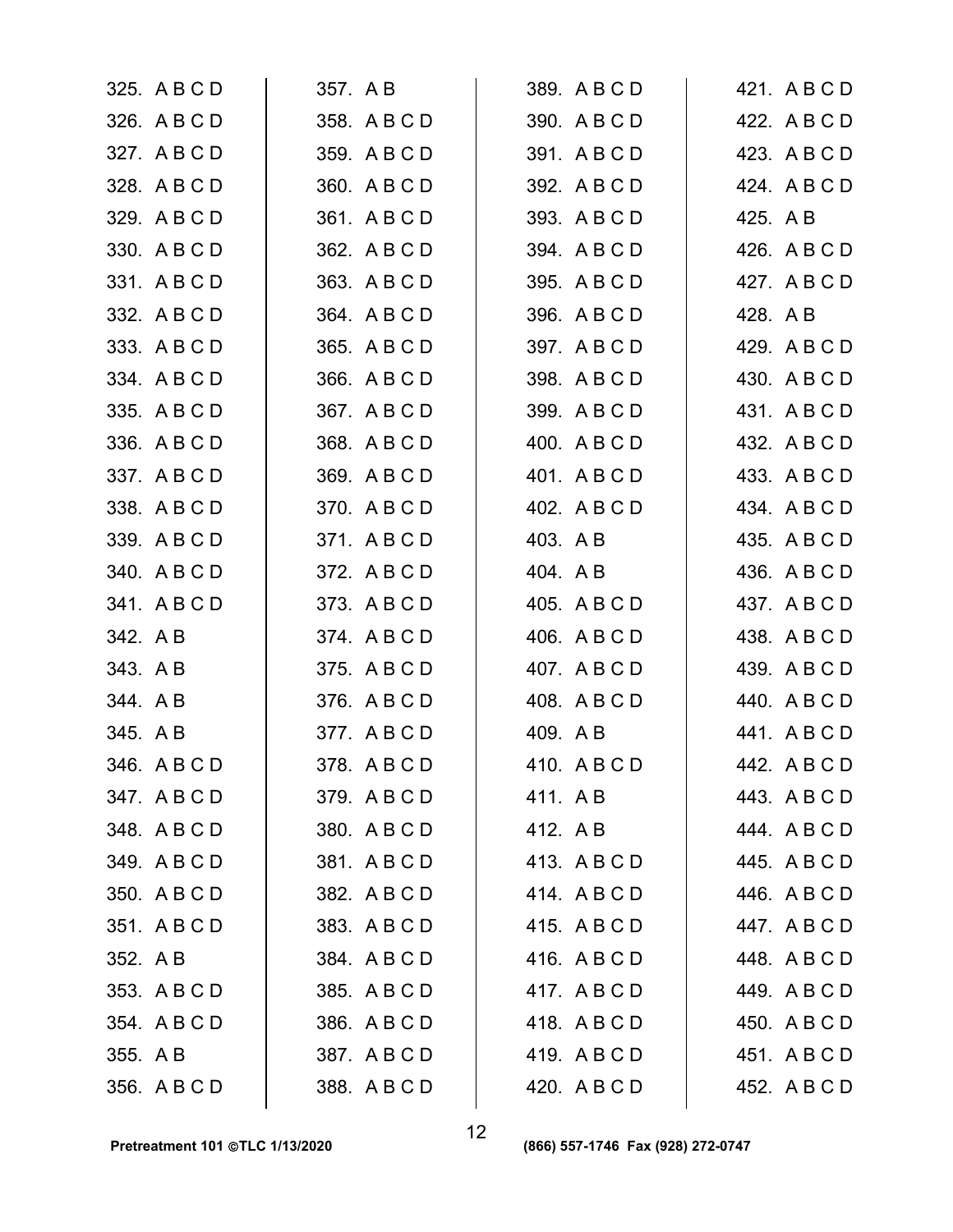| 453. A B C D | 465. A B C D | 477. ABCD    | 489. A B C D |
|--------------|--------------|--------------|--------------|
| 454. A B C D | 466. A B C D | 478. A B C D | 490. A B C D |
| 455. A B C D | 467. A B C D | 479. A B C D | 491. ABCD    |
| 456. A B C D | 468. A B C D | 480. A B C D | 492. A B C D |
| 457. A B C D | 469. A B C D | 481. ABCD    | 493. A B C D |
| 458. A B C D | 470. A B C D | 482. A B C D | 494. A B C D |
| 459. A B C D | 471. A B C D | 483. A B C D | 495. A B C D |
| 460. A B C D | 472. A B C D | 484. A B C D | 496. A B C D |
| 461. ABCD    | 473. A B C D | 485. A B     | 497. ABCD    |
| 462. A B C D | 474. ABCD    | 486. AB      | 498. A B C D |
| 463. A B C D | 475. A B C D | 487. AB      | 499. AB      |
| 464. A B C D | 476. A B C D | 488. ABCD    | 500. AB      |
|              |              |              |              |

**Amount of Time for Course Completion – How many hours you spent on course?** 

#### **Must match State Hour Requirement (Hours)**

*I understand that I am 100 percent responsible to ensure that TLC receives the Assignment and Registration Key and that it is accepted for credit by my State or Providence. I understand that TLC has a zero tolerance towards not following their rules, cheating or hostility towards staff or*  instructors. I need to complete the entire assignment for credit. There is no credit for partial *assignment completion. My exam was proctored. I will contact TLC if I do not hear back from them within 2 days of assignment submission. I will forfeit my purchase costs and will not receive credit or a refund if I do not abide with TLC's rules. I will not hold TLC liable for any errors, injury, death or non-compliance with rules. I will abide with all federal and state rules and rules found on page 2.* 

**Please Sign that you understand and will abide with TLC's Rules.** 

# **\_\_\_\_\_\_\_\_\_\_\_\_\_\_\_\_\_\_\_\_\_\_\_\_\_\_\_\_\_\_\_\_\_\_\_\_\_\_\_\_\_\_\_\_\_\_\_\_\_\_\_\_\_\_ Signature**

*Please write down any questions you were not able to find the answers or that have errors.*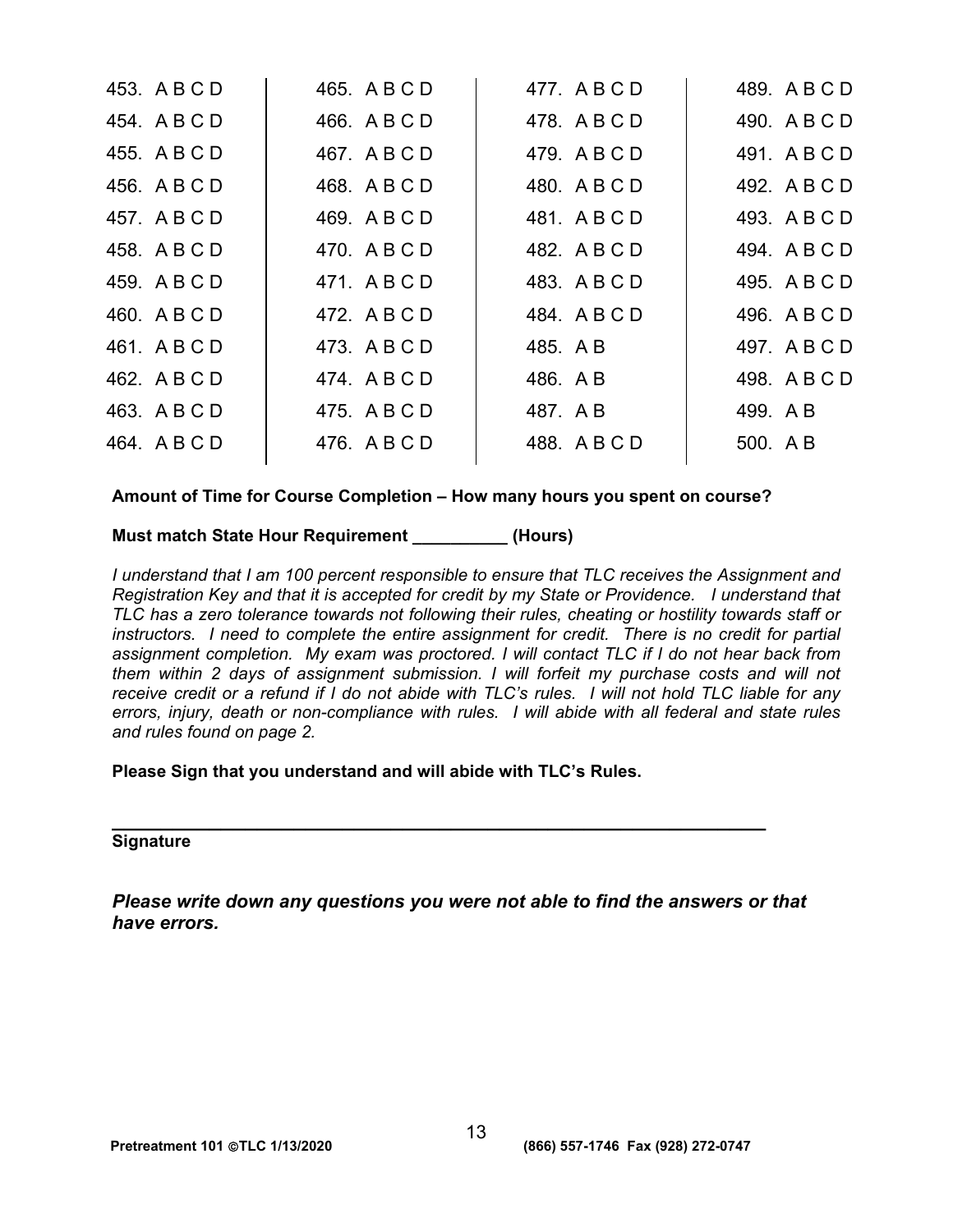*This course contains general EPA's CWA federal rule requirements. Please be aware that each state implements wastewater/safety/environmental/building regulations that may be more stringent than EPA's regulations. Check with your state pretreatment/environmental/health agency for more information. These rules change frequently and are often difficult to interpret and follow. Be careful to not be in non-compliance and do not follow this course for proper compliance.* 

## **When Finished with Your Assignment...**

#### **REQUIRED DOCUMENTS**

Please scan the **Registration Page, Answer Key, Proctoring report, Survey and Driver's License** and email these documents to [info@TLCH2O.com.](mailto:info@TLCH2O.com) 

#### **IPhone Scanning Instructions**

If you are unable to scan, take a photo of these documents with your **iPhone** and send these photos to TLC, info@TLCH2O.com.

#### **FAX**

If you are unable to scan and email, please fax these documents to TLC, if you fax, call to confirm that we received your paperwork. **(928) 468-0675** 

#### **Rush Grading Service**

If you need this assignment graded and the results mailed to you within a 48-hour period, prepare to pay an additional rush service handling fee of \$50.00. This fee may not cover postage costs. If you need this service, simply write RUSH on the top of your Registration Form. We will place you in the front of the grading and processing line. *Thank you…*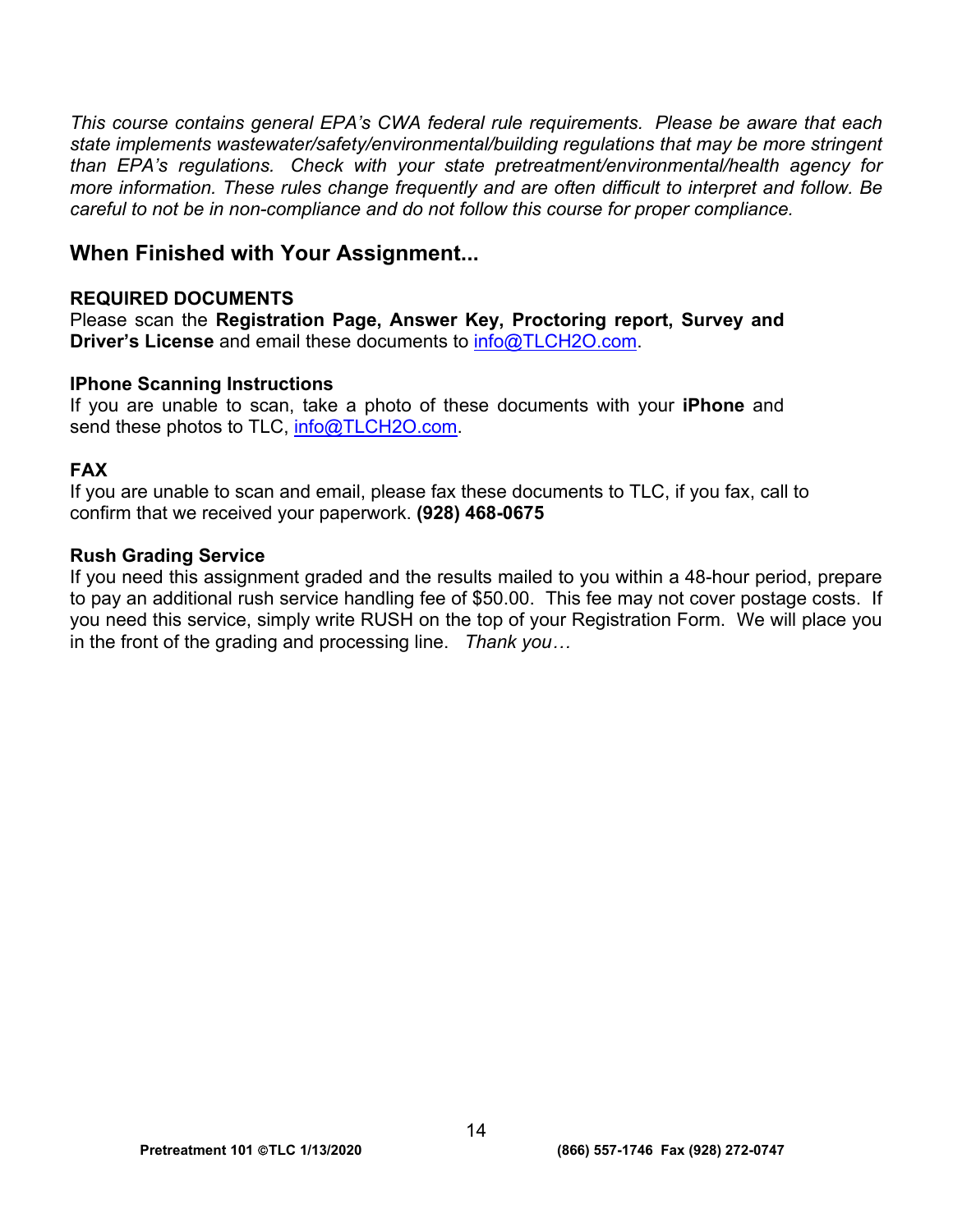*Please e-mail or fax this survey along with your final exam* 

#### **PRETREATMENT 101 CEU TRAINING COURSE**  *CUSTOMER SERVICE RESPONSE CARD*

| BELOW.                                                                                     |  |  |  |  |  |  | PLEASE COMPLETE THIS FORM BY CIRCLING THE NUMBER OF THE APPROPRIATE ANSWER IN THE AREA |
|--------------------------------------------------------------------------------------------|--|--|--|--|--|--|----------------------------------------------------------------------------------------|
| Please rate the difficulty of your course.<br>Very Easy 0 1 2 3 4 5 Very Difficult         |  |  |  |  |  |  |                                                                                        |
| Please rate the difficulty of the testing process.<br>Very Easy 0 1 2 3 4 5 Very Difficult |  |  |  |  |  |  |                                                                                        |
| Very Similar 0 1 2 3 4 5 Very Different                                                    |  |  |  |  |  |  | Please rate the subject matter on the exam to your actual field or work.               |
|                                                                                            |  |  |  |  |  |  |                                                                                        |
|                                                                                            |  |  |  |  |  |  |                                                                                        |
|                                                                                            |  |  |  |  |  |  |                                                                                        |
|                                                                                            |  |  |  |  |  |  |                                                                                        |
| How about the price of the course?                                                         |  |  |  |  |  |  |                                                                                        |
| Poor_________ Fair ______ Average ______ Good______ Great______                            |  |  |  |  |  |  |                                                                                        |
| How was your customer service?                                                             |  |  |  |  |  |  |                                                                                        |
| Poor___Fair _____ Average _____Good ______Great_____                                       |  |  |  |  |  |  |                                                                                        |
| Any other concerns or comments.                                                            |  |  |  |  |  |  |                                                                                        |
|                                                                                            |  |  |  |  |  |  |                                                                                        |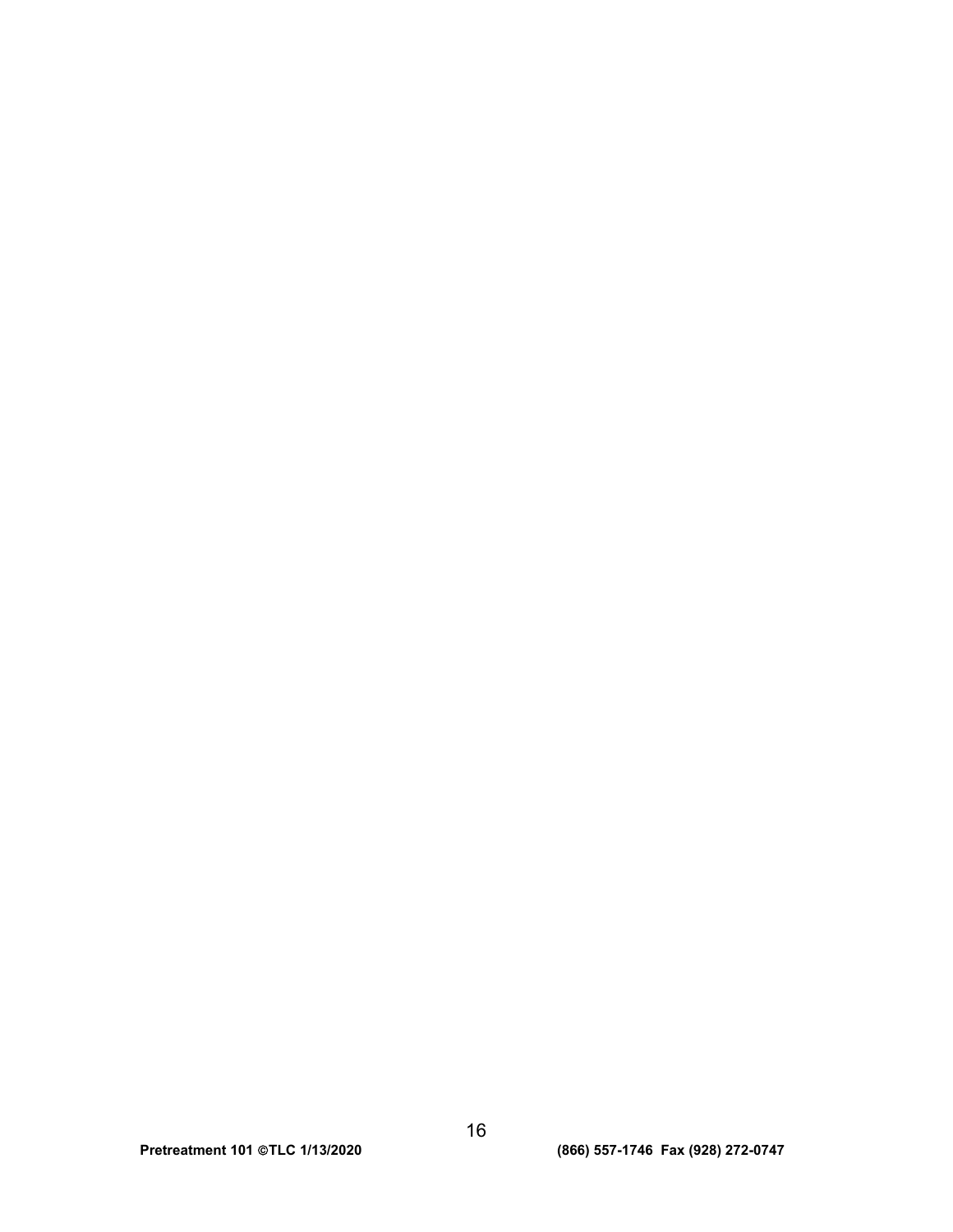## **Pretreatment 101 CEU Training Assignment**

You will have 90 days from the start of this assignment to finish it. Only one answer per question. Please utilize the Answer Key. Please fax or e-mail your completed answer key and registration form to TLC.

You are expected to circle or mark the correct answer on the enclosed answer key. Please include your name and address on your exam. The answer key is in the front. There are no intentional trick questions. (s) means the answer may be plural or singular in nature.

You can e-mail or fax your Answer Key along with the Registration Form to TLC.

#### *Please write down any questions you were not able to find the answers or that have errors.*

#### **Clean Water Act (Rule) Summary**

#### **33 U.S.C. s/s 1251 et seq. (1977)**

1. Which of the following has clarified and expanded permit requirements under the Clean Water Act for 19,000 municipal sanitary sewer collection systems in order to reduce sanitary sewer overflows?

- A. OSHA C. Environmental Protection Agency (EPA)
- B. Clean water legislation D. None of the above

2. The requirements will help communities improve some of water quality standards–by requiring facilities to develop and implement new capacity, management, operation, and maintenance programs and public notification programs.

A. True B. False

3. The Clean Water Act is a **Exercise 2. The Clean Water Pollution Control Act** of 1972, which set the basic structure for regulating discharges of pollutants to waters of the United States.

- A. 1977 C. 2009
- B. 1999 D. None of the above

4. Which of the following gave the authority to set effluent standards on an industry basis and continued the requirements to set water quality standards for all contaminants in surface waters?

A. EPA C. Public notification program(s)

B. Congress D. None of the above

5. The the same makes it unlawful for any person to discharge any pollutant from a point source into navigable waters unless a permit (NPDES) is obtained under the Act?

A. CWA C. OSHA

B. EPA D. None of the above

6. The CWA provisions for the delegation by EPA of many permitting, administrative, and enforcement aspects of the law to state governments. In \_\_\_\_\_\_\_\_\_\_\_\_\_\_\_\_with the authority to implement CWA programs, the EPA still retains oversight responsibilities.

- A. POTW's areas C. States
- B. Some counties D. None of the above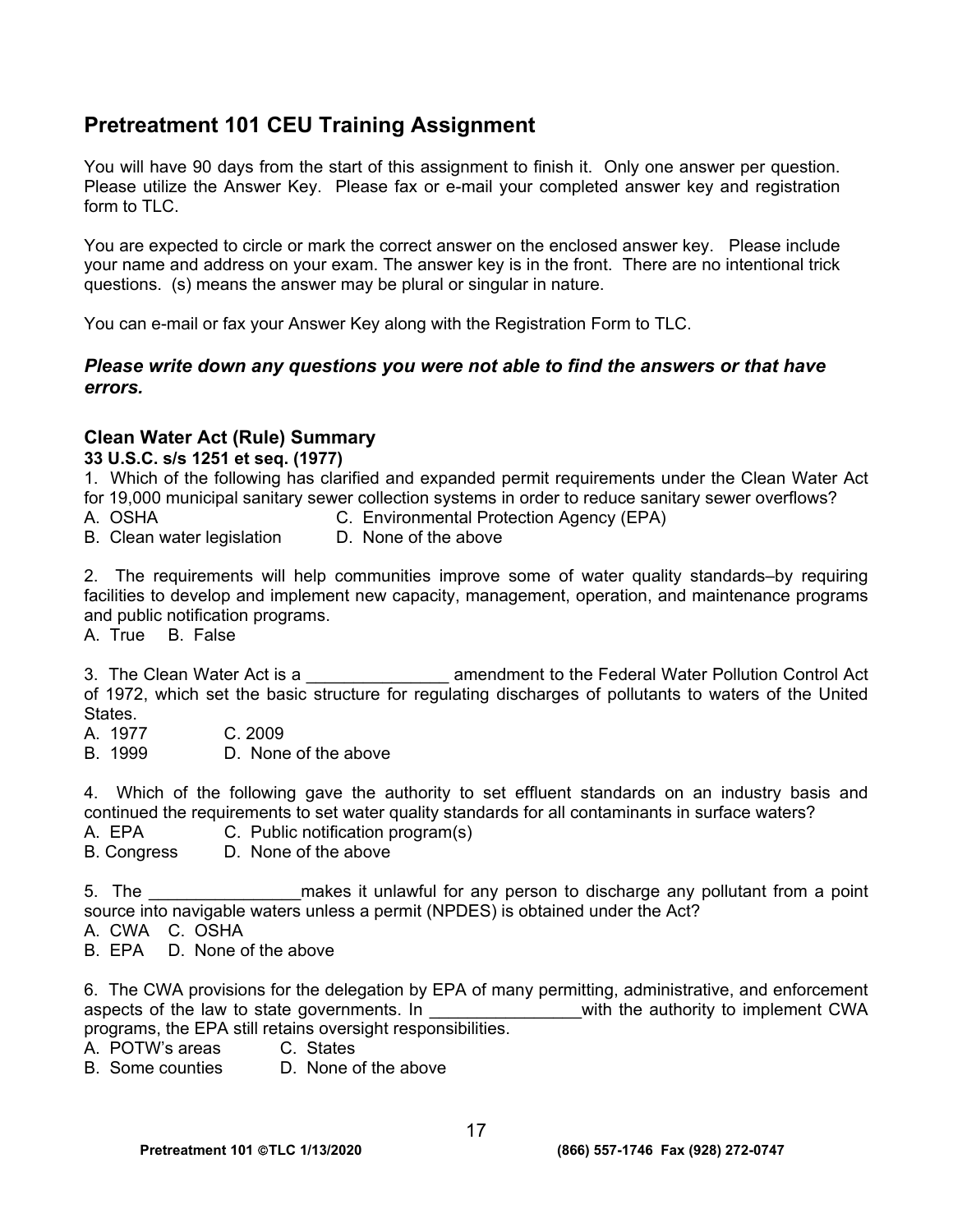7. Which of the following's primary objective is to restore and maintain the integrity of the nation's waters?

- A. Clean Water Act **C. EPA oversight responsibilities**
- B. Clean water legislation D. None of the above

#### **National Pollutant Discharge Elimination System (NPDES) Permit Program Section National Pollutant Discharge Elimination System (NPDES) Permit Program**

8. The Clean Water Act compels that all point source wastewater dischargers obtain and comply with an

- A. NPDES permit C. Specific discharge limit
	-

B. NPDES Watershed Strategy D. None of the above

- 9. NPDES permits requires the discharges from \_\_\_\_\_\_\_\_\_\_\_\_, other wastewater treatment facilities, industrial facilities, concentrated animal feeding operations, aquiculture, and other "point source" dischargers.
- A. Storm sewer overflows C. Publicly owned wastewater treatment facilities
- B. All point source" dischargers D. None of the above
- 

10. The NPDES program controls wet weather discharges such as stormwater discharges from industrial activities and municipal stormwater discharges including urban storm-water runoff, combined sewer overflows, and

- 
- A. Storm sewer overflows<br>
B. Other "point source" dischargers 
D. None of the above

11. Which of the following were developed to ensure that such discharges to receiving waters are protective of human health and the environment? They establish specific discharge limits, monitoring, and reporting requirements and may require that dischargers undertake measures to reduce or eliminate pollution to receiving waters.

- 
- A. NPDES permit(s) C. Specific discharge limits
- B. NPDES Watershed Strategy D. None of the above
	-

12. Violations of permit conditions are enforceable under the.

A. OSHA C. Clean Water Act

B. Other "point source" dischargers

B. SDWA D. None of the above

13. The EPA uses a variety of techniques to monitor permittee compliance status, including on-site inspections and review of data submitted by permittees. NPDES permits are issued for a term of years (or less).

A. 10 C. 5

B. 3 D. None of the above

#### **State NPDES Programs**

14. NPDES Watershed Permitting a **Example 20 and Self and Seveloped** to ensure that the NPDES Program protects watersheds as effectively as possible.

- A. Storm sewer overflows C. Violations of permit conditions
- B. NPDES Watershed Strategy D. None of the above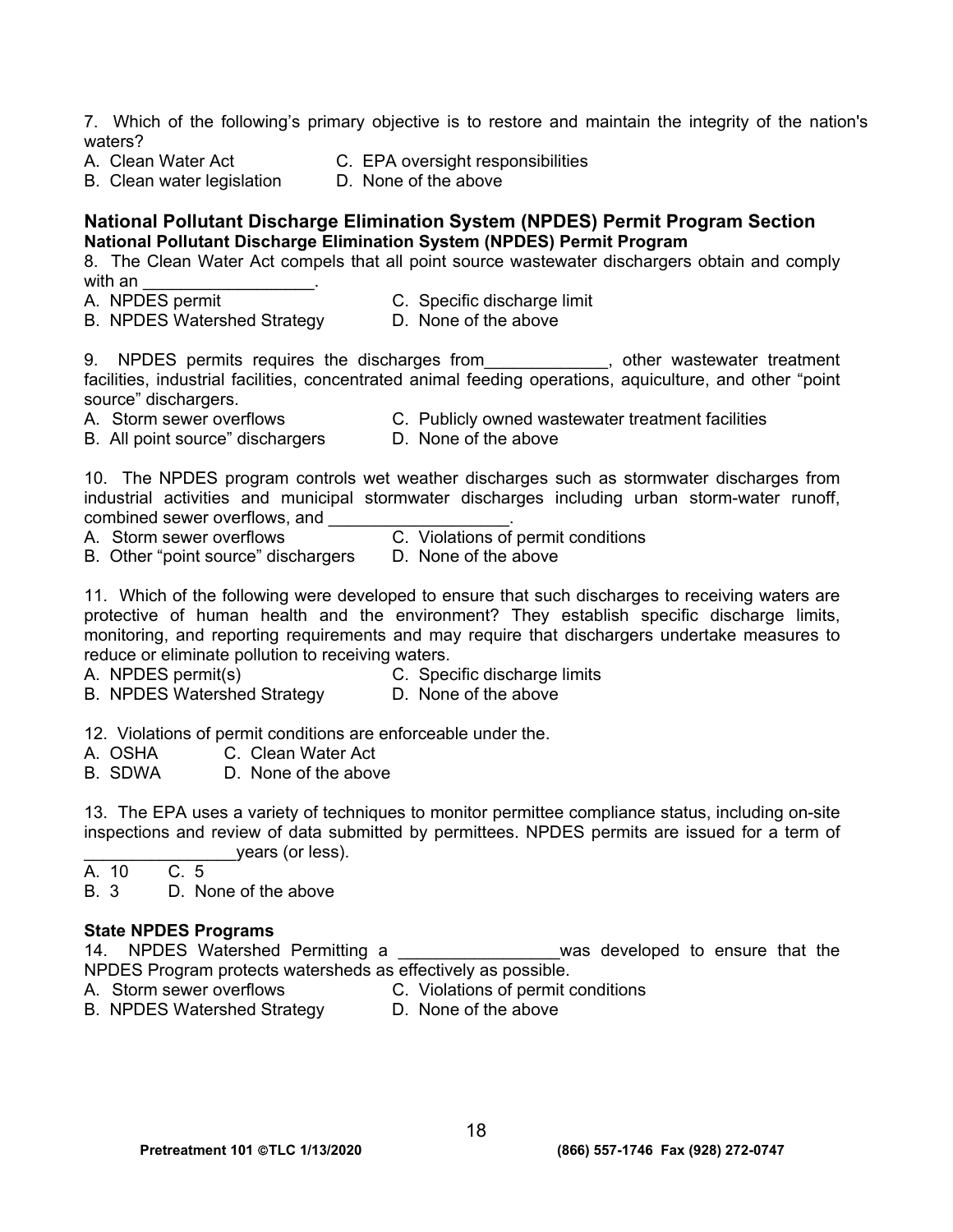15. Chief among the NPDES program's responsibilities is the effective implementation of EPA's\_\_\_\_\_\_\_\_\_\_\_\_\_\_\_\_\_\_\_\_\_\_\_\_\_\_\_\_, including stormwater management and the control of combined sewer and sanitary sewer overflows.

- 
- A. NPDES permits C. Specific discharge limits<br>B. Wet-weather strategies D. None of the above
- B. Wet-weather strategies
- 

#### **Stormwater Management**

16. Which of the following from many sources are largely uncontrolled, for this reason, the mandate of the Stormwater Program is particularly challenging?

- A. Storm sewer overflows C. Violations of permit conditions
- B. Stormwater discharges D. None of the above

17. Amendments to the Clean Water Act established a two-phased approach to address stormwater discharges. Phase 1, currently being implemented, requires permits for separate storm water systems serving large and medium-sized communities (those with over

inhabitants), and for stormwater discharges associated with industrial and construction activity involving at least five acres.

- A. 100,000 C. 50,000
- D. None of the above

18. Phase 2 will address remaining stormwater discharges. This new regulatory approach would require permits for municipalities in urban areas with populations under Theorem and smaller construction sites.

- A. 100,000 C. 50,000
- B. 250,000 D. None of the above

#### **Combined Sewer Overflows (CSOS)**

- 19. A combined sewer overflow is a discharge from a sewer system that is designed to carry in the same pipe to a sewage treatment plant.
- A. Excess wastewater **C. Sanitary wastewater and stormwater**
- B. A combined sewer overflow D. None of the above
- 20. In periods of rainfall or snowmelt, a combined sewer system can discharge directly to rivers, lakes, and estuaries, causing health and environmental hazards because treatment plants cannot handle the extra flow.
- A. Excess wastewater C. Decentralized sewer flow
- B. A combined sewer overflow D. None of the above

#### **Whole Effluent Toxicity (WET)**

- 21. WET is the total toxic effect of an effluent measured by
- A. Biological toxicity test C. Identification of specific toxicants
- B. Effluent toxicants D. None of the above

22. A WET test takes the **EXECUTE 10** on exposed test organisms without requiring the identification of specific toxicants.

- A. WET test endpoint C. Effect of all toxicants<br>B. Effluent toxicants D. None of the above
- B. Effluent toxicants

#### **(s) means the answer may be plural or singular in nature.**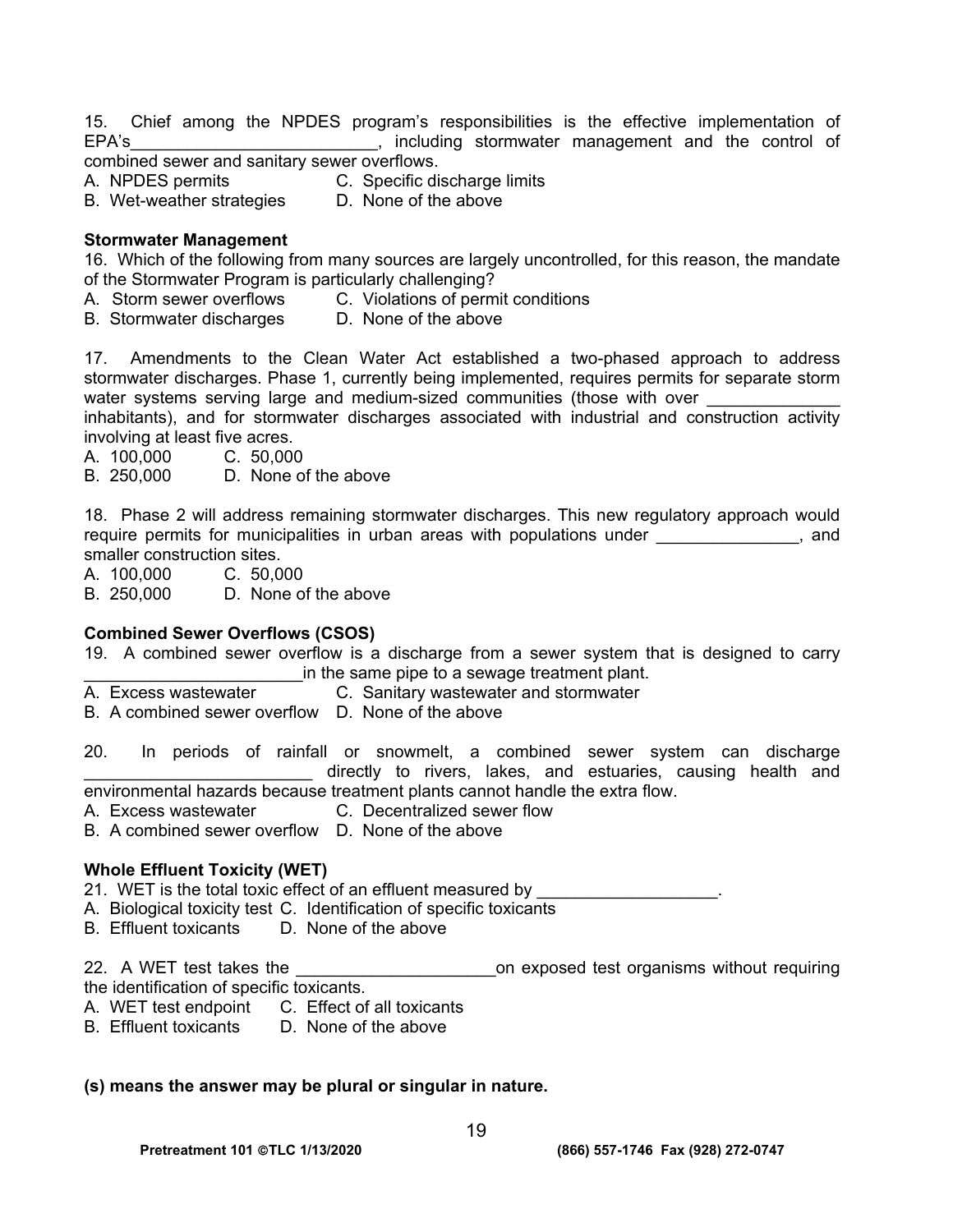23. WET duplicates to the greatest extent possible the actual environmental exposure of aquatic  $l$  ife to

- A. WET test endpoint C. Identification of specific toxicants<br>B. Effluent toxicants D. None of the above
- B. Effluent toxicants

24. WET tests use the same essential procedures as those used to create  $\qquad \qquad \ldots$ 

- A. WET test endpoint C. Water quality criteria
- B. Effluent toxicants D. None of the above

25. NPDES permit limits for WET typically are conveyed either as a concentration of effluent in clean water that must not result in an unacceptable \_\_\_\_\_\_\_\_\_\_\_\_\_\_\_\_\_\_ or a number of toxic units (such as 3 TU) which corresponds to an effluent concentration.

- A. WET test endpoint C. Identification of specific toxicants
- B. Effluent toxicants D. None of the above

#### **WET Limits**

26. WET monitoring requirements instead of WET limits are often included in NPDES to generate toxicity data for use in making future decisions about whether WET needs to be controlled at\_\_\_\_\_\_\_\_\_\_\_\_\_\_\_\_\_\_\_\_\_\_\_\_ .

- A. A particular discharge point C. Identification of specific toxicants
- B. Effluent toxicants D. None of the above

#### **Pretreatment**

27. The National Pretreatment Program is a joint effort of federal, state, and local regulatory environmental agencies established to protect \_\_\_\_\_\_\_\_\_\_\_\_\_\_\_\_.

- A. Pollutants C. Industrial discharges
- B. Water quality D. None of the above

28. The National Pretreatment Program is designed to reduce the level of pollutants discharged by industry and other **contact and interest and sextems** and thereby, reduce the amount of pollutants released into the environment through wastewater.

- A. Pollutants C. Non-domestic wastewater sources
- B. Water quality D. None of the above

29. The purpose of the program is to protect the Publicly Owned Treatment Works (POTW) from pollutants that may interfere with plant operation, prevent entitled that the from being introduced into the POTW, and to improve opportunities for the POTW to reuse wastewater and biosolids that are generated.

- A. Untreated pollutants C. Industrial discharges
	-
- B. Water quality **D. None of the above**

30. The General Pretreatment Regulations oblige POTWS that meet certain requirements to develop local pretreatment programs to control \_\_\_\_\_\_\_\_\_\_\_\_\_\_\_\_\_\_\_\_\_\_\_ into their municipal sewer systems. These programs must be approved by either EPA or the state acting as the pretreatment Approval Authority.

- 
- A. Pollutants C. Industrial discharges
- B. Water quality D. None of the above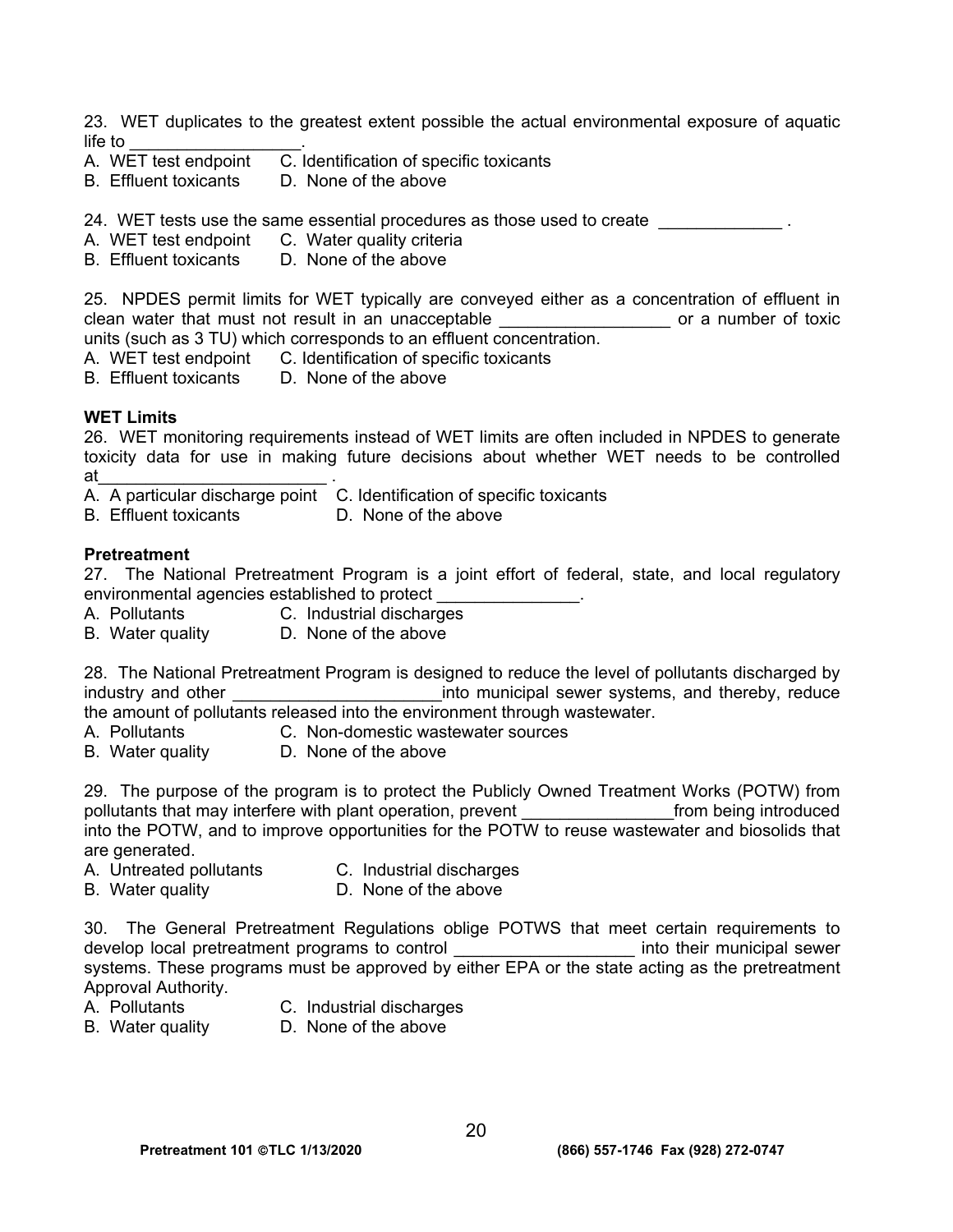#### **Types of Regulated Pollutants**

31. Which of the following are primarily grouped into organics (including pesticides, solvents, polychlorinated biphenyls (PCBS), and dioxins) and metals (including lead, silver, mercury, copper, chromium, zinc, nickel, and cadmium)?

- C. Conventional pollutants
- B. Toxic Pollutants D. None of the above

32. Which of the following are any additional substances that are not conventional or toxic that may require regulation?

- A. Non-conventional pollutants C. Conventional pollutants<br>B. Toxic Pollutants **C.** None of the above
- 

D. None of the above

33. Which of the following are a group of more than 100 pollutants that have been found to be harmful to animal or plant life by certain pathways of exposure?

- A. Pathogens C. Conventional pollutants
- B. Toxic Pollutants D. None of the above

34. Which of the following are contained in the sanitary wastes of households, businesses, and industries?

- A. Pathogens C. Conventional pollutants
- B. Toxic Pollutants D. None of the above

35. Which of the following include human wastes, ground-up food from sink disposals, and laundry and bath waters?

- A. Pathogens C. Conventional pollutants
- B. Toxic Pollutants D. None of the above
- 36. Which of the following are organisms that cause disease in humans?
- A. Pathogens C. Conventional pollutants
- B. Toxic Pollutants D. None of the above
- 37. Which of the following include nutrients such as nitrogen and phosphorus?
- A. Non-conventional pollutants C. Conventional pollutants<br>
B. Toxic Pollutants **C.** None of the above
- D. None of the above

#### **Objectives of the pretreatment program:**

38. Manage pollutant discharges into a POTW to improve opportunities for reuse of POTW wastewater and residuals (sewage sludge).

A. True B. False

39. Avoid introducing pollutants into a POTW which could cause worker health or safety concerns, or that could pose a potential endangerment to the public or to the environment. A. True B. False

40. Protect publicly owned treatment works (POTW) from pollutants that may cause interference with sewage treatment plant operations. A. True B. False

41. Prevent introducing pollutants into a POTW that could cause pass through of untreated pollutants to receiving waters.

A. True B. False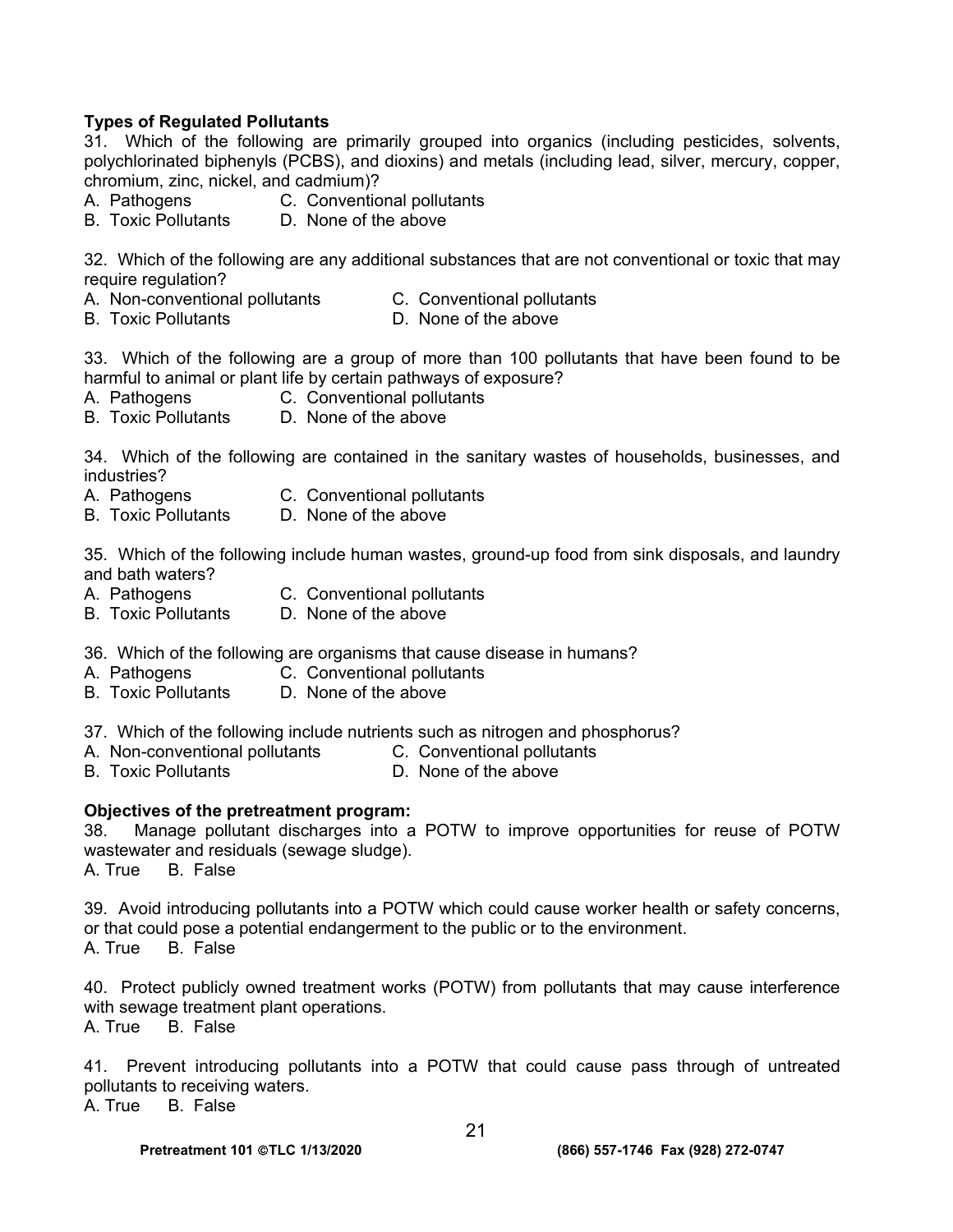42. Specific prohibitions forbid eight categories of pollutant discharges as follows: Discharges containing pollutants which create a fire or explosion hazard in the CMOM, including but not limited to, wastestreams with a closed cup flashpoint of more than 140°F using the test methods specified in 40 CFR §261.21.

A. True B. False

43. Discharges containing pollutants causing corrosive structural damage to the POTW, but in no case discharges with a pH lower than \_\_\_\_\_\_\_\_\_\_\_\_\_\_\_, unless the POTW is specifically designed to accommodate such discharge(s)?

- A. 4.0 C. 7.0
- B. 5.0 D. None of the above

44. Which of the following containing pollutants in amounts causing obstruction to the flow in the POTW resulting in interference?

- A. Pass through C. Interference
- B. Discharges D. None of the above

45. Which of the following of any pollutants released at a flow rate and/or concentration that will cause interference with the POTW?

- A. Pass through C. Interference
- B. Discharges D. None of the above

46. Discharges of petroleum oil, non-biodegradable cutting oil, or products of mineral oil origin in amounts that will cause?

- A. Pass through C. Interference or pass through
- B. Discharges D. None of the above

47. Which of the following may result in the presence of toxic gases, vapors, or fumes within the POTW in a quantity that may cause acute worker health and safety problems?

- A. Pass through C. Interference
- B. Discharges D. None of the above

48. Which of the following are except at discharge points designated by the POTW?

- A. Discharge of specific pollutants C. Discharges of trucked or hauled pollutants
- B. Categorical pretreatment standards D. None of the above

#### **Physical-Chemical Treatment**

49. After treatment is complete, \_\_\_\_\_\_\_\_\_\_\_\_\_\_\_\_\_\_ is discharged to the receiving stream, typically a creek, river, lake, estuary or ocean.

A. Effluent C. Conventional pollutants

B. Waste solids D. None of the above

50. Both primary and secondary treatment processes generate waste solids, known as\_\_\_\_\_\_\_\_\_\_\_\_\_\_\_\_.

- A. Effluent C. Sewage sludge or biosolids
- B. Solids D. None of the above

#### **(s) means the answer may be plural or singular in nature.**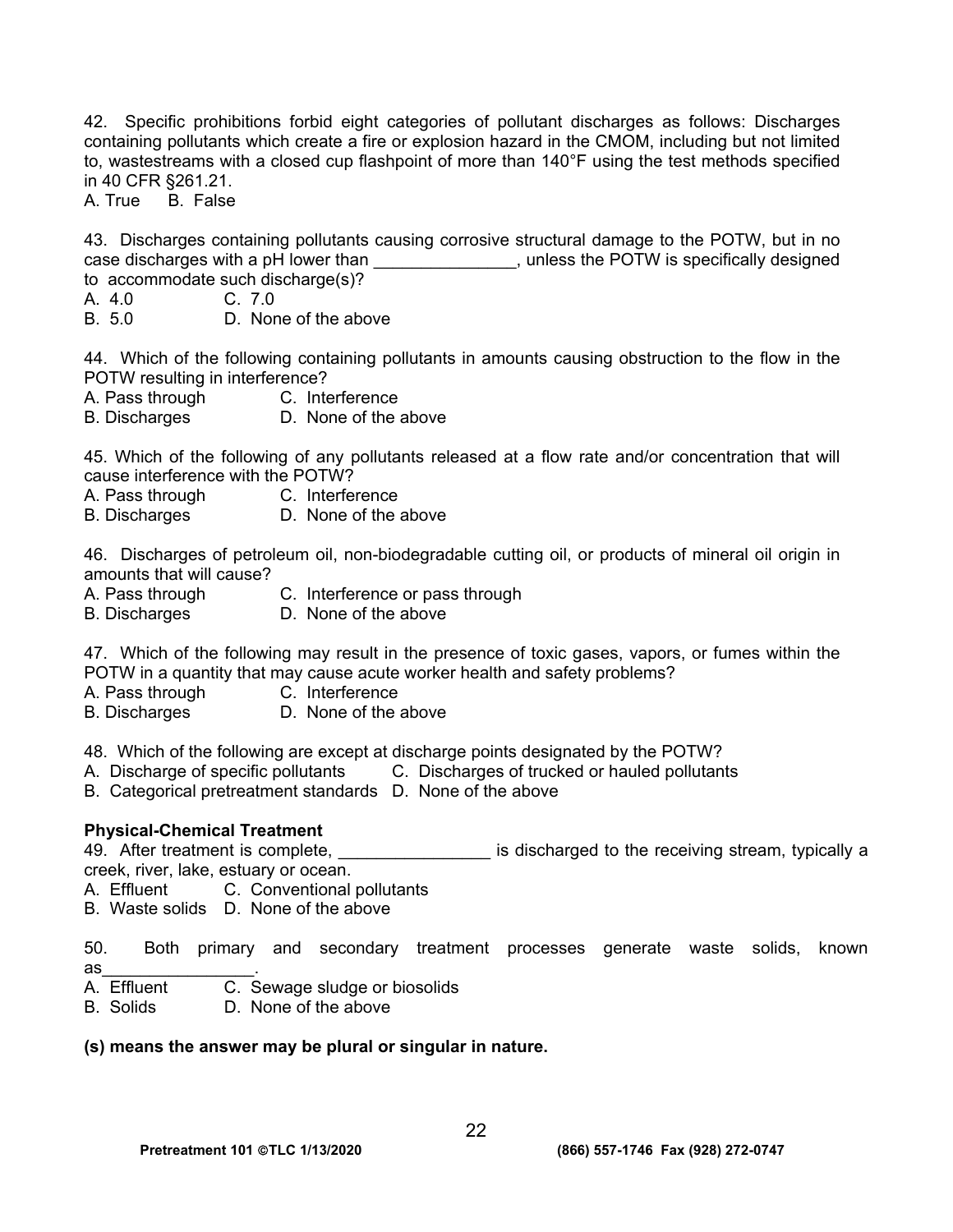51. Which of the following from the treatment process may be used productively, disposed of in a landfill or incinerated in a dedicated sewage sludge incinerator with the ash also disposed of in a landfill?

- 
- 
- A. Sludges C. Conventional pollutants<br>
B. Pollutants into POTWs D. None of the above B. Pollutants into POTWs

52. POTWs are designed to treat typical household wastes and biodegradable commercial and biodegradable industrial wastes. The Clean Water Act (CWA) and the EPA define the contaminants from these sources as \_\_\_\_\_\_\_\_\_\_\_\_\_\_\_\_\_\_\_\_.

- A. Effluent C. Conventional pollutants
- B. Toxics in industrial waste D. None of the above

#### **Discharge to POTW**

53. POTWs are not designed to treat toxics in **EXAL CONCO 10. As such, these discharges**, from both industrial and commercial sources, can cause serious problems.

- A. Toxics in industrial waste C. Conventional pollutants
- B. Industrial waste D. None of the above

54. The undesirable outcome of \_\_\_\_\_\_\_\_\_\_\_\_\_\_\_\_\_\_\_\_\_\_\_\_\_\_can be prevented using treatment techniques or management practices to reduce or eliminate the discharge of contaminants.

- A. Discharges C. Unconventional pollutants
- B. Waste solids D. None of the above

#### **As noted in 40CFR §403.2, the objectives of the National Pretreatment Program are to:**

55. Prevent the introduction of pollutants into POTWs that will interfere with the operation of a POTW, including interference with its use or disposal of municipal sludge;

Prevent the introduction of **EXA intervent into POTWs** that will pass through the treatment works or otherwise be incompatible with such works;

- A. Toxics in industrial waste C. Pollutants
- B. Pollutants into POTWs D. None of the above
- 56. Improve opportunities to recycle and reclaim municipal and industrial wastewaters and
- A. Effluent C. Sludges
- B. Waste solids D. None of the above

#### **Definitions**

 $\mathcal{L}_\text{max}$  and  $\mathcal{L}_\text{max}$ 

57. Which of the following inhibits or disrupts the POTW, its treatment processes or operations, or its sludge processes, use or disposal, and- therefore is a cause of a violation of any NPDES permit requirement or of the prevention of sewage sludge use or disposal in compliance with any applicable requirements?

- A. Pass through C. Corrosion of collection system and treatment plant
- B. Interference D. None of the above

58. Which of the following can occur from volatilization of toxic chemicals in the POTW collection system or treatment plant, or through incineration of sewage sludge?

- A. Interference C. Groundwater pollution
- B. Air pollution D. None of the above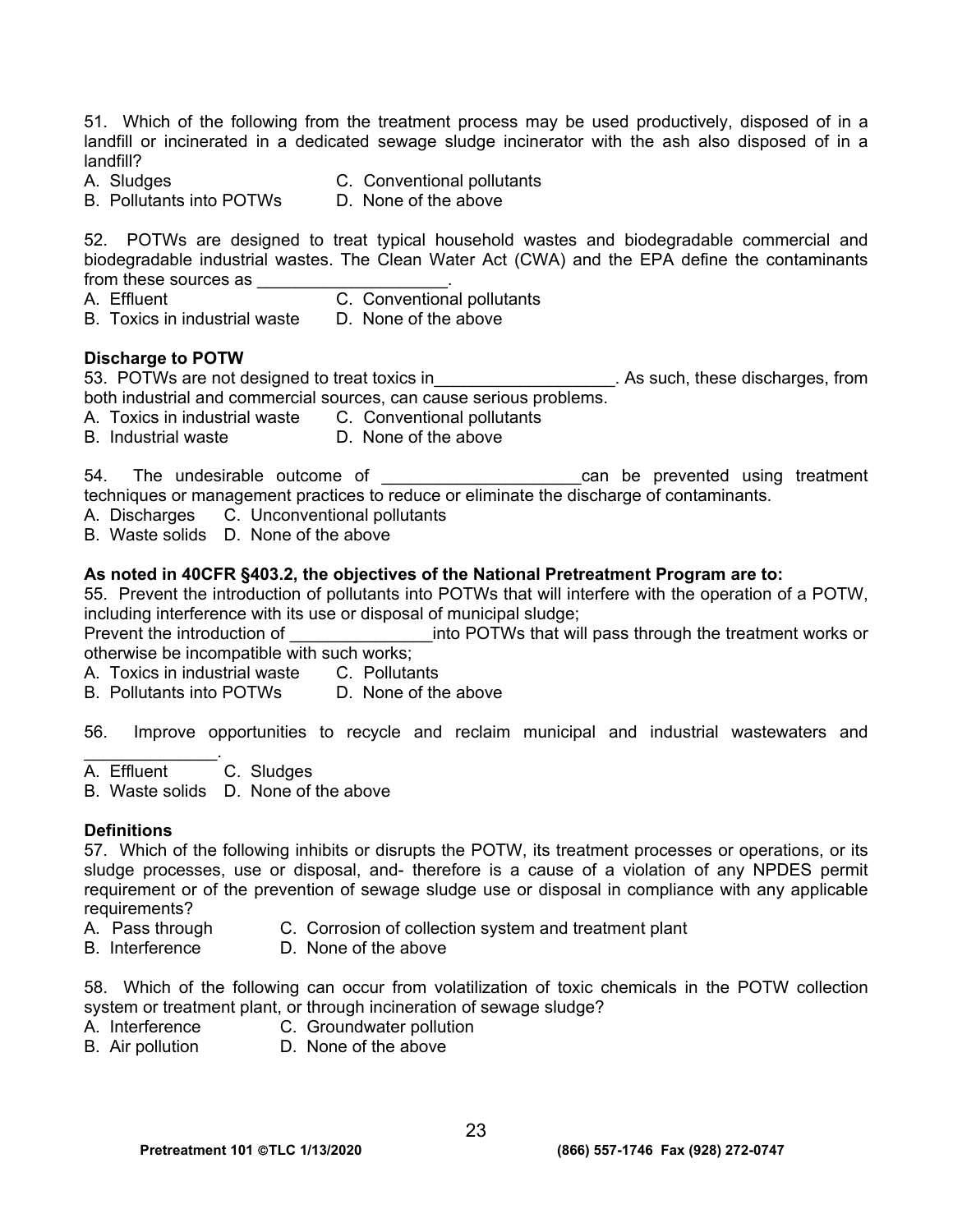59. Which of the following from acidic discharges or discharges containing elevated levels of sulfate?

- A. Pass through C. Corrosion of collection system and treatment plant
- B. Interference D. None of the above

60. Which of the following is a discharge which can be alone or in conjunction with a discharge or discharges from other sources?

- A. Pass through C. Corrosion of collection system and treatment plant
- B. Interference D. None of the above

61. Which of the following can occur from leaks in the collection system or pollutants from contaminated sewage sludge?

- A. Interference C. Groundwater pollution
- B. Pass Through D. None of the above

62. Which of the following is a discharge that exits the POTW into waters of the U.S. in quantities or concentrations that, alone or in conjunction with a discharge or discharges from other sources, is a cause of a violation of any NPDES permit requirement?

- A. Interference C. Groundwater pollution
- B. Pass Through D. None of the above

63. Which of the following can make waters unswimmable or unfishable in direct contrast to the goals of the CWA, or, these discharges can interfere with the biological activity of the treatment plant causing sewage to pass through the treatment plant untreated or inadequately treated?

- A. Pass through C. Corrosion of collection system and treatment plant
- B. Interference D. None of the above

#### **National Pretreatment Program - Introduction**

64. The National Pretreatment Program identifies specific requirements that apply to all IUs, additional requirements that apply to all SIUs, and certain requirements that only apply to

 $\mathcal{L}_\text{max}$  and  $\mathcal{L}_\text{max}$  and  $\mathcal{L}_\text{max}$ A. A permit C. Pass through and interference

B. CIUs D. None of the above

#### **Prohibited Discharge Standards**

65. Prohibited discharge standards are somewhat general, national standards are applicable to to the summann to the POTW has an approved pretreatment program or the industrial user has been issued a permit.

A. A permit C. All industrial users to a POTW

B. All SIUs D. None of the above

66. Prohibited discharge standards are designed to protect against pass through and interference, , and to promote worker safety and beneficial biosolids use.

- A. A permit C. Protect the POTW collection system
- B. All SIUs D. None of the above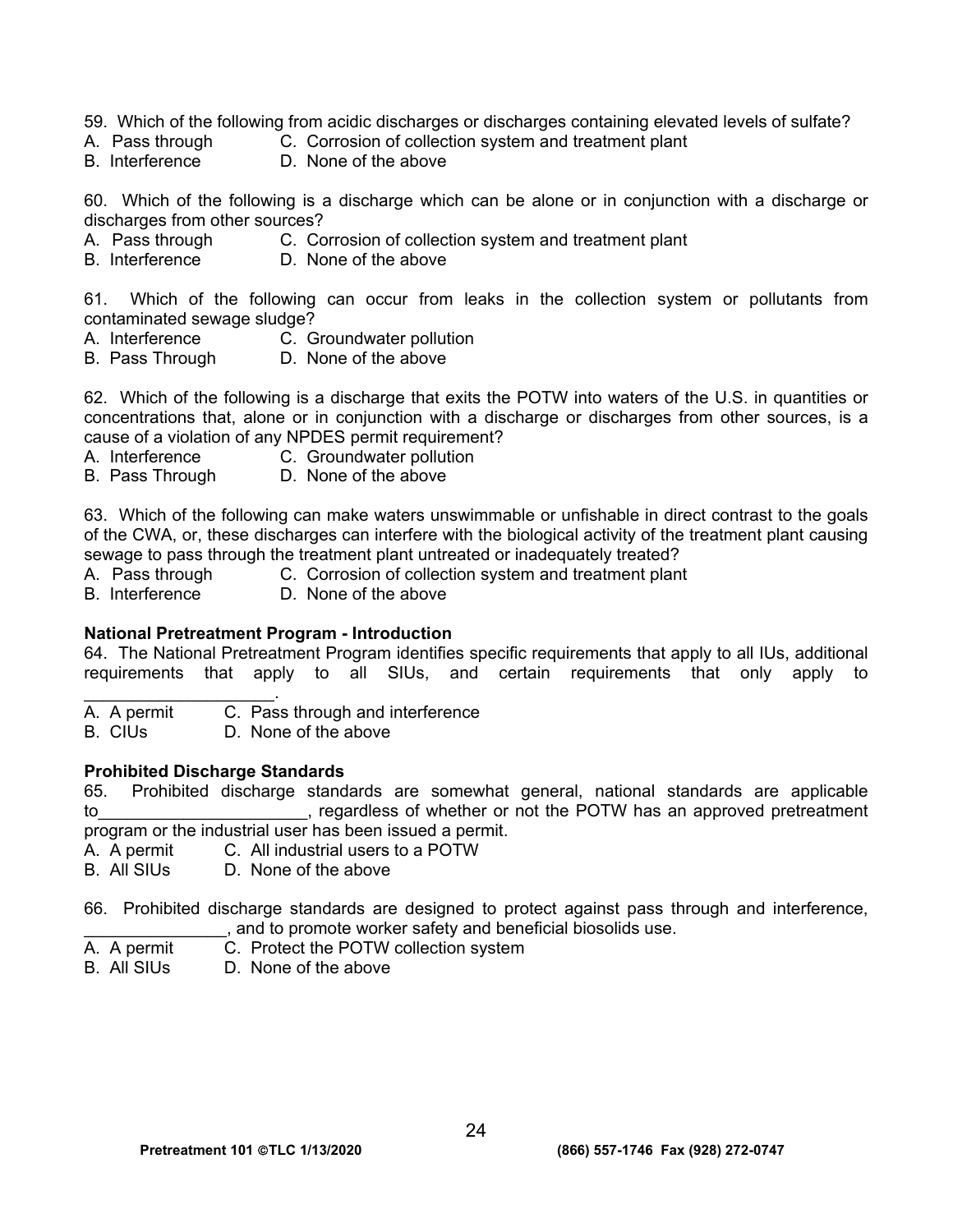#### **Categorical Pretreatment Standards**

67. Categorical Pretreatment Standards are limitations on pollutant discharges to publicly owned treatment works (POTWs), promulgated by the EPA in accordance with Section of the Clean Water Act that apply to specific process wastewaters of particular industrial categories.

A. 113 C. 513

B. 307 D. None of the above

68. These are national, technology-based standards that apply regardless of whether or not the POTW has **has has has has has has has has has has has has has has has has has hnr has hnr hnr hnr hnr hnr hnr hnr hnr hnr hn** 

A. A permit C. An approved pretreatment program

B. All SIUs D. None of the above

69. The national pretreatment program objectives are achieved by applying and enforcing three types of pretreatment standards: General and specific prohibitions, Categorical pretreatment standards and Local limits.

A. True B. False

70. All three types of standards can be required by EPA, the state, and local government, even though they are developed at different levels of government (i.e., federal, state, and local). A. True B. False

71. Pretreatment standards and requirements can be articulated as numeric limits, narrative prohibitions, and best management practices.

A. True B. False

72. BMPs exist for forestry, agriculture, stormwater and many other sectors. (BMPs The most effective and practical ways to control pollutants and meet environmental quality goals. BMPs exist for forestry, agriculture, stormwater and many other sectors.).

A. True B. False

73. IUs should be cognizant of the standards that apply to them. The control authority, in the case of a POTW with an approved pretreatment program, or the Approval Authority, in the case of a POTW without an approved pretreatment program. [paraphrased from 40 CFR 403.3(f)] is responsible for identifying standard(s) applicable to each IU and applying the most stringent requirements where multiple provisions exist.

A. True B. False

#### **Section 101 of the Clean Water Act (CWA)**

74. To restore and maintain the chemical, physical, and biological integrity of the Nation's waters: It is the national goal that the discharge of pollutants into the navigable waters be eliminated by

 $\mathcal{L}_\text{max}$  and  $\mathcal{L}_\text{max}$  and  $\mathcal{L}_\text{max}$ A. 2025 C. 1985

- B. 1999 D. None of the above
- 75. It is the national policy that the discharge of Table in toxic amounts be prohibited;

- A. Toxic pollutants C. Both point and nonpoint sources of pollution
- B. Sources of pollutants D. None of the above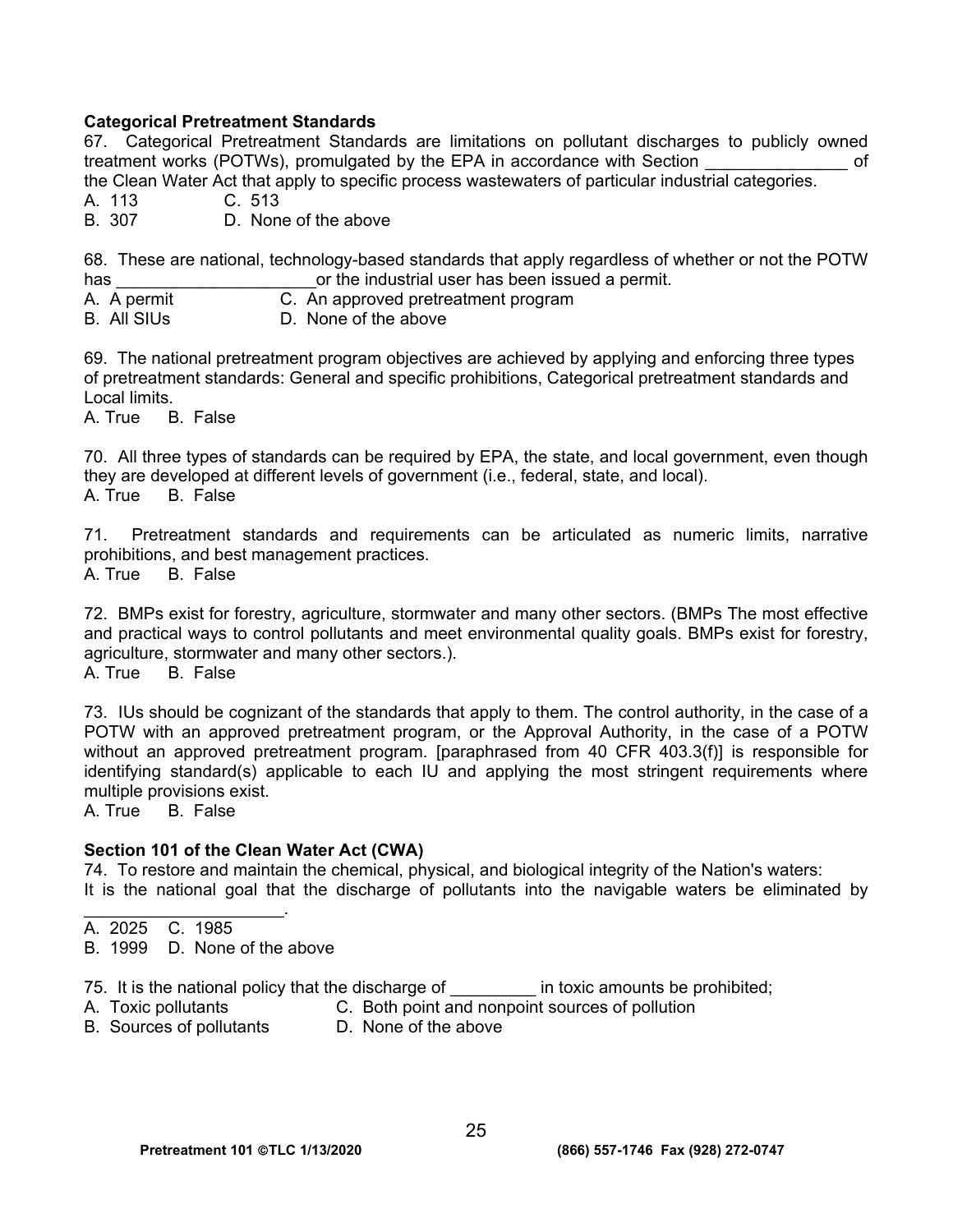76. It is the national policy that Area wide waste treatment management planning processes be developed and implemented to assure adequate control of **with all assumes 20** in each State;

A. Discharge of toxic pollutants C. Both point and nonpoint sources of pollution B. Sources of pollutants D. None of the above

B. Sources of pollutants

77. It is the national policy that a major research and demonstration effort be made to develop technology necessary to eliminate the **Example 10** into the navigable waters, waters of the contiguous zone, and the oceans; and

- A. Discharge of pollutants C. Both point and nonpoint sources of pollution
- B. Sources of pollutants D. None of the above

78. It is the national policy that programs for the control of \_\_\_\_\_\_\_\_\_\_\_\_\_\_\_\_\_\_\_\_\_\_ be developed and implemented in an expeditious manner so as to enable the goals to be met through the control of both point and nonpoint sources of pollution.

A. Discharge of toxic pollutants C. Nonpoint sources of pollution

B. Sources of pollutants D. None of the above

#### **National Pretreatment Program Section**

#### **The General Pretreatment Regulations**

79. The General Pretreatment Regulations establish responsibilities of the public to implement Pretreatment Standards to control pollutants which pass through or interfere with POTW treatment processes or which may contaminate sewage sludge. A. Control Authority C. Federal, State, and local government B. Local municipalities D. None of the above 80. The General Pretreatment Regulations apply to all non-domestic sources that introduce pollutants into a POTW. These sources of "indirect discharge" are more commonly referred to as  $\frac{1}{2}$ A. Industrial users (IUs) C. POTW B. SIUs as opposed to IUs D. None of the above 81. Many of the General Pretreatment Regulations apply to SIUs as opposed to IUs, because control of \_\_\_\_\_\_\_\_\_\_\_\_\_\_\_\_\_\_\_should provide adequate protection of the POTW. A. Industrial users (IUs) C. POTW B. SIUs D. None of the above 82. An IU that discharges an average of \_\_\_\_\_\_\_\_\_\_\_\_\_\_\_\_gallons per day or more of process wastewater to the POTW; A. 25,000 C. 1 million B. 10,000 D. None of the above

83. An IU that contributes a process wastestream making up \_\_\_\_\_\_\_\_\_\_\_\_\_\_\_\_\_\_\_\_ percent or more of the average dry weather hydraulic or organic capacity of the POTW treatment plant;

A. 5 C. 25

B. 10 D. None of the above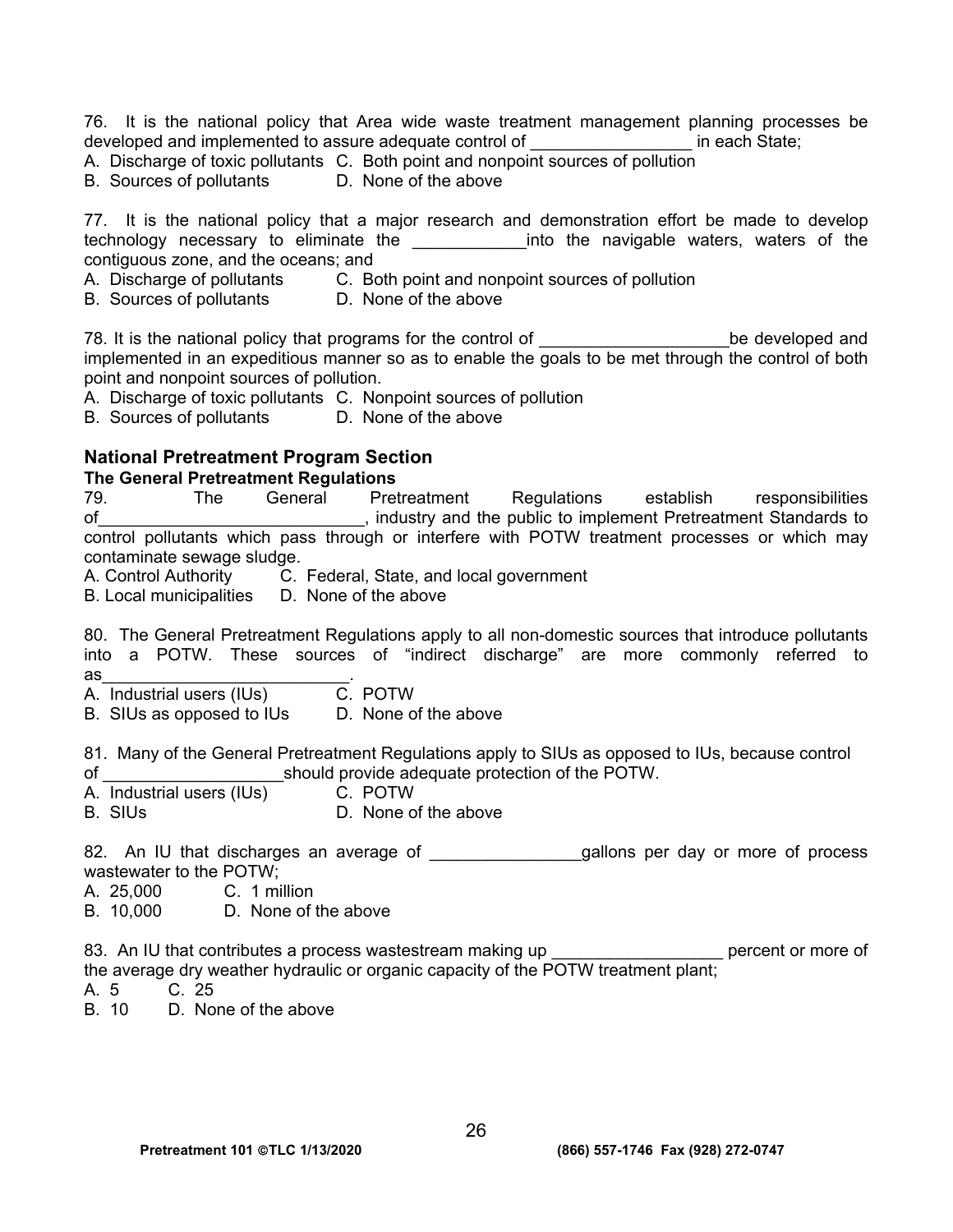84. An IU designated by the \_\_\_\_\_\_\_\_\_\_\_\_\_\_\_\_\_\_\_\_\_\_\_ as such because of its reasonable potential to adversely affect the POTW's operation or violate any pretreatment standard or requirement; or an IU subject to Federal categorical pretreatment standards.

A. POTW C. Control Authority

B. Local municipalities D. None of the above

85. Unlike other environmental programs that rely on Federal or State governments to implement and enforce specific requirements, the Pretreatment Program places the majority of the responsibility upon

 $\mathcal{L}_\text{max}$  and  $\mathcal{L}_\text{max}$  and  $\mathcal{L}_\text{max}$ A. POTW C. Control Authority B. Local municipalities D. None of the above

86. Specifically, section 403.8(a) of the General Pretreatment Regulations states that any with a total design flow greater than 5 million gallons per day (MGD) and smaller POTWs with SIUs must establish a local pretreatment program.

A. POTW C. Control Authority

B. Local municipalities D. None of the above

87. Unlike other environmental programs that rely on Federal or State governments to implement and enforce specific requirements, the Pretreatment Program places the majority of the responsibility on

 $\mathcal{L}_\text{max}$  and  $\mathcal{L}_\text{max}$  and  $\mathcal{L}_\text{max}$ A. POTW C. Control Authority

B. Local municipalities D. None of the above

88. Specifically, section 403.8(a) of the General Pretreatment Regulations states that any POTW (or combination of treatment plants operated by the same authority) with a total design flow greater than million gallons per day (MGD) and smaller POTWs with SIUs must establish a local

pretreatment program.

A. 1 C. 25

B. 5 D. None of the above

#### **Control Authority**

89. The General Pretreatment Regulations define the term " \_\_\_\_\_\_\_\_\_\_\_\_\_\_\_\_\_\_\_\_\_ " as a POTW that administers an approved pretreatment program since it is the entity authorized to control discharges to its system.

- A. Local municipalities C. Approval Authority
- B. Control Authority D. None of the above

90. Which of the following must establish a local pretreatment program to control discharges from nondomestic sources?

- A. Local municipalities C. Approval Authority
- B. All Control Authorities D. None of the above

#### **POTW Pretreatment Program Requirements**

 $\mathcal{L}_\text{max}$  and  $\mathcal{L}_\text{max}$  and  $\mathcal{L}_\text{max}$ 

- 91. The actual requirement for a POTW to develop and implement a local pretreatment program is a
- A. POTW reporting concern C. Condition of its NPDES permit<br>B. Program requirement D. None of the above
- B. Program requirement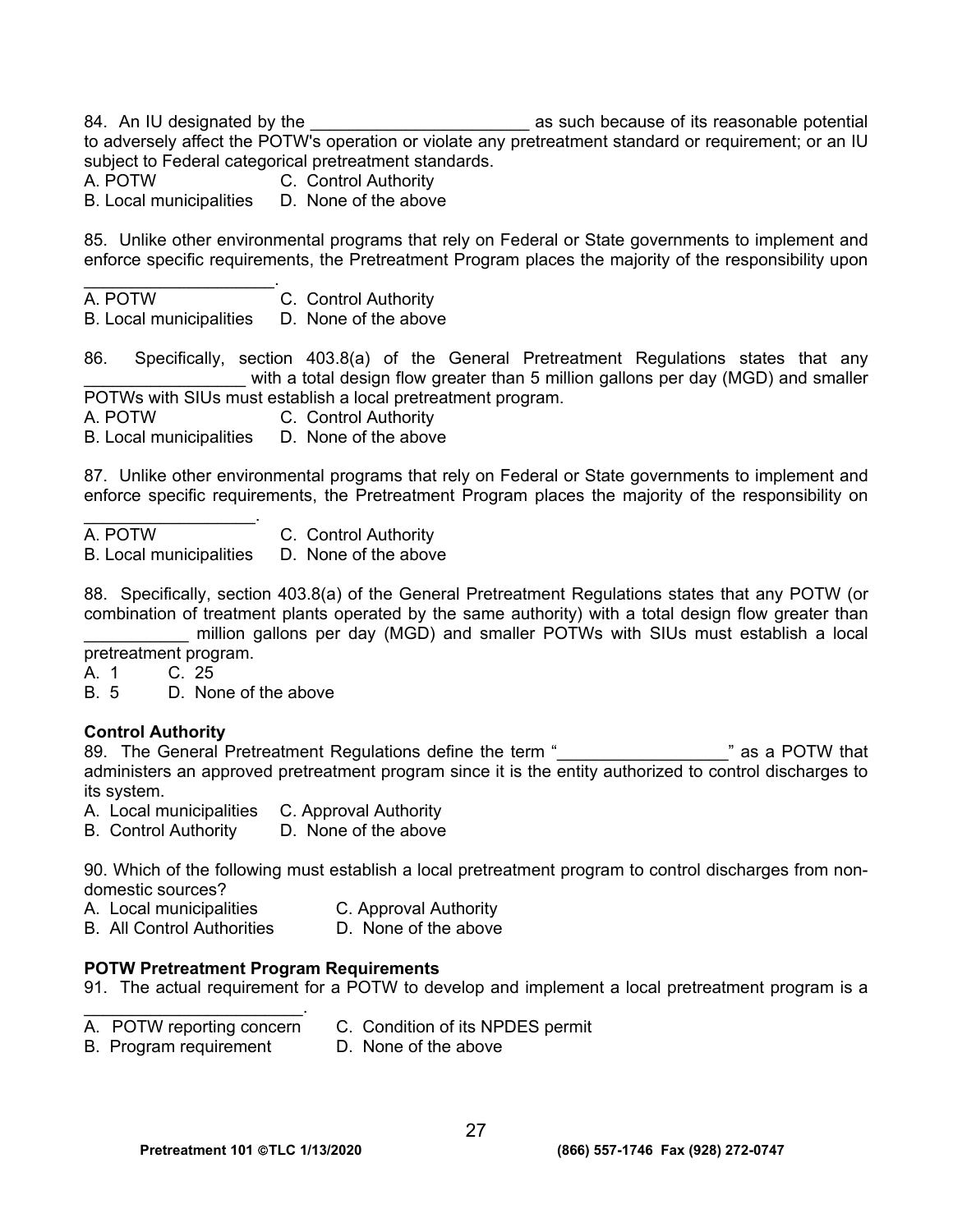|                                                                                                                                                                                                               | 92. Once the Approval Authority determines that a POTW needs a pretreatment program, the<br>is modified to require development of a local program and submission                                         |  |  |  |
|---------------------------------------------------------------------------------------------------------------------------------------------------------------------------------------------------------------|----------------------------------------------------------------------------------------------------------------------------------------------------------------------------------------------------------|--|--|--|
|                                                                                                                                                                                                               | of the program to the Approval Authority for review and approval. Consistent with §403.8(f), POTW                                                                                                        |  |  |  |
| pretreatment programs must contain the six minimum elements.                                                                                                                                                  |                                                                                                                                                                                                          |  |  |  |
| A. POTW Reporting C. Condition of its NPDES permit<br>B. POTW's NPDES permit D. None of the above                                                                                                             |                                                                                                                                                                                                          |  |  |  |
|                                                                                                                                                                                                               |                                                                                                                                                                                                          |  |  |  |
|                                                                                                                                                                                                               | 93. In addition to the six specific elements, pretreatment program submissions must include:<br>A statement from the City Solicitor (or the like) declaring the ____________________to carry out program |  |  |  |
| requirements;                                                                                                                                                                                                 |                                                                                                                                                                                                          |  |  |  |
| A. POTW Reporting                                                                                                                                                                                             | C. Condition of its NPDES permit                                                                                                                                                                         |  |  |  |
| B. POTW has adequate authority                                                                                                                                                                                | D. None of the above                                                                                                                                                                                     |  |  |  |
| Participation and POTW Reporting?                                                                                                                                                                             | 94. Which of the following is found to be complete proceed to the public notice process, Public                                                                                                          |  |  |  |
|                                                                                                                                                                                                               | A. Pretreatment program submissions C. Condition of its NPDES permit                                                                                                                                     |  |  |  |
| B. Carry out program requirements                                                                                                                                                                             | D. None of the above                                                                                                                                                                                     |  |  |  |
| 95. Upon program approval, the Approval Authority is responsible for modifying the POTW's NPDES<br>permit to require implementation of the<br>A. Discharge of any pollutant(s)<br>C. Worker health and safety |                                                                                                                                                                                                          |  |  |  |
|                                                                                                                                                                                                               |                                                                                                                                                                                                          |  |  |  |
| B. Approved pretreatment program D. None of the above                                                                                                                                                         |                                                                                                                                                                                                          |  |  |  |
| receiving annual reports and                                                                                                                                                                                  | 96. Once approved, the Approval Authority oversees POTW pretreatment program implementation via                                                                                                          |  |  |  |
|                                                                                                                                                                                                               | receiving annual reports and_________________________________.<br>A. Discharge of any pollutant(s)     C. Conducting periodic audits and inspections                                                     |  |  |  |
| B. Approved pretreatment program D. None of the above                                                                                                                                                         |                                                                                                                                                                                                          |  |  |  |
|                                                                                                                                                                                                               |                                                                                                                                                                                                          |  |  |  |
| <b>Prohibited Discharge Standards</b>                                                                                                                                                                         | 97. All IUs, whether or not subject to any other National, State, or local pretreatment requirements, are                                                                                                |  |  |  |
|                                                                                                                                                                                                               | subject to the general and specific prohibitions identified in 40 CFR §§403.5(a) and (b), respectively.                                                                                                  |  |  |  |
|                                                                                                                                                                                                               | General prohibitions forbid the the state of the state of POTW that cause pass through or                                                                                                                |  |  |  |
| interference.                                                                                                                                                                                                 |                                                                                                                                                                                                          |  |  |  |
| A. Obstruction                                                                                                                                                                                                | C. Discharge of any pollutant(s)                                                                                                                                                                         |  |  |  |
| B. Interference with the POTW                                                                                                                                                                                 | D. None of the above                                                                                                                                                                                     |  |  |  |
|                                                                                                                                                                                                               | 98. Specific prohibitions forbid eight categories of pollutant discharges as follows:                                                                                                                    |  |  |  |
| Discharges containing pollutants which create a fire or explosion hazard in the POTW, including but not<br>limited to westertrooms with a closed cup flashpoint of loss than the union the test               |                                                                                                                                                                                                          |  |  |  |

limited to, wastestreams with a closed cup flashpoint of less than \_\_\_\_\_\_\_\_\_\_\_\_\_\_\_\_\_\_\_\_ using the test methods specified in 40 CFR §261.21;

- A. 43°C (108°F) C. 40°C (104°F)
- B. 140°F (60°C) D. None of the above

99. Discharges containing pollutants causing corrosive structural damage to the POTW, but in no case discharges with a \_\_\_\_\_\_\_\_\_\_\_\_\_\_\_\_\_\_\_, unless the POTW is specifically designed to accommodate such discharges;

- 
- A. pH higher than 5.0 C. pH lower than 7.0
- B. pH lower than 5.0 D. None of the above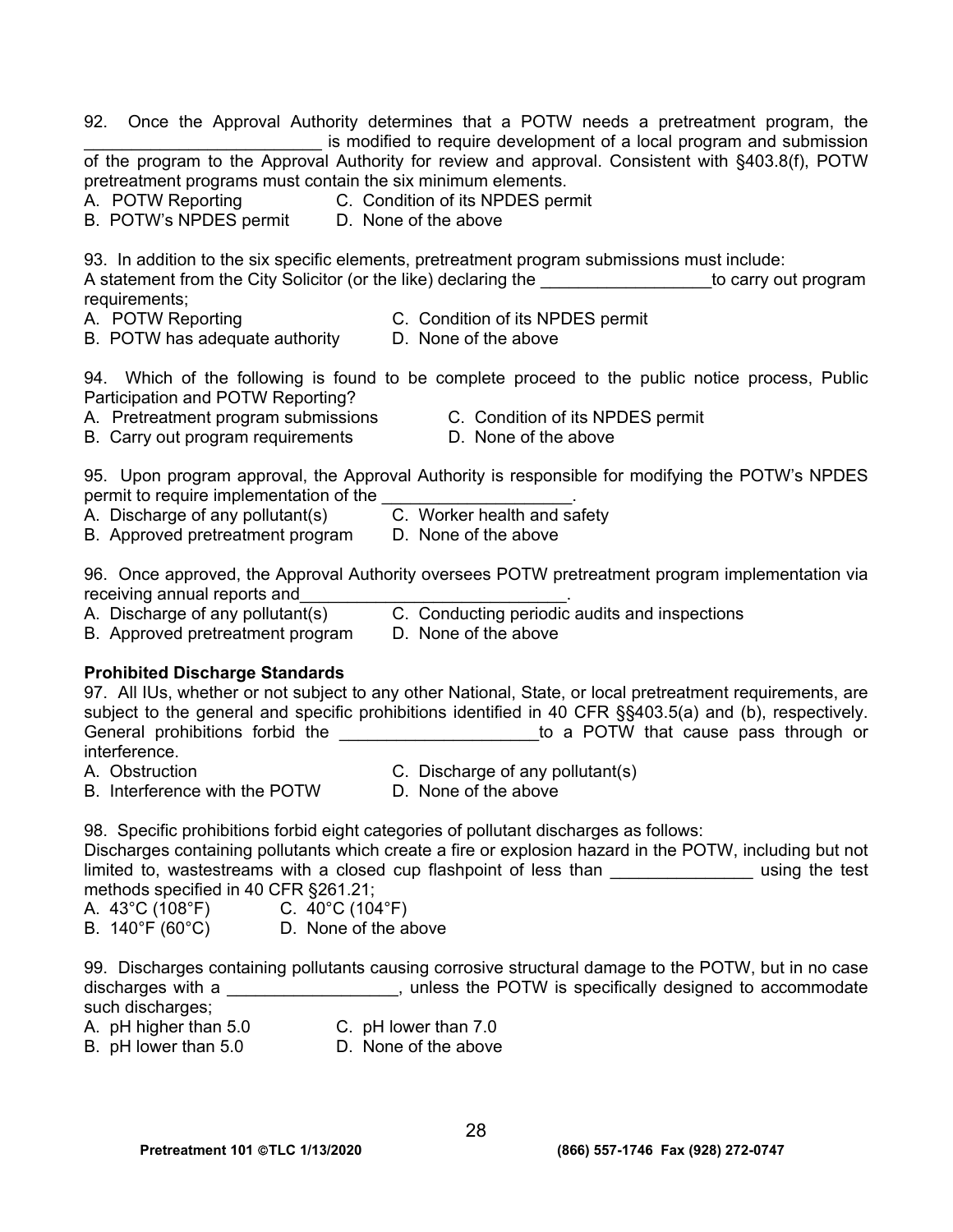100. Discharges containing pollutants in amounts causing **the endominant of the flow in** the POTW resulting in interference;

- 
- B. Interference with the POTW
- 
- A. Obstruction C. Interference or pass through<br>B. Interference with the POTW D. None of the above

101. Which of the following released at a flow rate and/or concentration that will cause interference with the POTW?

- A. Discharge points C. Discharges of any pollutants
- B. Interference with the POTW D. None of the above

102. Discharges of heat in amounts which will inhibit biological activity in the POTW resulting in interference, but in no case heat in such quantities that the temperature at the POTW treatment plant exceeds **Exceeds EXCELL UNES UNES UPORTS** unless the Approval Authority, upon request of the POTW, approves alternative temperature limits;

- A. 43°C (108°F) C. 40°C (104°F)
- B. 140°F (60°C) D. None of the above

103. Discharges of petroleum oil, nonbiodegradable cutting oil, or products of mineral oil origin in amounts that will cause **EXACUTE:**  $\qquad$ ;

- A. Discharge points C. Interference or pass through
- B. Interference with the POTW D. None of the above

104. Discharges which result in the presence of toxic gases, vapors, or fumes within the POTW in a quantity that may cause

A. Discharge of any pollutant(s) C. Acute worker health and safety problems

B. Approved pretreatment program D. None of the above

105. Which of the following except at discharge points designated by the POTW?

- A. Discharge points C. Discharges of trucked or hauled pollutants
- B. Interference with the POTW D. None of the above

#### **Categorical Standards**

106. Categorical pretreatment standards are national, uniform, technology-based standards that apply to discharges to POTWs from specific industrial categories and limit the?

- A. Discharge of specific pollutants C. Discharges of trucked or hauled pollutants
- B. Categorical pretreatment standards D. None of the above

107. Which of the following terms for both existing and new sources (are promulgated by the EPA pursuant to Section 307(b) and (c) of the CWA?

- A. Discharge of specific pollutants C. Discharges of trucked or hauled pollutants
- B. Categorical pretreatment standards D. None of the above

#### **Categorical Pretreatment Standards - Sampling**

108. Categorical Pretreatment Standards are technology-based standards for a selected group of industries established by EPA under authority of the  $\blacksquare$ 

- A. Control Authority **C. CWA** 
	-
- B. Technology-based standards D. None of the above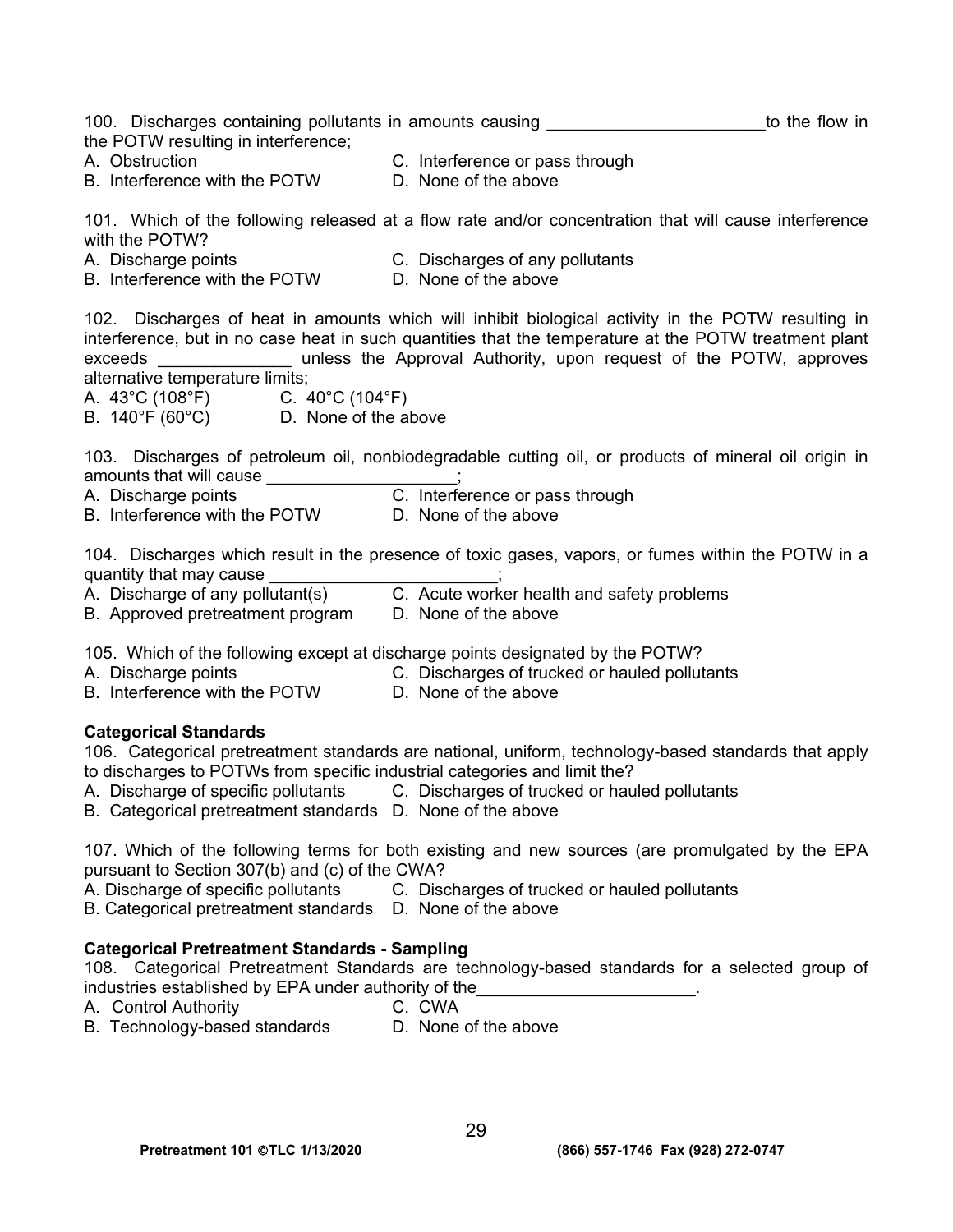109. Categorical Pretreatment Standards are developed on the basis of industry-wide studies of current treatment practices for pollution control (e.g., treatment technology) and, therefore, establish The regulated industrial categories.<br>A. Effluent limits **C. National baseline pollution** co

- B. Monitoring waiver(s)
- C. National baseline pollution control requirements<br>D. None of the above

110. Pretreatment Standards are generally promulgated for b These standards could be the same or different.

A. Control Authority C. Both existing sources and new sources.

B. Technology-based standards D. None of the above

111. If an Industrial User is subject to categorical Pretreatment Standards, the permit writer must include effluent limits based on these

A. Monitoring requirement(s) C. Standards in the user's permit

B. Monitoring waiver(s) D. None of the above

112. In certain situations, the Control Authority may have the option to authorize a CIU to forgo sampling for a pollutant not expected to be present [40 CFR 403.12(e)(2)]. Before implementing that option, the Control Authority must have the legal authority to implement the

A. Control Authority **C. Provision** 

B. Technology-based standard D. None of the above

113. If the Control Authority has determined that a \_\_\_\_\_\_\_\_\_\_\_\_\_\_\_\_ is appropriate, the permit must still contain the applicable effluent limitations for the pollutants with waived monitoring requirements.

A. Monitoring requirement(s) C. Effluent limits

B. Monitoring waiver(s) D. None of the above

114. Furthermore, any grant of a monitoring waiver by the Control Authority must be included as a condition in the user's permit along with the requirements to submit the certification statement outlined at 40 CFR 403.12(e)(2)(v) with\_\_\_\_\_\_\_\_\_\_\_\_\_\_\_\_.

A. Each user self-monitoring report C. Both existing sources and new sources.

B. Technology-based standards D. None of the above

115. The permit must include the notification requirement that if a pollutant with waived is found to be present or is expected to be present according to changes that occur in the user's operations, the user must immediately notify the Control Authority and comply with the monitoring requirements of 40 CFR 403.12(e)(1).

A. Monitoring requirement(s) C. Effluent limits

B. Monitoring waiver(s) D. None of the above

116. To include all relevant categorical Pretreatment Standards in the permit, the permit writer must be familiar with specific categorical Pretreatment Standards to which the Industrial User is subject and follow the rules to apply

A. Categorical Pretreatment Standards C. Both existing sources and new sources.

- B. Technology-based standards D. None of the above
- 
- 

**(s) means the answer may be plural or singular in nature.**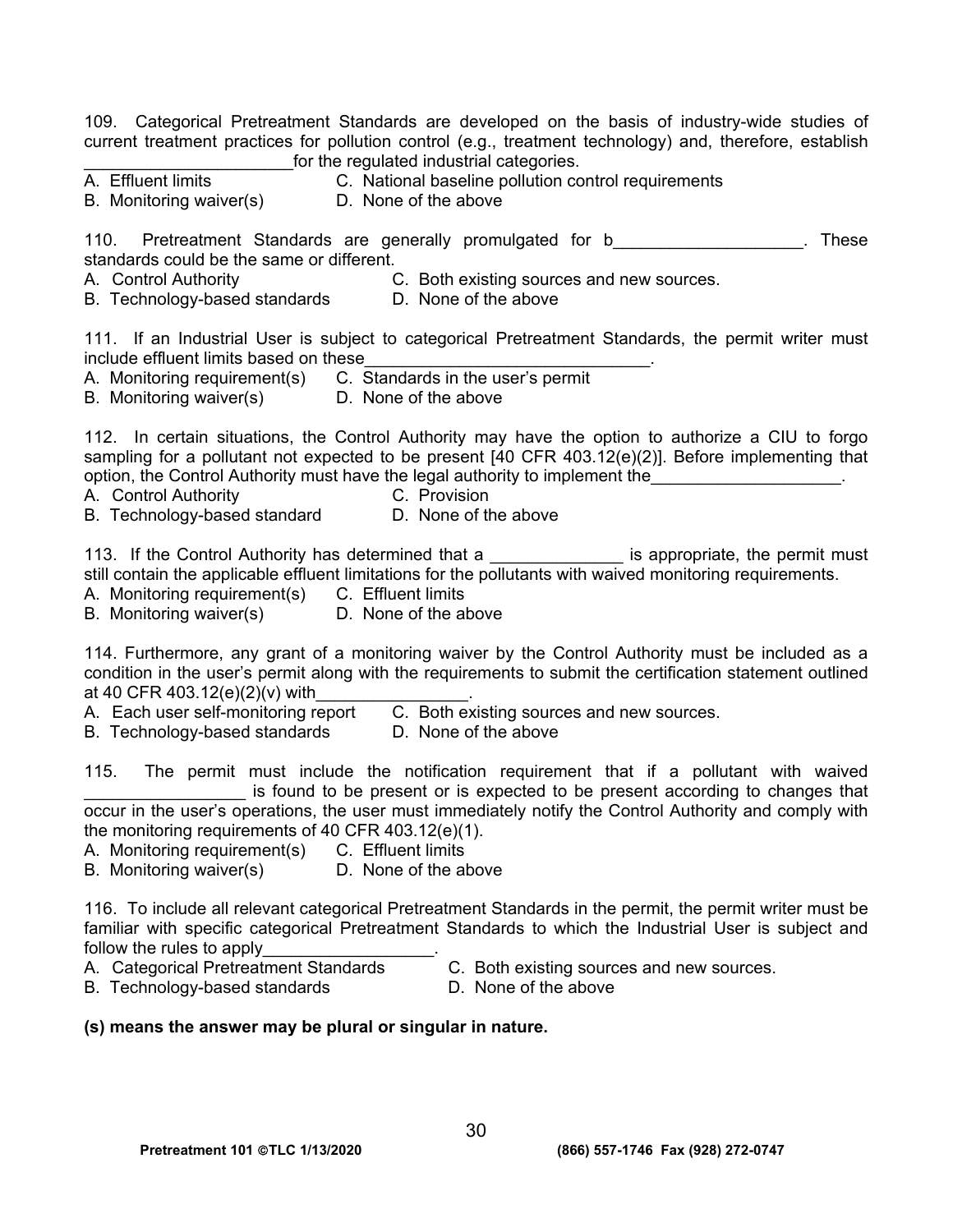#### **Rules for Applying Categorical Pretreatment Standards**

117. Categorical standards apply directly to specific wastestream or at the end of treatment of that wastestream. When the designated sampling location described in the permit contains a categoricallyregulated wastestream and one or more other wastestreams not regulated by the same categorical standard, an  $\Box$  must be calculated. A. Categorically-regulated wastestream C. Alternative categorical limit B. Mass or equivalent concentration limits D. None of the above 118. If \_\_\_\_\_\_\_\_\_\_\_\_\_\_\_\_\_\_\_\_\_have both the daily maximum and the monthly average categorical Pretreatment Standards, both limits must be included in the permit. A. Effluent limits C. An alternative categorical limit B. Categorical Pretreatment Standard(s) D. None of the above 119. Limitations on all pollutants regulated by the categorical Pretreatment Standards must be included in the permit. Note, however, that some of the categorical regulations allow the use of indicator pollutants (e.g., oil and grease monitoring in lieu of TTO monitoring for dischargers subject to 40 CFR Part 467, Aluminum Forming) or allow exemptions from monitoring for certain pollutants (usually requiring the control of the control of the control of the control of the control of the control of the control of the control of the control of the control of the control of the control of the control of the control of th A. Categorically-regulated wastestream C. Industrial User's control mechanism B. Periodic certification of non-use **D.** None of the above 120. Any grant of a **the control Authority must be included in the Industrial** User's control mechanism. A. Categorically-regulated wastestream C. Monitoring waiver<br>B. Mass or equivalent concentration limits D. None of the above B. Mass or equivalent concentration limits 121. Upon approval of a monitoring waiver, the the must include the requirement for the user to submit the certification statement at 40 CFR 403.12(e)(2)(v). A. Industrial User's control mechanism C. Alternative categorical limit B. Categorical Pretreatment Standard(s) D. None of the above 122. The Control Authority has the option of converting production-based categorical Pretreatment Standards to equivalent \_\_\_\_\_\_\_\_\_\_\_\_\_\_\_\_\_\_\_\_\_\_\_.<br>A. Categorically-regulated wastestream C. Industrial User's control mechanism A. Categorically-regulated wastestream B. Mass or equivalent concentration limits D. None of the above 123. The Control Authority has the option of converting the state of the state expressed in terms of concentration to equivalent mass limits. [Note: This provision must be incorporated into the pretreatment program in accordance with 40 CFR Part 403 before implementation.] A. A monitoring waiver **C.** An alternative categorical limit

B. Categorical Pretreatment Standards D. None of the above

124. The Control Authority has the option of converting flow-based mass limits for facilities in the Organic Chemicals, Plastics, and Synthetic Fibers, and Pesticide Chemicals categories to\_\_\_\_\_\_\_\_\_\_\_\_\_\_\_\_.

- A. Categorically-regulated wastestream C. Concentration-based limits
	-

B. Mass or equivalent concentration limits D. None of the above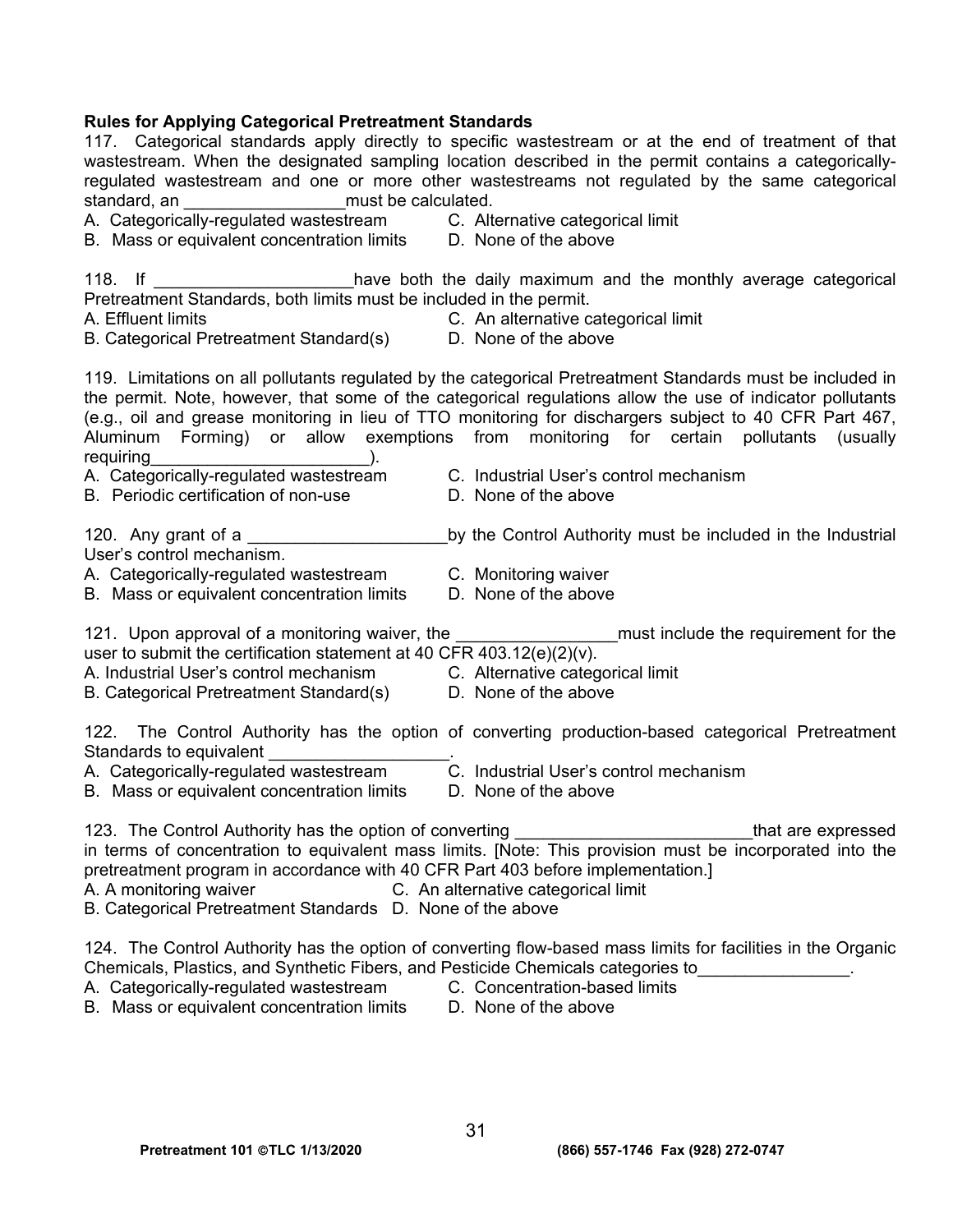| promulgated dates in the permit.<br>A. Monitoring waiver C. Alternative categorical limit<br>B. Standard(s) D. None of the above                                                                                                                                                                                                                                                                                                                                                                                                                         | 125. Categorical Pretreatment Standards establish the compliance date(s) by which Industrial Users<br>covered by the ____________ must be in compliance. The Control Authority cannot extend these federally         |
|----------------------------------------------------------------------------------------------------------------------------------------------------------------------------------------------------------------------------------------------------------------------------------------------------------------------------------------------------------------------------------------------------------------------------------------------------------------------------------------------------------------------------------------------------------|----------------------------------------------------------------------------------------------------------------------------------------------------------------------------------------------------------------------|
| <b>Rules for Production-Based Categorical Pretreatment Standards</b><br>126. Incorporating production-based categorical Pretreatment Standards in permits involves special<br>considerations. The standards are expressed in terms of an allowable pollutant mass discharge per unit of<br>production, such as pounds of pollutant per _________________ pounds of product produced.<br>A. 2,000 C. 1,000<br>B. 500 D. None of the above                                                                                                                 |                                                                                                                                                                                                                      |
| 127. The standards can be placed in the permit verbatim from the regulations. The permit should then<br>require the Industrial User to submit actual production data from the date(s) on which the compliance<br>samples were collected and to calculate the actual mass of pollutant(s) discharged, on<br>the_________________________, to evaluate compliance for that specific day.<br>A. Equivalent limits <b>Exercise Set Act Constructs</b> C. Daily maximum and monthly average limits<br>B. Basis of flow and concentration D. None of the above |                                                                                                                                                                                                                      |
| must be known.<br>A. Equivalent limits<br>B. Wastestream flow                                                                                                                                                                                                                                                                                                                                                                                                                                                                                            | 128. Often, it might be impractical or difficult for the Control Authority to independently determine or verify<br>C. Daily maximum and monthly average limits<br>D. None of the above                               |
| 129. The Control Authority has the option of using______________________________<br>B. Compliance for that specific day D. None of the above                                                                                                                                                                                                                                                                                                                                                                                                             | A. Equivalent wet limits <b>Example 20</b> C. Equivalent mass or concentration limits                                                                                                                                |
| 130. Such limits use an industry's _<br>corresponding daily maximum and monthly average limits.<br>A. Equivalent limits<br>B. Long-term average daily production D. None of the above                                                                                                                                                                                                                                                                                                                                                                    | C. Daily maximum and monthly average limits                                                                                                                                                                          |
| standards to equivalent mass or<br>Standards under section 307(b) of the CWA and are federally enforceable.<br>A. Equivalent limits<br>B. Compliance for that specific day                                                                                                                                                                                                                                                                                                                                                                               | 131. The Industrial User permit may function as the legal document for the conversion of production-based<br>. These equivalent limits are deemed Pretreatment<br>C. Concentration limits<br>D. None of the above    |
| 132. It is critical when converting<br>A. Equivalent limits<br><b>B.</b> Production-based standards                                                                                                                                                                                                                                                                                                                                                                                                                                                      | to equivalent mass or concentration limits<br>that the permit writer correctly calculate the equivalent limits and document the calculations.<br>C. Daily maximum and monthly average limits<br>D. None of the above |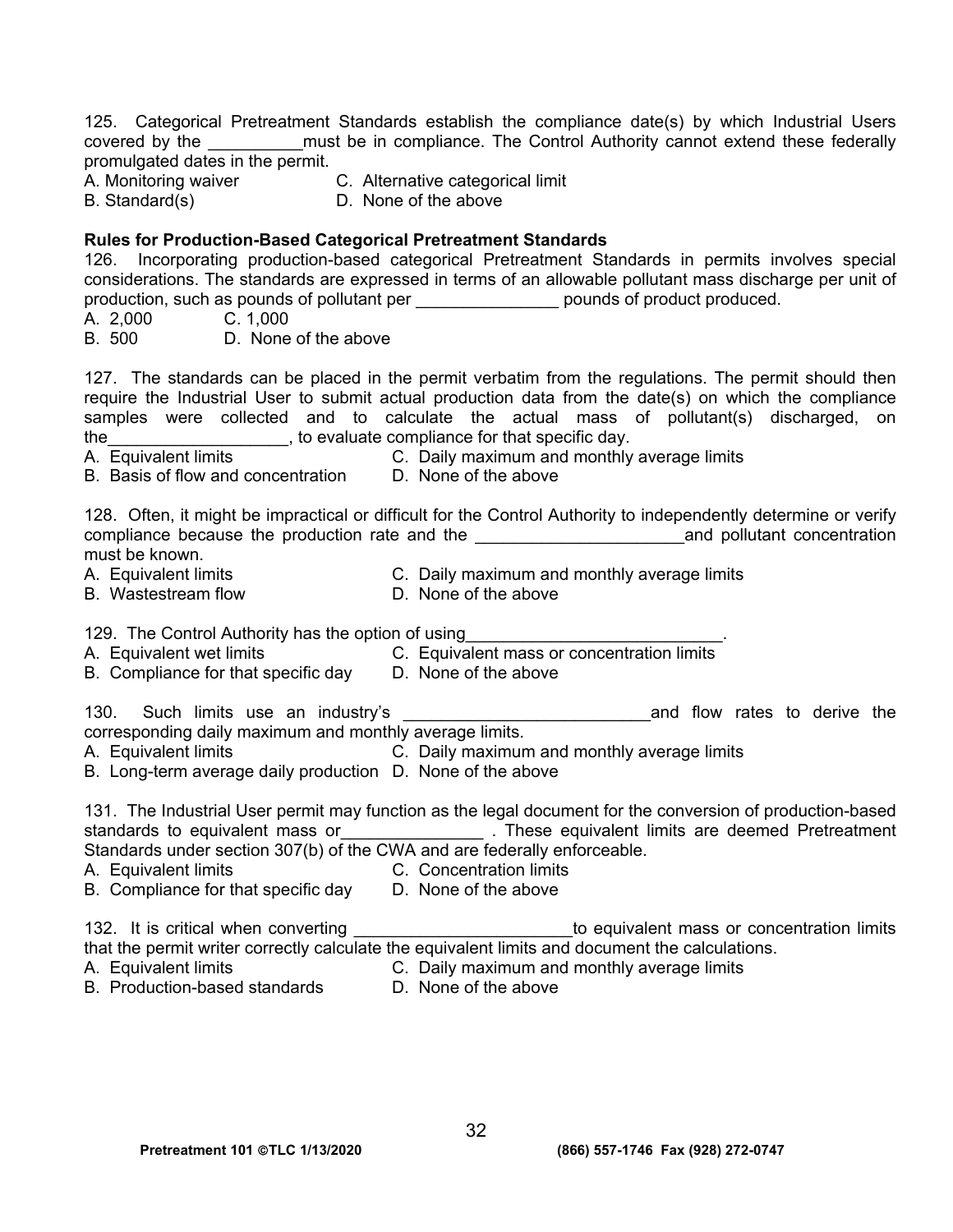#### **A Permit Containing Equivalent Limits Must Clearly Specify:**

The flow and production rates upon which the limits are based; The requirement that the Industrial User report a reasonable measure of its long-term production rate in each periodic compliance report;

133. The requirement that the Industrial User notify the Control Authority of significant changes in longterm flow and production rates within \_\_\_\_\_\_\_\_\_\_\_\_\_\_\_\_ days of knowing that they will change in the next calendar month;

A. 2 C. 3 to 5

B. 5 D. None of the above

134. Determining the appropriate production rate is one of the critical factors in deriving equivalent limits. EPA recommends using a production figure that approximates the long-term average. Data for a day, week, month, or year that are unusually high or low should not be used; exactled are vears of data should be reviewed to determine the appropriate long-term average.

A. 2 C. 3 to 5

B. 5-7 D. None of the above

135. After reviewing 5 years of data, the permit writer could select the highest yearly average (provided that this value does not vary by more than **the percent to the most recent annual average**).

A. 30 C. 20

B. 50 D. None of the above

#### **POTW Pretreatment Program Responsibilities Section**

#### **Legal Authority**

136. POTWs seeking pretreatment program approval must develop policy and procedures for program implementation and establish the discussion of the dimplement and enforce program requirements.

- A. Legal authority C. Legal authority
- B. State law D. None of the above

137. The General Pretreatment Regulations do not provide Control Authorities with the legal authority to carry out their pretreatment programs; rather, the regulations set forth the  $\blacksquare$ pretreatment programs.

- A. Legal authority is detailed C. Legal authority to implement
- B. Minimum requirements for POTWs D. None of the above

138. A Control Authority's legal authority actually derives from \_\_\_\_\_\_\_\_\_\_\_\_\_\_\_. Therefore, State law must confer the minimum Federal legal authority requirements on a Control Authority.

- A. Legal authority C. Legal authority to implement
- B. State law D. None of the above

139. Where deficient, State law must be modified to grant the \_\_\_\_\_\_\_\_\_\_\_\_\_\_\_\_\_\_\_\_\_. In order to apply regulatory authority provided by State law, it is generally necessary for the Control Authority to establish local regulations to legally implement and enforce pretreatment requirements.

A. Local regulations C. Pretreatment programs

B. Minimum requirements D. None of the above

140. Where the Control Authority is a municipality, legal authority is detailed in a Sewer Use Ordinance (SUO), which is usually part of

- A. City or county code C. Legal authority to implement
- B. State law D. None of the above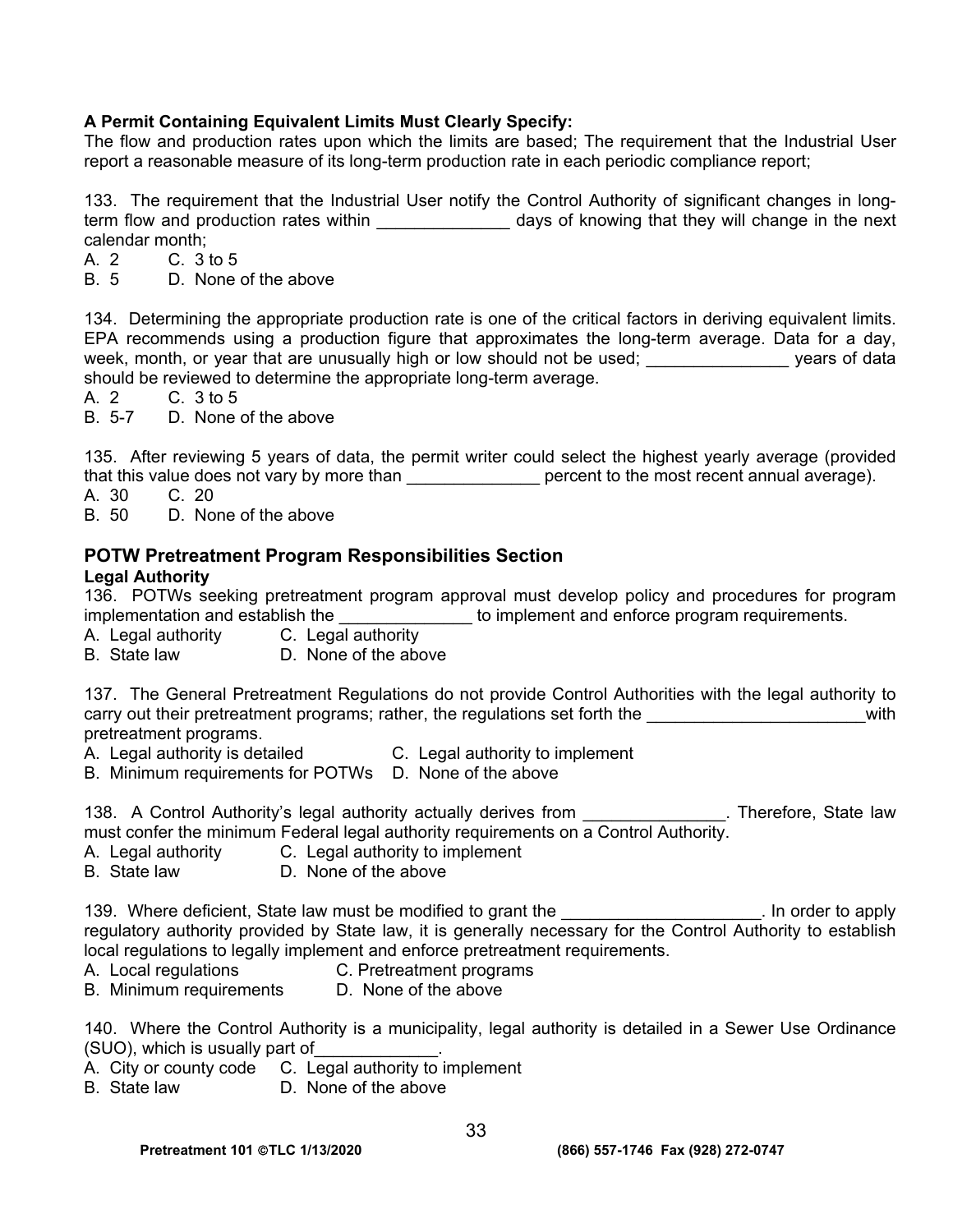141. The EPA's 1992 guidance, EPA Model Pretreatment Ordinance provides a model for POTWs that are required to develop \_\_\_\_\_\_\_\_\_\_\_\_\_\_\_\_\_\_

- A. Local regulations C. Pretreatment programs
- B. Minimum requirements for POTWs D. None of the above

142. As POTW service areas expand, new contributions may arise from "extra jurisdictional" IUs located outside of the

- A. Legal authority is detailed C. Control Authority's legal jurisdiction
- B. State law D. None of the above

143. Multijurisdictional arrangements need special legal/contractual mechanisms to ensure to implement and enforce program requirements in these other jurisdictions.

A. Local regulations C. Adequate authority

B. Minimum requirements for POTWs D. None of the above

144. Some state statutes may deliver \_\_\_\_\_\_\_\_\_\_\_\_\_\_\_\_\_\_\_\_\_\_\_\_\_(i.e., a Control Authority is automatically allowed to regulate extra jurisdictional IUs contributing to their system).

A. Legal authority is detailed **C. Legal authority to implement** 

B. General extraterritorial powers D. None of the above

145. The degree to which authorities are granted may be somewhat limited, thereby, restricting a Control Authority's ability to implement and enforce

A. Local regulations C. A program

B. Minimum requirements for POTWs D. None of the above

146. The start of an independent organization (by affected municipalities or the State) which is authorized to administer and enforce **the entire area in which it provides services is common in** areas where multiple POTWs each serve various jurisdictions.

- A. Control Authority **C.** An approved pretreatment program
- B. Extra jurisdictional IUs D. None of the above

147. Affected Control Authorities may opt to enter into agreements requiring each municipality to implement and enforce the approved pretreatment program covering entitled and enforce the approved pretreatment

- A. All IUs within their jurisdiction C. Various jurisdictions
- B. Extra jurisdictional IUs D. None of the above

148. The Control Authority must retain the means to regulate The where the contributing jurisdiction's efforts are inadequate. It is essential that agreements clearly define the roles of each party.

- A. Control Authority C. Multiple POTWs each serve various jurisdictions
- B. Extra jurisdictional IUs D. None of the above

149. Where extra jurisdictional IUs lie in Theorem Theoric Scontrol Authority may annex or utility annex the service area.

- A. Unincorporated areas C. Multiple POTWs each serve various jurisdictions
- B. Extra jurisdictional IUs D. None of the above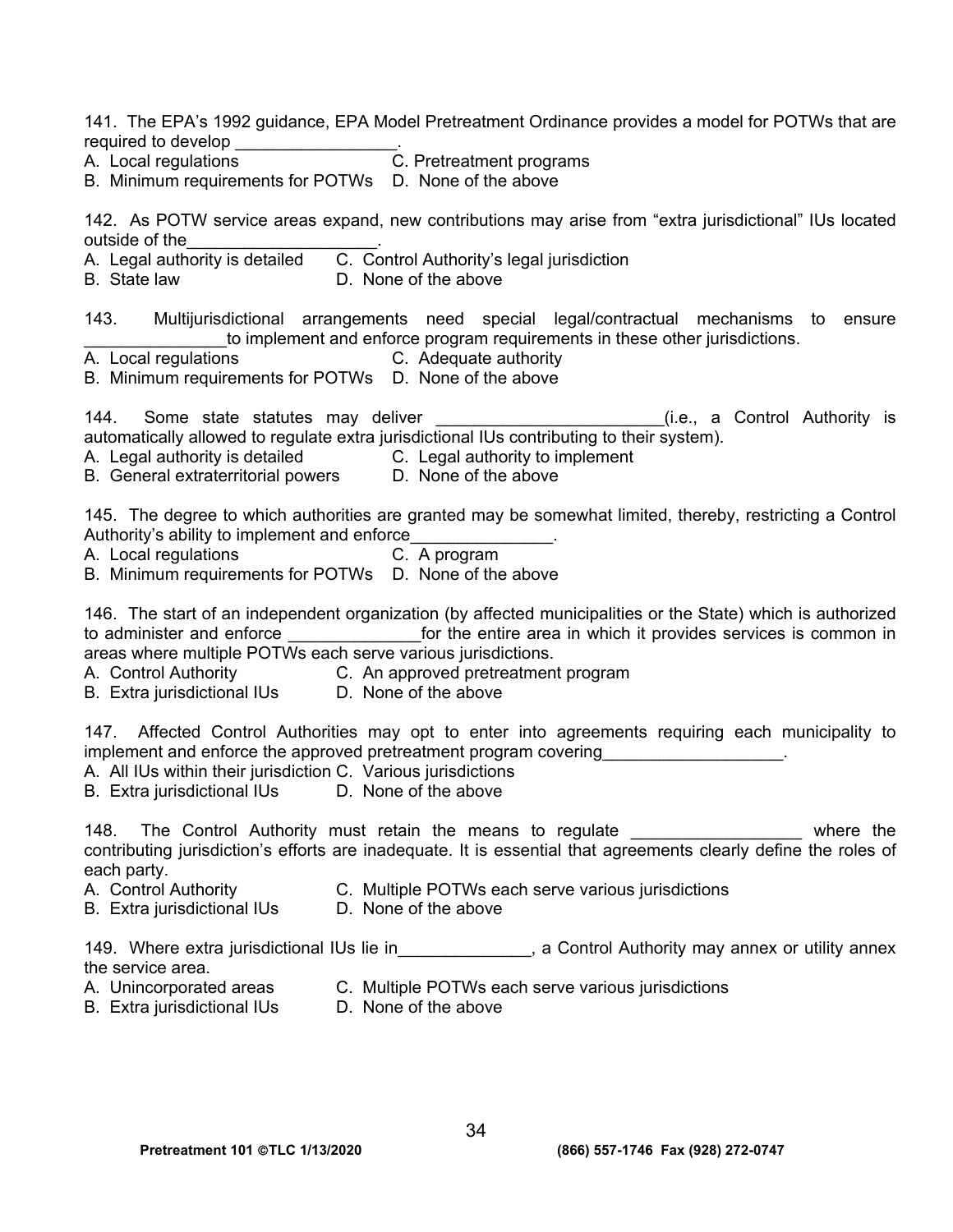#### **Contracts**

150. A Control Authority may enter into a contract with\_\_\_\_\_\_\_\_\_\_\_\_\_\_\_\_\_, although contracts generally limit the enforcement capabilities of the Control Authority. As such, contracts should only be pursued when all other means fail.

- A. An extra jurisdictional IU
- B. Jurisdictional boundaries of the POTW
- C. Might be subject to the pretreatment program
- D. None of the above

151. Since procedures for obtaining jurisdiction, creating sanitary districts, annexing service areas, etc. vary among states, Control Authority personnel should consult with \_\_\_\_\_\_\_\_\_\_\_\_\_\_\_\_\_\_\_\_ to thoroughly examine options allowed.

A. Permittee C. Their legal staff

B. SIU D. None of the above

#### **Industrial Waste Surveys**

152. As part of program development and maintenance, **we are all assets that the control** Authorities to identify and locate all IUs that might be subject to the pretreatment program.

- A. Nature of wastes discharged C. The Federal regulations
- B. Jurisdictional boundaries of the POTW D. None of the above

153. While the General Pretreatment Regulations do not specify how a \_\_\_\_\_\_\_\_\_\_\_\_\_\_\_\_ is to accomplish this, it is beneficial to conduct an initial in-depth survey, and then institute measures to update the list continuously.

- A. Control Authority C. IWS
- B. Jurisdiction **D. None of the above**

154. Control Authorities must ensure that the entire service area is reviewed. This may include IUs located\_\_\_\_\_\_\_\_\_\_\_\_\_\_\_\_\_\_\_\_.

- A. Outside the jurisdictional boundaries of the POTW
- B. Inside the jurisdictional boundaries of the POTW
- C. Might be subject to the pretreatment program
- D. None of the above

155. Once **the are identified, the Control Authority must classify these users to determine if** pretreatment standards and requirements should apply to these facilities.

A. Control Authority C. IUs

B. Jurisdiction D. None of the above

156. Normally, the Control Authority develops and distributes an Industrial Waste Survey (IWS) questionnaire to the identified IUs. The IWS questionnaire requests information regarding IU activities and the \_\_\_\_\_\_\_\_\_\_\_\_\_\_\_\_\_\_\_\_\_\_.

- A. Nature of wastes discharged C. Pretreatment program
	-
- B. Jurisdictional boundaries of the POTW D. None of the above
- 

157. The Control Authority may opt to send a detailed IWS questionnaire initially or conduct the survey in two phases (i.e., send a screener requesting basic information to eliminate obvious facilities and then send a detailed IWS to those facilities with greater potential to be  $\qquad \qquad$  ).

- A. Control Authority C. SIUs
- B. Jurisdiction D. None of the above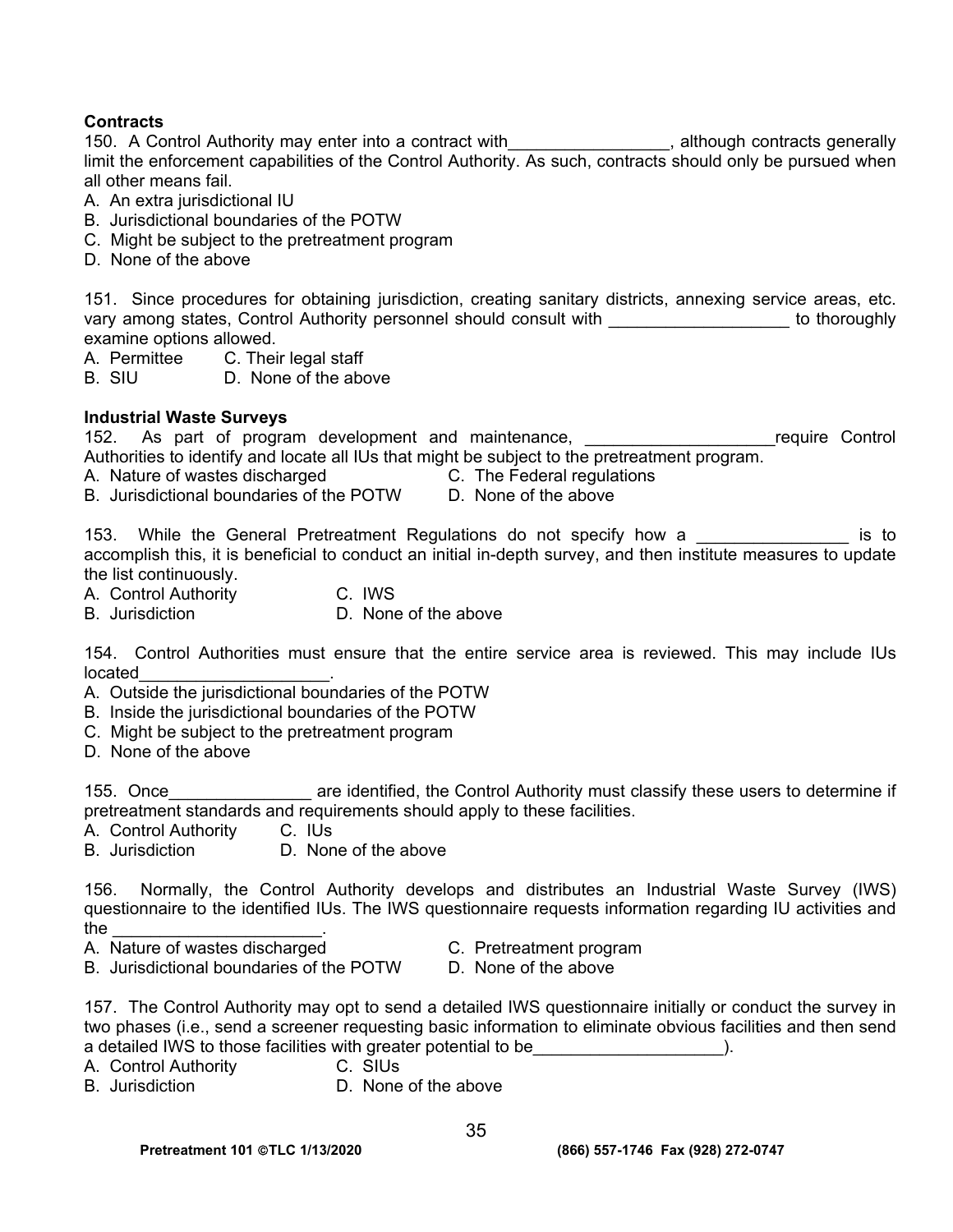- 158. Key to the \_\_\_\_\_\_\_\_\_\_\_\_\_\_\_\_\_\_\_\_\_ is to identify facilities that are subject to categorical standards (i.e., CIUs) or otherwise have the potential to impact the POTW (i.e., SIUs).
- A. Control Authority C. IWS
- B. Jurisdiction **D.** None of the above
- 

- **Permitting**
- 159. The General Pretreatment Regulations require all IUs be controlled through permit, order, or similar means to ensure **Example 20** with applicable pretreatment standards and requirements.
- A. Compliance **C.** Verify information
- B. Explicit requirements D. None of the above

160. \_\_\_\_\_\_\_\_\_\_\_\_\_\_\_\_\_\_\_\_issued are site specific and tailored to the unique circumstances of the IU. A. Permittee C. SIU permits

B. SIU D. None of the above

161. **Example 161.** Thust establish clear and explicit requirements for the permittee, to include using such terms such as "shall" and "must" in lieu of vague terms such as "recommend" or "may".

A. Compliance C. Verify information

B. Permit conditions D. None of the above

162. The Control Authority must document its decision-making process when developing permits to ensure defensibility and enforceability. Adherence to sound, documented procedures will prevent any arbitrary and capricious claims by the **with the set of the set of the set of the set of the set of the set of the set of the set of the set of the set of the set of the set of the set of the set of the set of the set of t** 

- A. Permittee C. Control Authority
- B. SIU D. None of the above

#### **Phase I**

163. As part of Phase I, Control Authorities may entremit application, the permit application, perform an inspection of the IU for confirmation of facts, tally data, and potentially sample and analyze the IU's wastestream.

- A. Compliance C. Review and verify information
- B. Explicit requirements D. None of the above

164. Control Authority personnel, effective communication, and **Example 20** cooperation are essential to collection of complete and accurate information.

- A. Permittee C. Control Authority
- B. SIU D. None of the above

165. Phase II requires that the Control Authority interpret data and other information and document the permit decision-making rationale, preferably in a permit fact sheet. Although the contents of a fact sheet will vary by permittee, fact sheets should provide

- A. Compliance C. A justification of all permitting decisions
- B. Explicit requirements D. None of the above

166. Typical components of a fact sheet are provided. Completed fact sheets should be included as part of the permit and provided to the <u>second of the soundness</u> of permitting decisions.

- A. Permittee C. Control Authority<br>B. SIU B. None of the above
- D. None of the above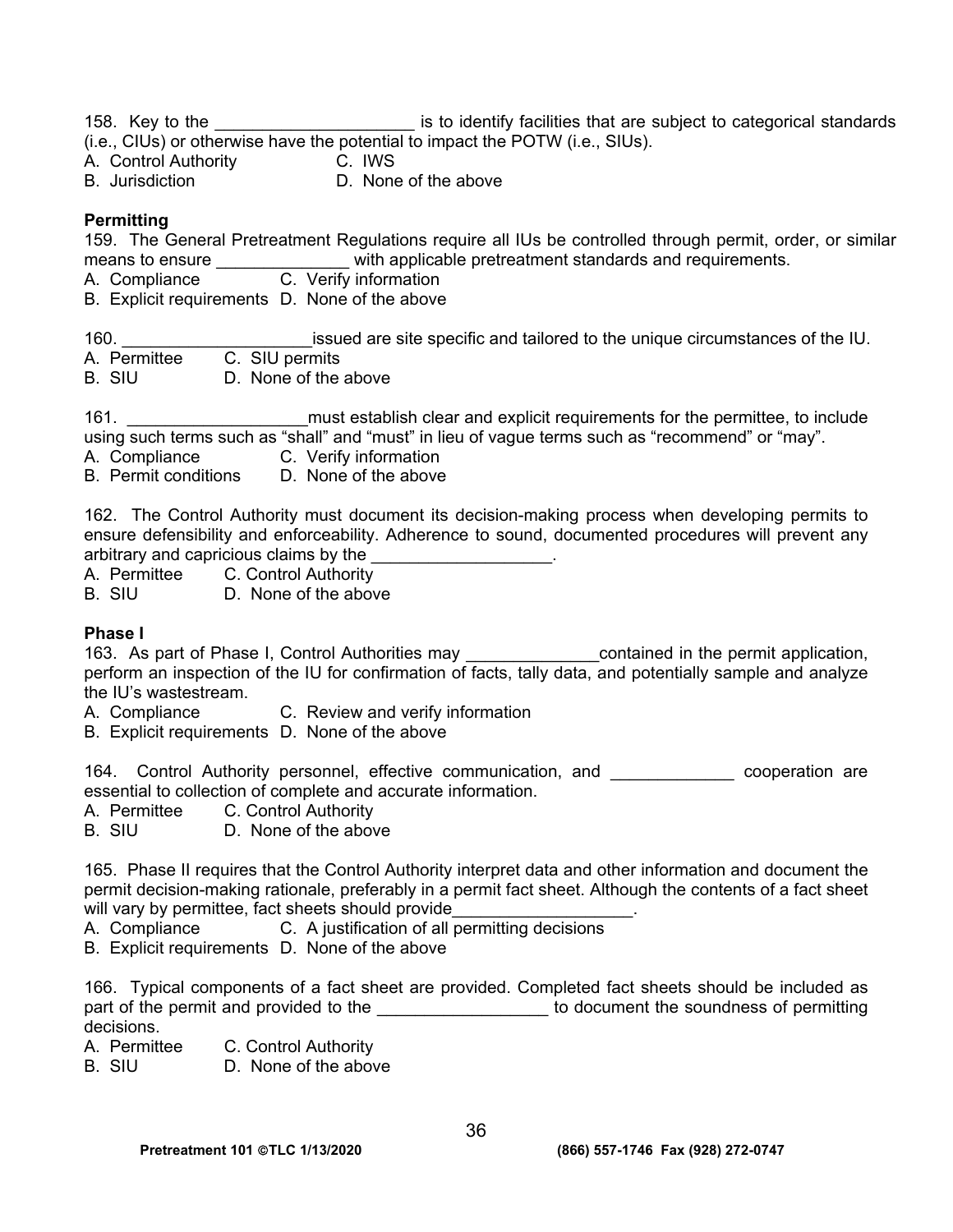167. After all permitting decisions are made; the Control Authority must incorporate those decisions into a permit. The permit, signed by *\_\_\_\_\_\_\_\_\_\_\_\_\_\_\_\_\_*, is provided to the Permittee for comment and after comments are addressed, a final permit is issued to the IU.

- A. Permittee C. The specified Control Authority official
- B. SIU D. None of the above

168. While many comments may be easily addressed/resolved by the Control Authority, occasionally resolution must be obtained through a formal adjudicatory hearing process where both the Permittee and Control Authority present their case to

A. Permittee C. Control Authority

B. A third party D. None of the above

# **Non-SIUs**

169. Many POTWs also control contributions from <u>equal to the subseting</u> various means, such as through general permits issued to an entire industrial sector. These types of control mechanisms may not necessarily require compliance with specific pollutant limitations.

A. Permittee C. Non-SIUs

B. SIU D. None of the above

# **Wastewater Priority Pollutants**

170. The concentrations of various substances in \_\_\_\_\_\_\_\_\_\_\_\_in dissolved, colloidal or suspended

form are typically low but vary considerably.<br>A. These 126 pollutants C. Water A. These 126 pollutants

B. New industrial users **D. None of the above** 

171. Priority Pollutants refer to a list of 126 specific pollutants that includes heavy metals and specific organic chemicals. The priority pollutants are a subset of "\_\_\_\_\_\_\_\_\_\_\_\_\_\_\_\_\_\_ " as defined in the Clean Water Act (USA).

- 
- A. POTWs C. Priority Pollutants
- B. Toxic pollutants D. None of the above

172. Which of the following with an approved pretreatment program must develop local limits for arsenic, cadmium, chromium, copper, cyanide, lead, mercury, nickel, silver and zinc?<br>A. Each POTW C. Priority pollutant producers

- C. Priority pollutant producers
- B. All industrial users D. None of the above

173. The POTW must also identify all **the set of the set of and evaluate the need for limits for these** pollutants.

- A. Other pollutants of concern C. Priority Pollutants
- B. New industrial users **D. None of the above**

174. Concentrations of various substances is defined as any pollutant limited in the POTW's NPDES permit or found in the collection system in sufficient quantity to have a reasonable potential to cause pass through or interference at the treatment plant, pose a threat to worker health and safety, or to cause other problems within the collection system or at the treatment plant, such as explosions or obstruction of wastewater flow.

A. True B. False

## **(s) means the answer may be plural or singular in nature.**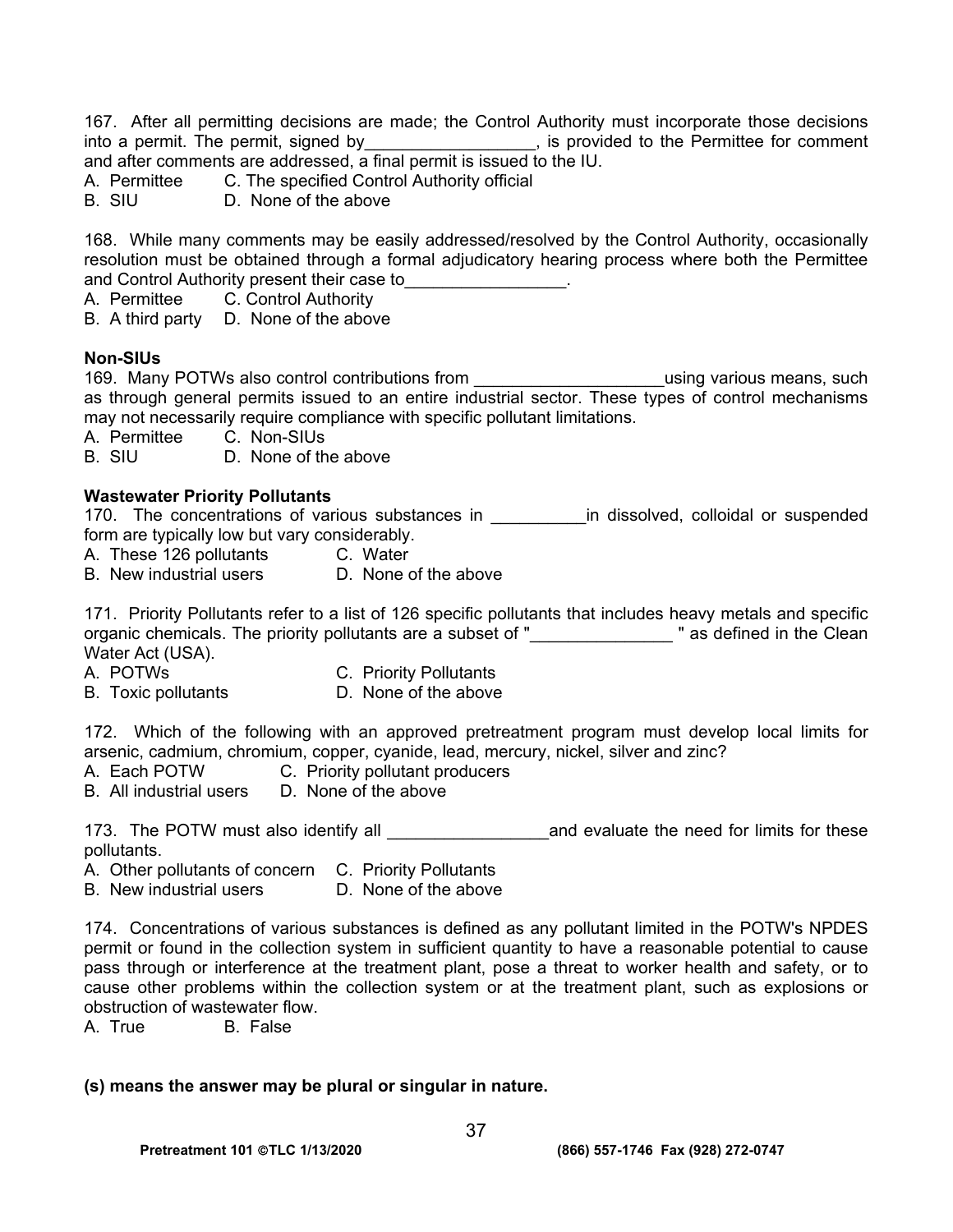175. The priority pollutant scans performed periodically by POTWs with approved pretreatment programs are useful in identifying?

- A. Pollutants of concern C. Priority Pollutants
- B. New industrial users **D. None of the above**

176. Many POTWs have surcharge programs for?

- A. Conventional pollutants C. Local limits
- B. All industrial users D. None of the above

177. A POTW should set absolute upper limits for the same of the sewer use ordinance (SUO) or industrial user (IU) permits, based on total plant capacity.

- A. Conventional pollutants C. Priority Pollutants
- B. All industrial users D. None of the above

178. Which of the following can stimulate the growth of algae and other aquatic plants?

- A. Excess nutrients **C. Carbon, nitrogen and phosphorus**
- B. Industrial discharges **D. None of the above**

179. When these plants die and decompose, they may reduce the amount of The Water.

- A. Nutrients C. Carbon, nitrogen and phosphorus
- B. Oxygen D. None of the above

180. Which of the following can also get into wastewater from industrial discharges, common household detergents and cleaners, runoff from streets and lawns and air pollutants that fall to the ground?

- A. Nutrients C. Carbon, nitrogen and phosphorus
- B. Heavy Metal D. None of the above
- 181. Treatment plants cannot remove all **constantly accordent** from the wastewater.
- A. Nutrients C. Carbon, nitrogen and phosphorus
- B. Industrial discharges D. None of the above

182. "Heavy Metal" in the water treatment field refers to heavy, dense, we can experiment occur only at trace levels in water, but are very toxic and tend to accumulate.

- A. Nutrients C. Metallic elements
- B. Heavy Metal D. None of the above

183. Which of the following include DDT, Aldrin, Chlordane, Endosulfan, Endrin, Heptachlor, and Diazinon. Surprisingly, concentrations of pesticides in urban runoff may be equal or greater than the pesticides in agricultural runoff?

- A. Nutrients C. Typical pesticides and herbicides
- B. Industrial discharges D. None of the above

184. Which of the following spilled or released petroleum products (from oil spills or discharge of oil production brines) and combustion products that are found in urban runoff?

- A. PAHs C. Inorganics
- B. Priority Pollutants D. None of the above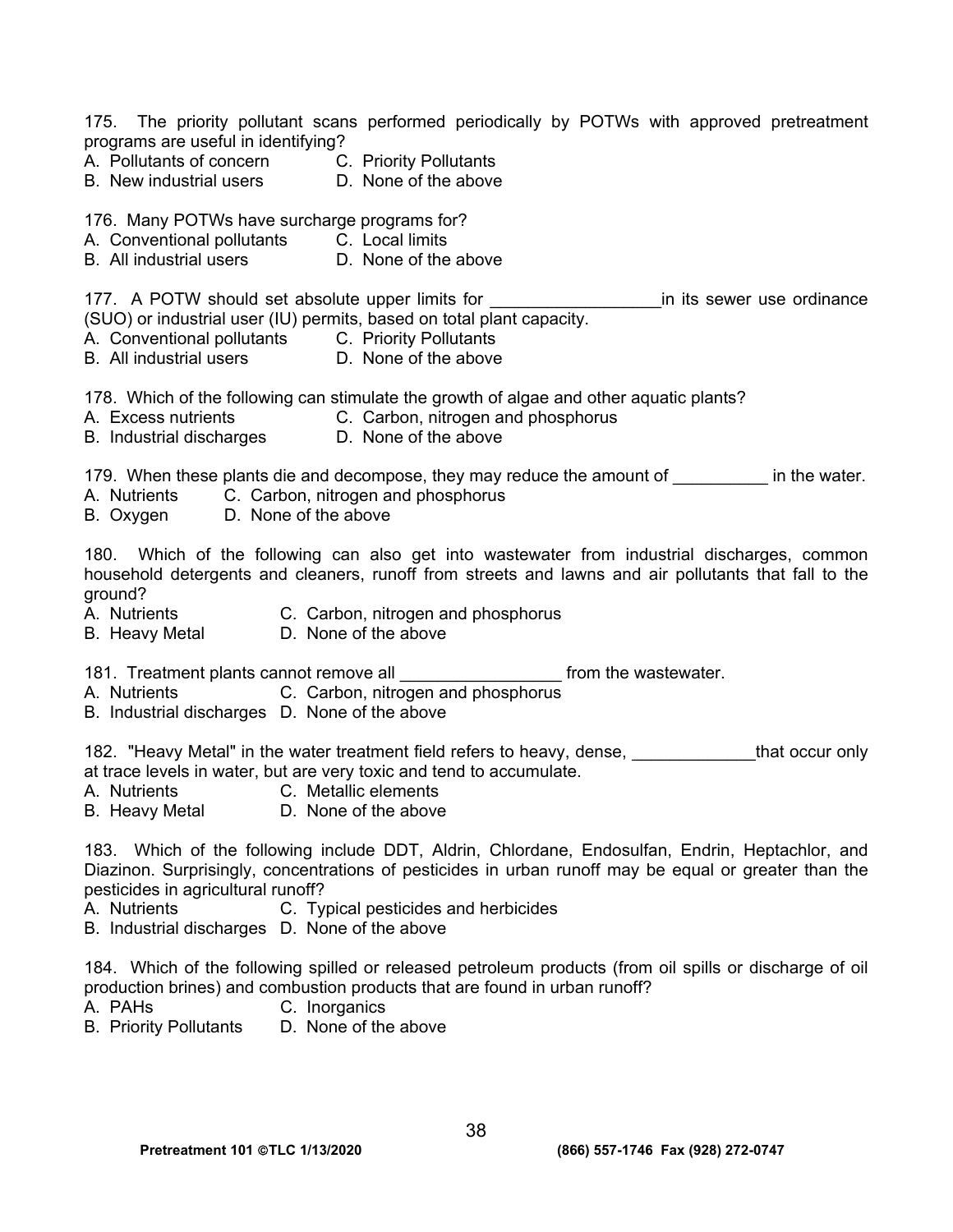185. The Priority Pollutants are a set of \_\_\_\_\_\_\_\_\_\_\_\_\_\_EPA regulates, and for which EPA has published analytical test methods.

- A. Chemical pollutants C. Sampling requirements for inorganics
- B. Chemical standards D. None of the above

186. Which of the following lists is more practical for testing and for regulation in that chemicals are described by their individual chemical names?

- A. Organics C. List of toxic pollutants more usable
- B. Priority Pollutant D. None of the above

187. Which of the following contains hundreds of compounds; there is no test for the group as a whole, nor is it practical to regulate or test for all of these compounds?

- A. Priority Pollutants C. The list of toxic pollutants
- B. Chemical standard D. None of the above

#### **Enforcement Section**

188. In addition to requirements for permitting, sampling, and inspecting IUs, the General Pretreatment Regulations also require Control Authorities to\_\_\_\_\_\_\_\_\_\_\_\_\_\_\_\_\_, and respond to instances of IU noncompliance in a timely, fair, and consistent manner.

- A. Review IU reports and plans C. All violations that must be resolved
- B. Political and economic pressures D. None of the above

189. Which of the following is a critical element of the Pretreatment Program, but in the past extenuating circumstances may have prevented POTWs from taking adequate enforcement?

- 
- A. Enforce against IUs C. Enforcement of pretreatment requirements
- B. Halt or prevent such a discharge D. None of the above

190. Which of the following is from local officials could keep POTW personnel from taking appropriate actions? After this was identified as a major concern, the EPA promulgated regulations in 1990 (55 FR 30082) that require all POTWs with approved pretreatment programs to adopt and implement an Enforcement Response Plan (ERP).

- 
- B. Political and economic pressures **D. None of the above**
- A. IU noncompliance **C.** All violations that must be resolved
	-

191. The ERP regulations, at 40 CFR §403.8(f)(5), established a framework for POTWs to formalize procedures for investigating and responding to\_\_\_\_\_\_\_\_\_\_

- A. Instances of IU noncompliance **C. Pretreatment effluent limit**
- B. Halt or prevent such a discharge **D. None of the above**
- -

192. With an approved ERP in place, \_\_\_\_\_\_\_\_\_\_\_\_\_\_\_\_\_\_\_\_\_\_\_\_on a more objective basis and minimize outside pressures.

- A. POTWs can enforce against IUs C. Pretreatment effluent limit
- B. Halt or prevent such a discharge D. None of the above
- -

#### **IU Compliance**

193. To evaluate IU compliance, Control Authorities must first identify applicable requirements for each IU. In general, IU reports and \_\_\_\_\_\_\_\_\_\_\_\_\_\_\_\_\_\_are the basis for POTW evaluation of IU compliance.

- A. IU noncompliance C. All violations that must be resolved
- B. POTW monitoring activities D. None of the above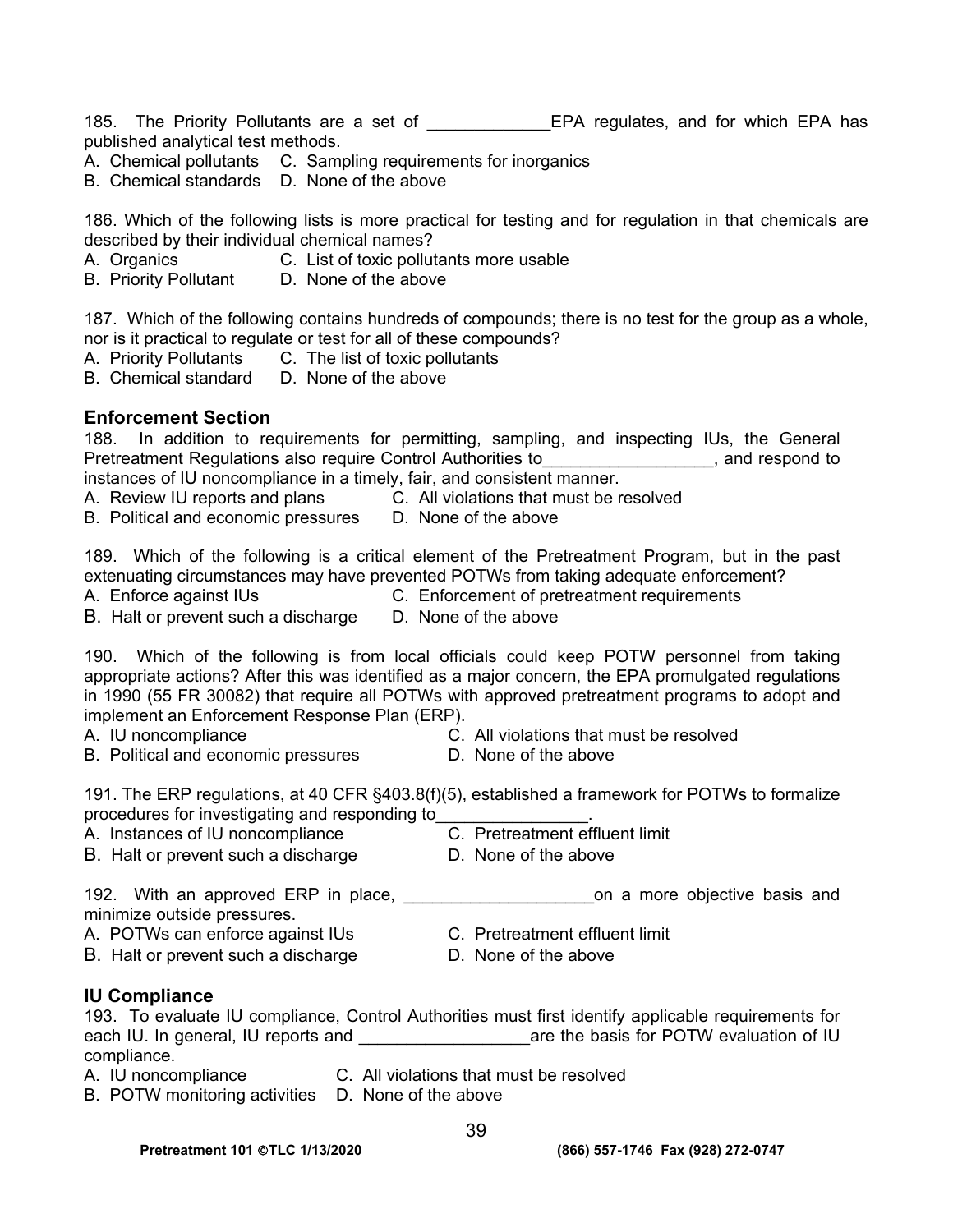- 194. Discharge permit limit exceedances, discrepancies, deficiencies, and lateness are that must be resolved.
- A. IU noncompliance C. All violations
- B. Political and economic pressures D. None of the above
- 
- 

#### **Definition of Significant Noncompliance (SNC) An IU is in SNC if its violation meets one or more of the following criteria (40 CFR 403.8(f)(2)(vii):**

195. Which of the following represents wastewater discharge limits, defined here as those in which sixty-six percent or more of all of the measurements taken during a six-month period exceed (by any magnitude**)** the daily maximum limit or the average limit for the same pollutant parameter?

- A. IU noncompliance C. All violations that must be resolved
- 
- B. Chronic violations D. None of the above

196. Which of the following is defined here as those in which thirty-three percent or more of all of the measurements for each pollutant parameter taken during a six-month period equal or exceed the product of the daily maximum or the average limit multiplied by the applicable TRC (TRC  $= 1.4$ ) for BOD 5 , TSS, fats, oil, and grease, and 1.2 for all other pollutants except pH)?

- A. Self-monitoring requirements
- B. Technical Review Criteria (TRC) violations
- C. Imminent endangerment to human health
- D. None of the above

197. Any other violation of a pretreatment effluent limit (daily maximum or longer-term average) that the Control Authority determines has caused, alone or in combination with other discharges,

general public);

\_\_\_\_\_\_\_\_\_\_\_\_\_\_\_\_\_\_\_\_\_\_\_\_\_ (including endangering the health of POTW personnel or the

- A. Enforce against IUs **C. Pretreatment effluent limit**
- B. Interference or pass through D. None of the above
- 

198. Any discharge of a pollutant that has caused imminent endangerment to human health, welfare or to the environment or has resulted in the POTW's exercise of its **welfare** or to the environment or has resulted in the POTW's exercise of its CFR § 403.8(f)(1)(vi)(B) of this section to halt or prevent such a discharge;

- A. Self-monitoring requirements C. Imminent endangerment to human health
- B. Emergency authority **D.** None of the above

199. Failure to meet, within **the set of the schedule date** a compliance schedule date, a compliance schedule milestone contained in a local control mechanism or enforcement order for starting construction, completing construction, or attaining final compliance;

- A. 90 C. 30
- B 10 D. None of the above

200. Failure to provide, within **the contract of the same days after the due date**, required reports such as baseline monitoring reports, 90-day compliance reports, periodic self-monitoring reports, and reports on compliance with compliance schedules;

- A. 90 C. 10
- B. 30 D. None of the above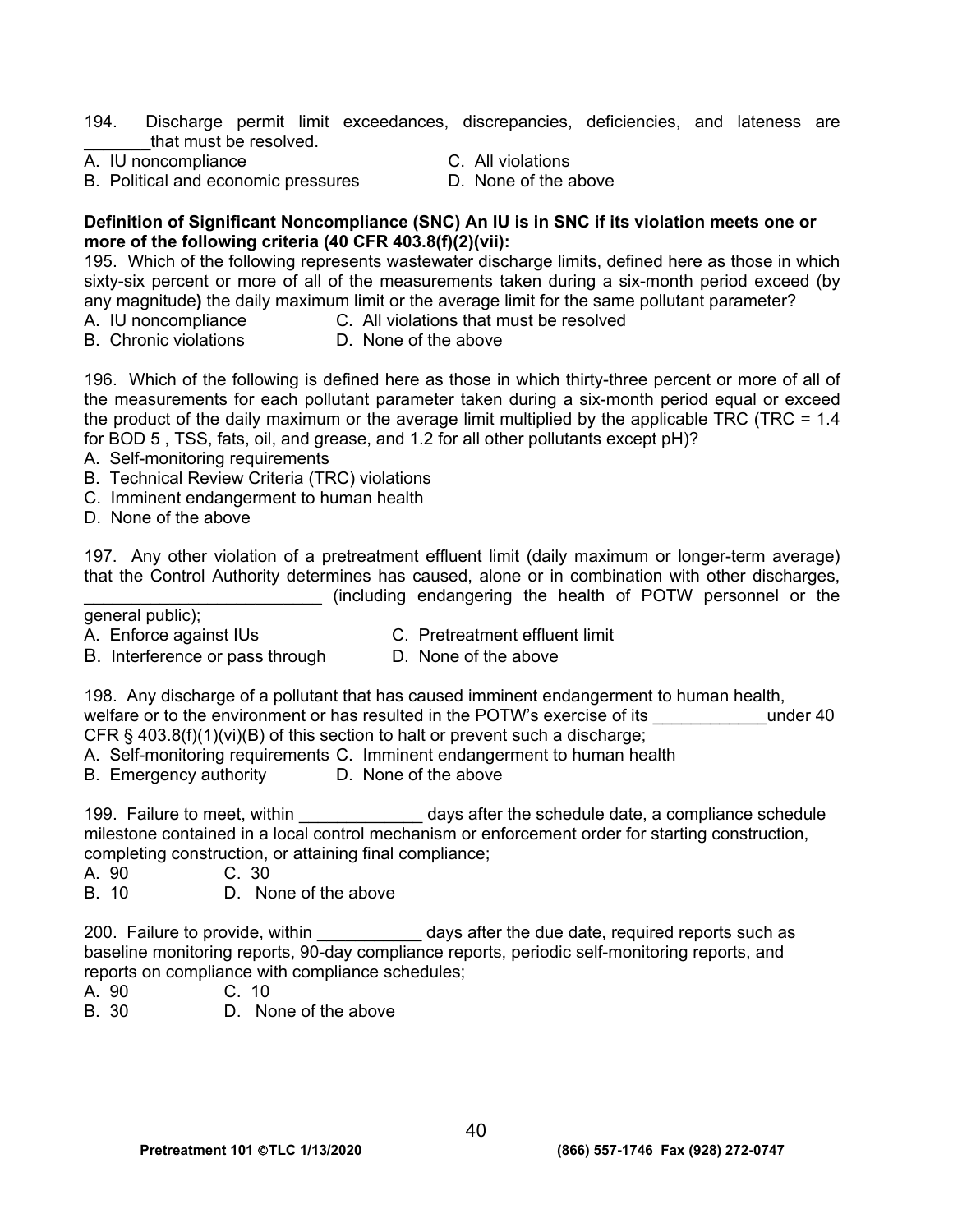|                                                 | 201. Which of the following that the Control Authority determines will adversely affect the operation<br>or implementation of the local pretreatment program?<br>A. Any other violation or group of violations<br>B. Halt or prevent such a discharge                                                                         |                      | C. Pretreatment effluent limit<br>D. None of the above |    |
|-------------------------------------------------|-------------------------------------------------------------------------------------------------------------------------------------------------------------------------------------------------------------------------------------------------------------------------------------------------------------------------------|----------------------|--------------------------------------------------------|----|
| <b>Summary</b>                                  | 202. Along with establishing self-monitoring requirements, the _________________________must specify<br>reporting requirements in the permit.<br>A. Permit writer C. Industrial User's reporting requirements<br>B. Person responsible D. None of the above                                                                   |                      |                                                        |    |
| of their discharge.                             | 203. At least once every ________________ months, SIUs are required to submit a characterization<br>C. 12<br>A. 3 C. 12<br>B. 6 D. None of the above                                                                                                                                                                          |                      |                                                        |    |
| 204.<br>the_____________________                | These periodic compliance reports must contain the following:<br>The concentration, or production and mass, of regulated pollutants<br>A. Industrial User's effluent C. BMP or pollutant prevention requirements<br>B. Regulated pollutants  D. None of the above                                                             |                      |                                                        | in |
| <b>B.</b> Regulated pollutants                  | 205. The measured or estimated __________________________________for the reporting period.<br>A. Average and maximum flow rates C. BMP or pollutant prevention requirements                                                                                                                                                   | D. None of the above |                                                        |    |
| requirements.<br><b>B.</b> Regulated pollutants | 206. Documentation to evaluate __________________with any BMP or pollutant prevention<br>A. Industrial User report continuing compliance C. Compliance                                                                                                                                                                        |                      | D. None of the above                                   |    |
|                                                 | 207. In cases where the Control Authority conducts all the sampling and analysis and the Control<br>Authority collects the flow data, the Control Authority might determine that the<br>does not need to submit a monitoring report.<br>A. Control Authority C. Industrial User<br>B. Person responsible D. None of the above |                      |                                                        |    |
|                                                 | 208. If the Control Authority has chosen this alternative and is collecting all the data that would<br>ordinarily be required from the Industrial User and at a frequency that would be expected of the                                                                                                                       |                      |                                                        |    |

user if it were conducting self-monitoring, the **weakler and the manual conduction** may waive the

requirement that the Industrial User report continuing compliance [40 CFR 403.12(g)]. A. Control Authority C. BMP or pollutant prevention requirements

- 
- B. Regulated pollutants D. None of the above

209. Even if the Control Authority has decided to waive an Industrial User's continued compliance reporting requirements, the Industrial User is still required to submit documentation required by the Control Authority to determine compliance with any

- A. Industrial User report continuing compliance
- B. BMP or pollution prevention alternatives
- C. BMP or pollutant prevention requirements
- D. None of the above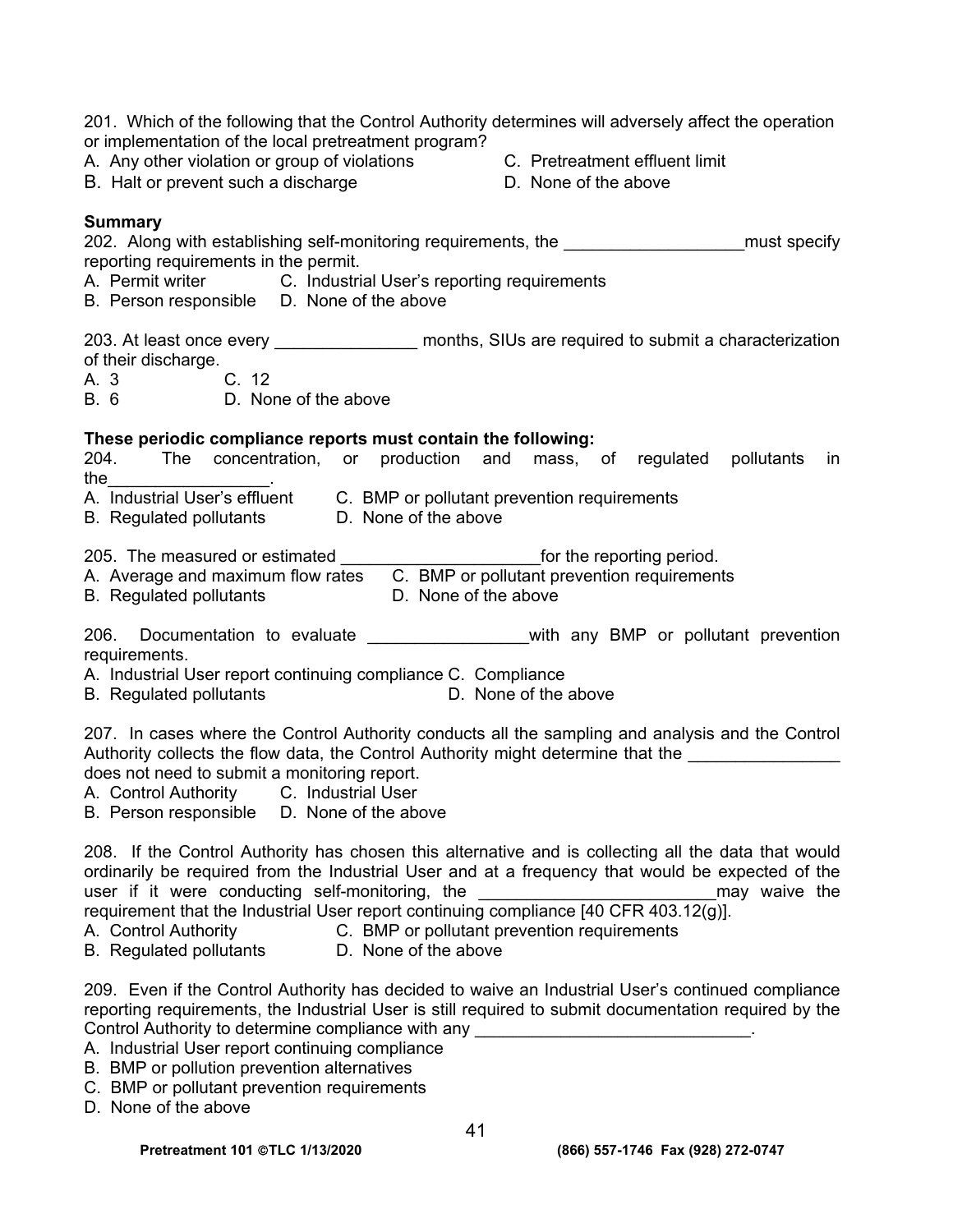210. Which of the following should review this table and include applicable reporting requirements in each permit? These reporting requirements can be placed in the permit together with any additional local reporting conditions.

- A. The permit writer
- B. Who is responsible for signing
- C. What types of information
- D. None of the above

211. The Control Authority must require appropriate reporting from **Exercise 211.** 

- A. Control Authority C. Industrial Users
- B. Person responsible D. None of the above

212. When drafting an Industrial User's reporting requirements, the permit should contain the following information in sufficient descriptive detail:

Which of the following are to be contained in each report (e.g., analytical data, flow data, or production data)?

- A. How the reports can be submitted C. What types of information
- 
- B. Who is responsible for signing D. None of the above

213. When each report is to be submitted to the **Example 213.** (specifying the dates and frequency for submission)

- A. Control Authority C. Industrial User's reporting requirements
- B. Person responsible D. None of the above

214. Which of the following and certifying the reports?

- A. How the reports can be submitted C. What types of information
- B. Who is responsible for signing D. None of the above

215. Where the reports are to be sent, including the Control Authority's address and, if appropriate,

the name of the the settle state of the settle state of the settle state of the settle state of the set of the set of the set of the set of the set of the set of the set of the set of the set of the set of the set of the s

A. Control Authority C. Industrial User

B. Person responsible D. None of the above

216. Which of the following to the Control Authority?

A. How the reports can be submitted C. What types of information

B. Who is responsible for signing D. None of the above

## **Pretreatment and Wastewater Sampling Section Pretreatment Sampling**

- 217. Sampling is the most suitable method for verifying compliance with  $\blacksquare$
- A. Monitoring locations C. Pretreatment standards
- B. Permitted discharge limits D. None of the above

218. Which of the following are chosen by the Control Authority and must be such that compliance with permitted discharge limits can be determined?

- A. Monitoring locations C. Pretreatment standards
- B. Permitted discharge limits D. None of the above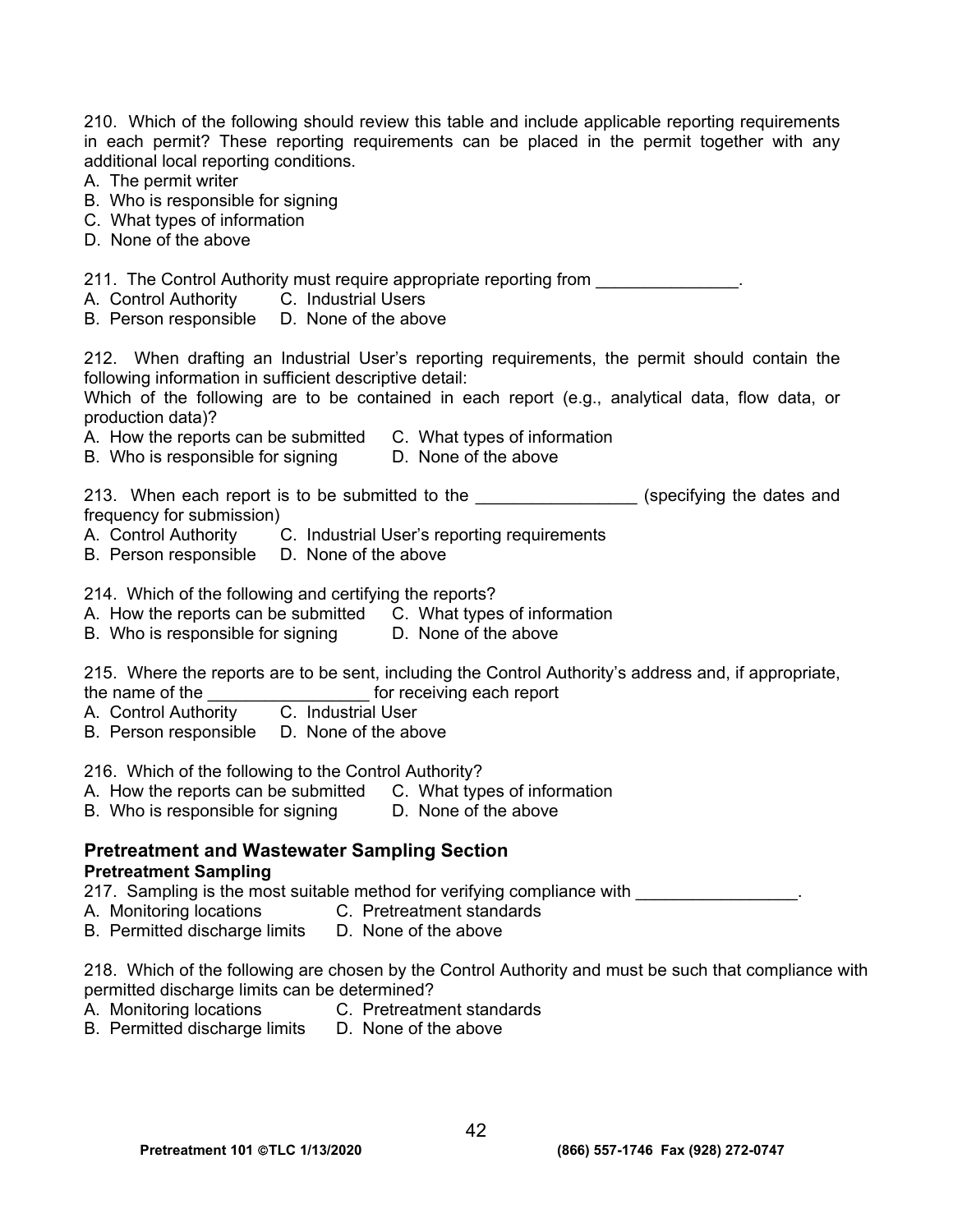219. Where possible, the Control Authority should not designate \_\_\_\_\_\_\_\_\_\_\_\_\_\_ that are confined spaces or that are difficult to access or difficult to place the automated sampling equipment.

- A. Monitoring locations C. Pretreatment standards
- B. Permitted discharge limits D. None of the above

220. Control Authorities should measure flow to allow for collection of flow-proportioned composite samples, which are required, unless **Examples** is not feasible.

- A. Grab samples C. Sampling for such pollutants
- B. Flow-proportional samples D. None of the above

221. Which of the following are preferred over time composite samples particularly where the monitored discharge is intermittent or variable?

- 
- A. Grab samples C. Sampling for such pollutants B. Flow-proportional composite samples D. None of the above

222. Which of the following dictate the preparation protocols, equipment, and collection bottles to be used to avoid contamination of samples or loss of pollutants through improper collection?

- A. Lab reports C. Desired analyses
- B. Field measurement records D. None of the above

223. Which of the following as pH, cyanide, oil and grease, flashpoint, and volatile organic compounds require manual collection of grab samples?

- A. Sample grabs C. Sampling for such pollutants
- B. Flow composite samples D. None of the above

224. Similar to composite samples, the monomust be representative of the monitored discharge and are to be collected from actively flowing wastestreams.

- 
- B. Flow-proportional composite samples D. None of the above
- A. Grab samples C. Sampling for such pollutants
	-

225. Which of the following or the nature of the discharge may require collection of and handcomposting of more than one grab sample to accurately assess compliance?

- 
- A. Fluctuations in flow  $\begin{array}{ccc} \textsf{C} & \textsf{Sampling} \text{ for such pollutants} \\ \textsf{B} & \textsf{Flow-proportional composite samples} & \textsf{D} & \textsf{None} \text{ of the above} \end{array}$ B. Flow-proportional composite samples
	-

226. Which of the following Control Authorities should develop and implement standard operating procedures and policies detailing sample collection and handling protocols in accordance with 40 CFR Part 136?

- A. Admissible evidence
- B. To ensure defensibility of data
- C. Handling protocols in accordance with 40 CFR Part 136
- D. None of the above

227. Which of the following may require information regarding sample location, condition of and programmed settings for sampling equipment, wastewater meter readings, and information for such parameters as pH and temperature that require analysis in the field?

- A. Lab reports C. Desired analyses
- B. Field measurement records D. None of the above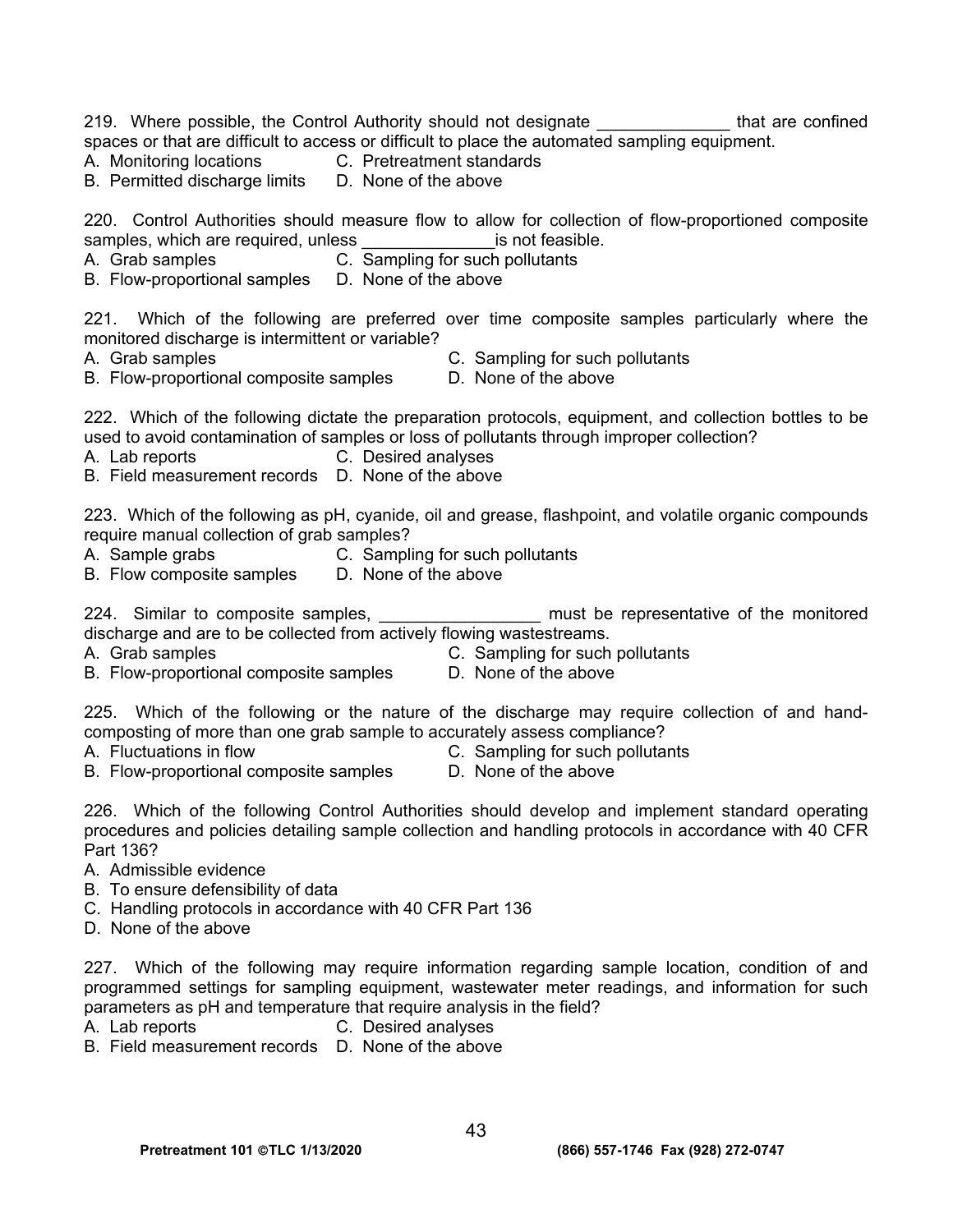228. Which of the following serve as a link between field personnel and the laboratory and contain information regarding sample matrix, type, and handling?

- A. Admissible evidence
- B. Chain of custody forms
- C. Handling protocols in accordance with 40 CFR Part 136
- D. None of the above

229. Which of the following should contain the minimum information specified in 40 CFR §403.12(o)(1)(ii-iv) as well as any additional information necessary to demonstrate compliance with 40 CFR Part 136 requirements?

- 
- A. Lab reports C. Desired analyses B. Field measurement records D. None of the above
- 230. Which of the following prompt recording of information necessary for demonstrating compliance

with applicable requirements will aid in ensuring it can be used as admissible evidence in enforcement proceedings or in judicial actions?

- A. Admissible evidence C. Use of standardized forms
	-
- B. Chain of custody forms D. None of the above

## **Types of Samples**

231. Which of the following use depends largely on the types of analyses to be run, and the nature of the wastestream being sampled?

- A. The sampling method C. Blanks
- B. Duplicate samples D. None of the above

232. Which of the following is an individual sample collected in less than 15 minutes without regard for flow or time of day.

- A. The volume of sample C. Proportional composite sampling
- B. A grab sample D. None of the above

233. Which of the following would then be taken by means of time proportional composite sampling methods or by hand compositing will provide a representative sample of the effluent being discharged?

- 
- A. An analysis **C. Samples**<br>B. Duplicate samples **C. None of the above** B. Duplicate samples

234. Which of the following can be collected by any of these methods is dependent on the number and types of analyses that must be performed?

- A. The volume of sample C. Proportional composite sampling
- B. Concentration of pollutants D. None of the above

235. Hand compositing is a series of time proportional grab samples which are collected and composited by hand.

A. True B. False

236. Generally, there are four types of samples that are collected by the POTW's Sampling Section: grab, time proportional composites, flow proportional composites, and hand composites. B. False

237. pH, cyanide, oil and grease, sulfide, and volatile organics must be collected as composite samples.

A. True B. False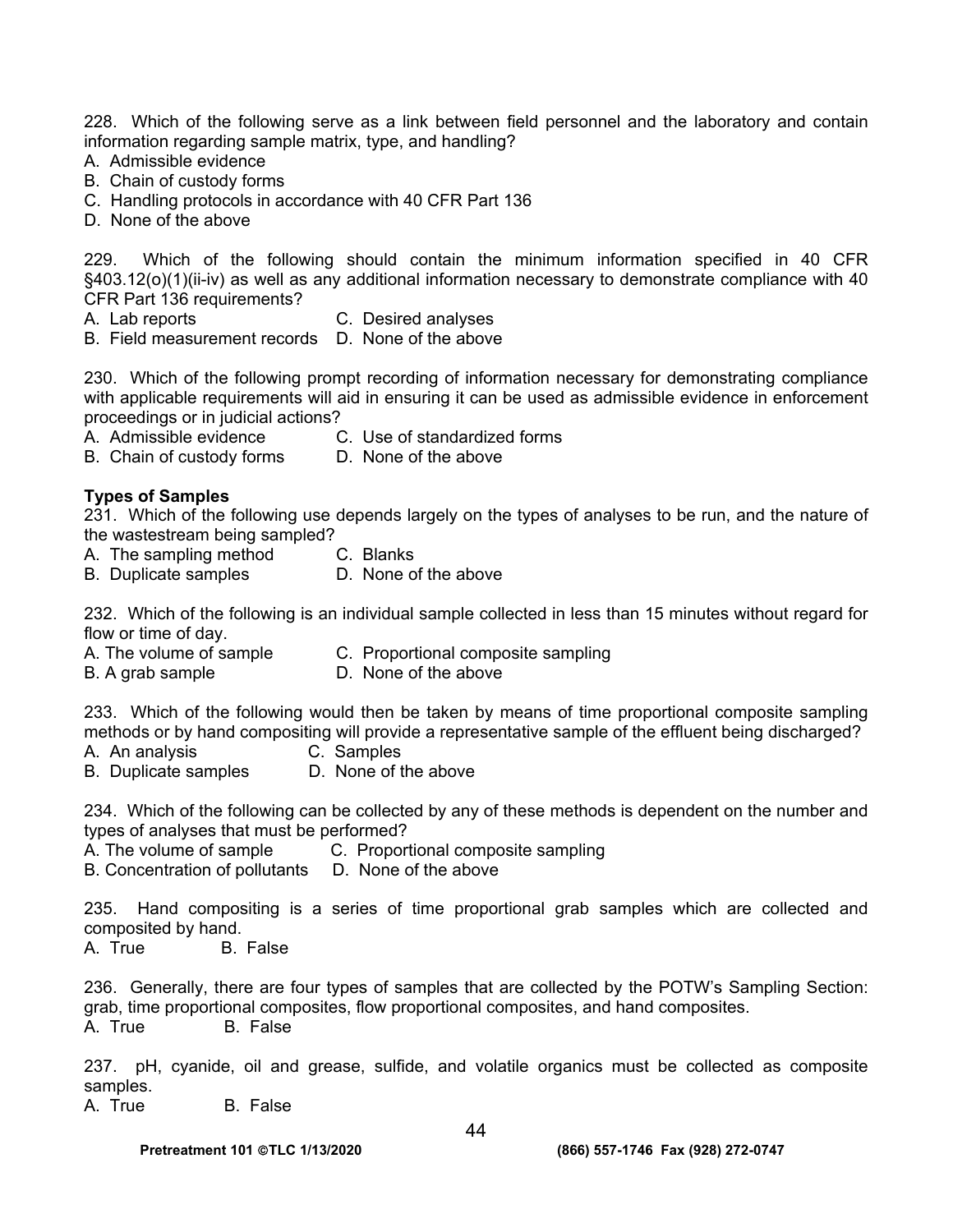#### **Wastewater Grab Samples**

238. Grab samples are individual samples collected in less than 3 minutes without regard to flow or time of day.

A. True B. False

239. Which of the following are normally taken manually, but can be pumped?

- A. Grab samples **C.** Flow proportional composites
- B. Hand composites D. None of the above

#### **A grab sample is usually taken when a sample is needed to:**

240. Provide information about **the contract of pollutants at a specific time.** 

- A. The volume of sample  $\overline{C}$ . An instantaneous concentration
- B. Concentration of pollutants D. None of the above
- 241. Quantify the **Example 241.** Continuous discharge?
- A. Pollutants C. Taste test
- B. Duplicate samples D. None of the above
- 242. Corroborate \_\_\_\_\_\_\_\_\_\_\_\_\_\_\_\_\_ if the waste is not highly variable.
- A. The volume of sample C. Proportional composite sampling
- B. Composite samples D. None of the above

243. Which of the following are not amenable to compositing such as pH, temperature, dissolved oxygen, chlorine, purgeable organics and sulfides, oil and grease, coliform bacteria, and sulfites?

A. Quantity of pollutants C. Monitor parameters

B. Hand composites D. None of the above

## **Timed Composites**

244. Which of the following are usually taken in instances where the intention is to characterize the wastes over a period of time without regard to flow?

- A. Timed samples C. Time proportional composite sampling methods
- B. Hand composites D. None of the above

245. Which of the following consist of a series of equal volume grab samples taken at regular intervals?

- A. Timed composite samples C. Time proportional composite sampling methods
- B. Hand composites **D.** None of the above

## **Flow Proportional Composites**

246. Which of the following consist of: a series of grab samples whose volumes are equal in size and proportion to the flow at the time of sampling?

- A. Sample preservation C. Flow proportional composite samples
- B. Duplicate samples D. None of the above

247. Which of the following are taken at varying time intervals, or continuous samples taken over a period of time based on the flow?<br>A. The volume of sample C. Samples

- A. The volume of sample
- B. Concentration of pollutants D. None of the above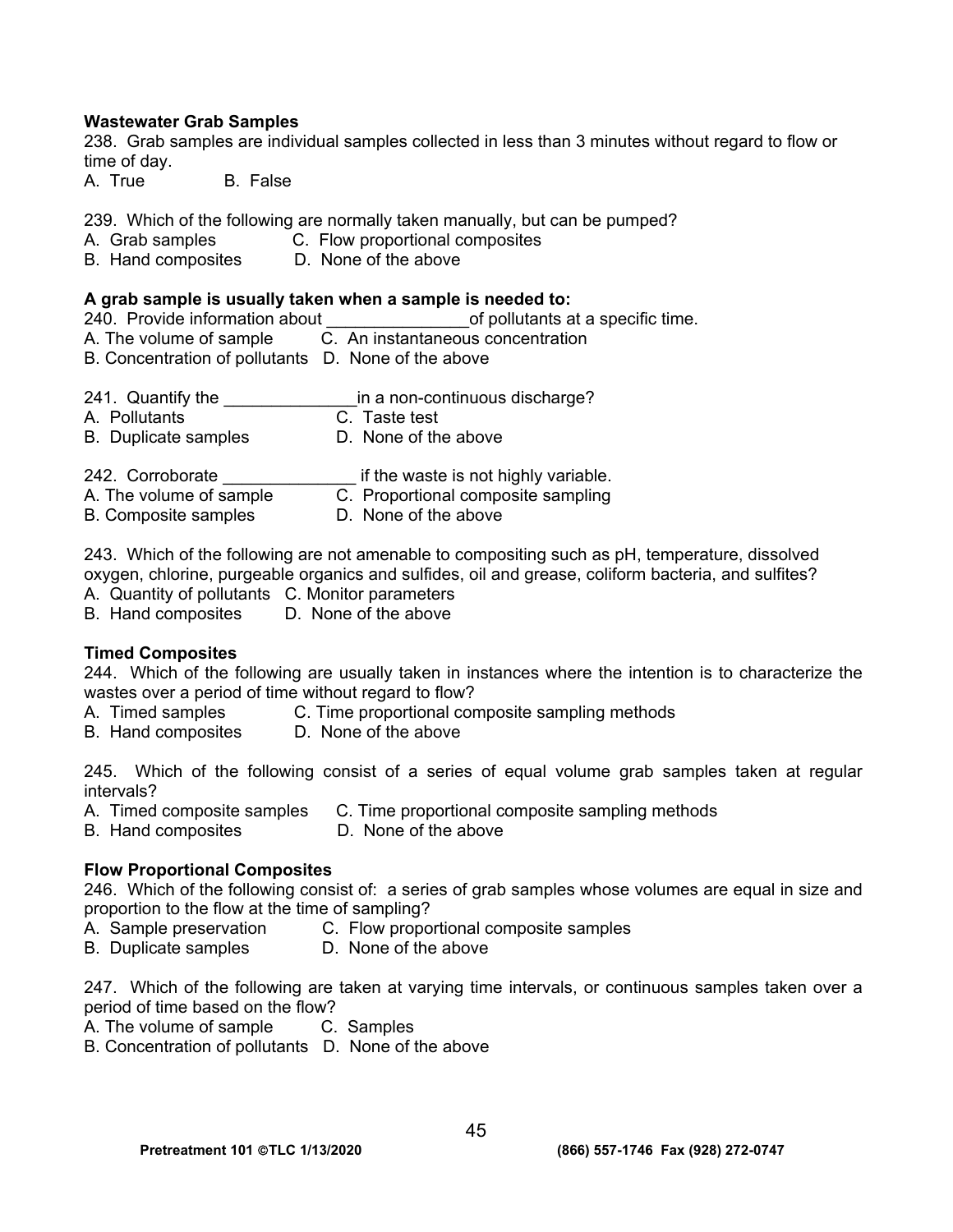248. Which of the following are taken at varying time intervals are most often collected by the sampling inspectors?

- A. The volume of sample C. Proportional composite sampling<br>B. Equal volume samples D. None of the above B. Equal volume samples
	-
- **Hand Compositing**

249. Hand compositing is a series of time proportional grab samples that are collected and composited by hand. Provided the **Example 20** and are collected at even intervals, the results should be the same as if done by an automatic sampler (i.e., flow proportional composite sampling).

- A. Represent the entire tank C. One hand composite per batch discharge
- B. Sample volumes are equal D. None of the above

250. A specific instance where this sampling method may be used is in metal plating shops that have\_\_\_\_\_\_\_\_\_\_\_\_\_\_\_\_\_\_\_\_\_\_\_\_\_\_.

A. Represent the entire tank C. Batch discharges from the treatment tank

B. Sample volumes are equal D. None of the above

251. Provided the tank contains a homogeneous mixture, **with the example of the example of equal** amounts and at evenly spaced intervals of time during discharge, to accurately represent the entire tank. This should represent the waste characteristics of the entire batch discharge to the sewer.

- A. A minimum of four grab samples C. One hand composite per batch discharge
- B. Sample volumes are equal D. None of the above
- 

252. One hand composite per batch discharge would be equivalent to a **Theoret Composite** taken at other types of facilities.

- A. Represent the entire tank C. One hand composite per batch discharge
- B. 24-hour composite sample D. None of the above

253. The sampling data would be compared with the **compact and the compact of the sampling** or local limits where applicable.

- A. Represent the entire tank C. Average daily categorical standards
- B. Sample volumes are equal D. None of the above

#### **Industrial Users - Permitted/Nonpermitted (Example Procedure)**

254. Which of the following within an industry vary with each industry depending on the nature of the process and location of pretreatment facilities?

- A. The sampling point(s) C. Routine QA/QC measures
- B. Duplicate samples D. None of the above

#### **Wastewater Sample Preservation**

255. One or more unstable pollutants that require immediate analysis or preservation until can be made.

- A. An analysis **C. Routine QA/QC measures**
- B. Average daily categorical standards D. None of the above

256. Sample preservation is needed for composite samples, for example, which may be stored for as long as 24 hours prior to transferring them to the laboratory.

A. True B. False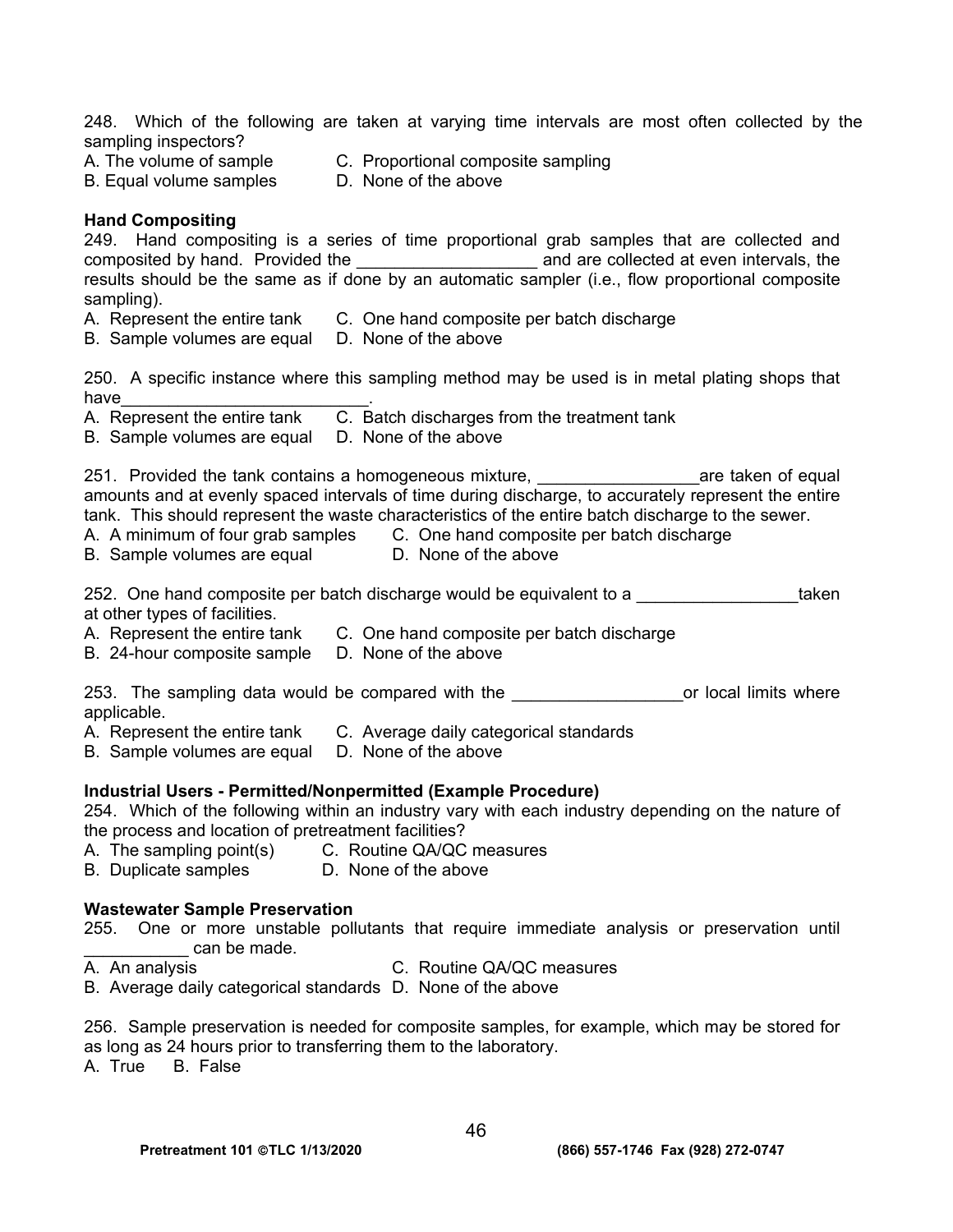# **Lab Section**

257. In chemistry, pH is a measure of the acidity or basicity of an aqueous solution. Solutions with a pH greater than 7 are said to be acidic and solutions with a pH less than 7 are basic or alkaline. A. True B. False

258. Pure water has a pH very close to?

A. 7 C. 7.7

B. 7.5 D. None of the Above

259. \_\_\_\_\_\_\_\_\_\_\_\_\_\_\_\_\_\_\_\_\_\_\_\_\_\_\_\_\_ are determined using a concentration cell with transference, by measuring the potential difference between a hydrogen electrode and a standard electrode such as the silver chloride electrode.

A. Primary pH standard values C. pH measurement(s)

B. Alkalinity D. None of the Above

260. Mathematically, pH is the negative logarithm of the activity of the (solvated) hydronium ion, more often expressed as the measure of the?

- A. Electron concentration C. Hydronium ion concentration
- B. Alkalinity concentration D. None of the Above

261. Which of the following terms for aqueous solutions can be done with a glass electrode and a pH meter, or using indicators?

- 
- A. Primary sampling C. Determining values
- B. Measurement of pH D. None of the Above

262. The pH scale is logarithmic and therefore pH is?

- A. An universal indicator C. An excess of alkaline earth metal concentrations
- B. A dimensionless quantity D. None of the Above

263. Measuring alkalinity is important in determining a stream's ability to neutralize acidic pollution from rainfall or wastewater. It is one of the best measures of the sensitivity of the stream to acid inputs. There can be long-term changes in the the state of rivers and streams in response to human disturbances.

- A. Acid C. pH measurement(s)
- B. Alkalinity D. None of the Above

264. pH is defined as the decimal logarithm of the reciprocal of the  $a_{H^+}$ , in a solution.

- A. Hydrogen ion activity C. Brønsted–Lowry acid–base theory
- B. Acid-base behavior **D. None of the Above**

265. Which of the following terms may be used to measure pH, by making use of the fact that their color changes with pH?

- A. Indicators C. A set of non-linear simultaneous equations
- B. Spectrophotometer D. None of the Above

266. Alkalinity is the name given to the quantitative capacity of an aqueous solution to neutralize an?

A. Acid C. Bond formation

B. Base D. None of the Above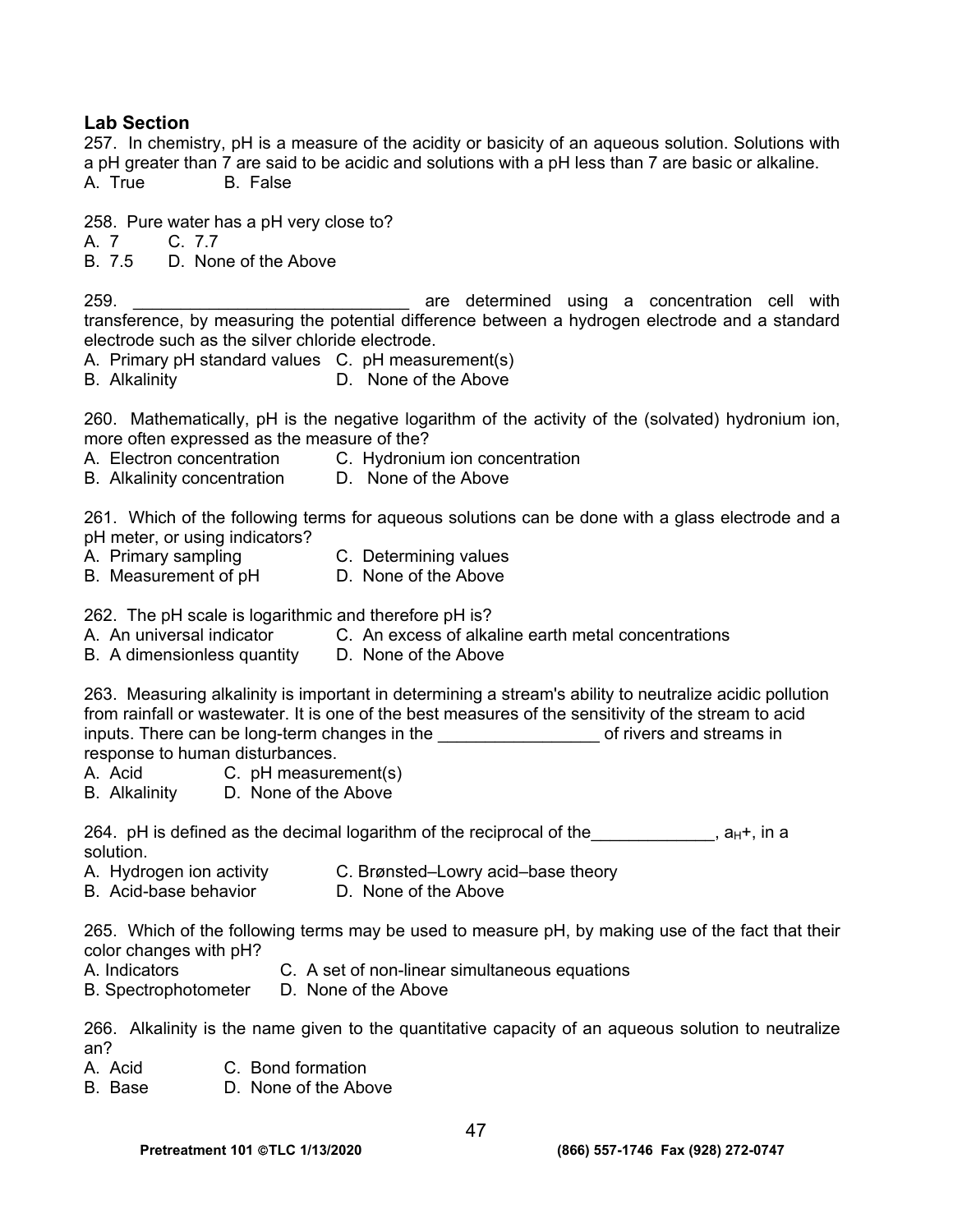267. Which of the following terms of the color of a test solution with a standard color chart provides a means to measure pH accurate to the nearest whole number?

- A. Universal indicator C. Visual comparison
	-
- B. Colorwheel measurement D. None of the Above

268. The calculation of the pH of a solution containing acids and/or bases is an example of a chemical speciation calculation, that is, a mathematical procedure for calculating the concentrations of all chemical species that are present in the solution. The complexity of the procedure depends on the?

A. Nature of the solution C. Alkaline earth metal concentrations

B. pH **D. None of the Above** 

269. Under normal circumstances this means that the concentration of hydrogen ions in acidic solution can be taken to be equal to the concentration of the acid. The pH is then equal to minus the logarithm of?

A. The concentration value C. A set of non-linear simultaneous equations

B. The pH **D. None of the Above** 

270. Alkalinity of water is its acid-neutralizing capacity. It is the sum of all the titratable bases. The measured value may vary significantly with the?

- A. End-point pH C. pH measurement(s)
- B. Alkalinity D. None of the Above

271. For strong acids and bases no calculations are necessary except in extreme situations. The pH of a solution containing a weak acid requires the solution of a quadratic equation. The pH of a solution containing a weak base may require the?

A. Solution of a cubic equation C. Excess of alkaline earth metal concentrations

B. Non-linear simultaneous equations D. None of the Above

272. Alkalinity is a measure of this missing term and can be interpreted in terms of specific substances only when the chemical composition of the sample is known.

- A. Universal indicator C. Excess of alkaline earth metal concentrations
- B. An aggregate property of water D. None of the Above

273. More precise measurements are possible if the color is measured spectrophotometrically, using a?

- A. Universal indicator C. Set of non-linear simultaneous equations
- B. Colorimeter of spectrophotometer D. None of the Above

274. For strong acids and bases no calculations are necessary except in extreme situations. The pH of a solution containing a weak acid requires?

A. The concentration value C. Excess of alkaline concentrations

B. The solution of a quadratic equation D. None of the Above

275. Alkalinity in excess of which term is significant in determining the suitability of water for irrigation?

A. 8 C. Alkaline earth metal concentrations

B. pH of 7D. None of the Above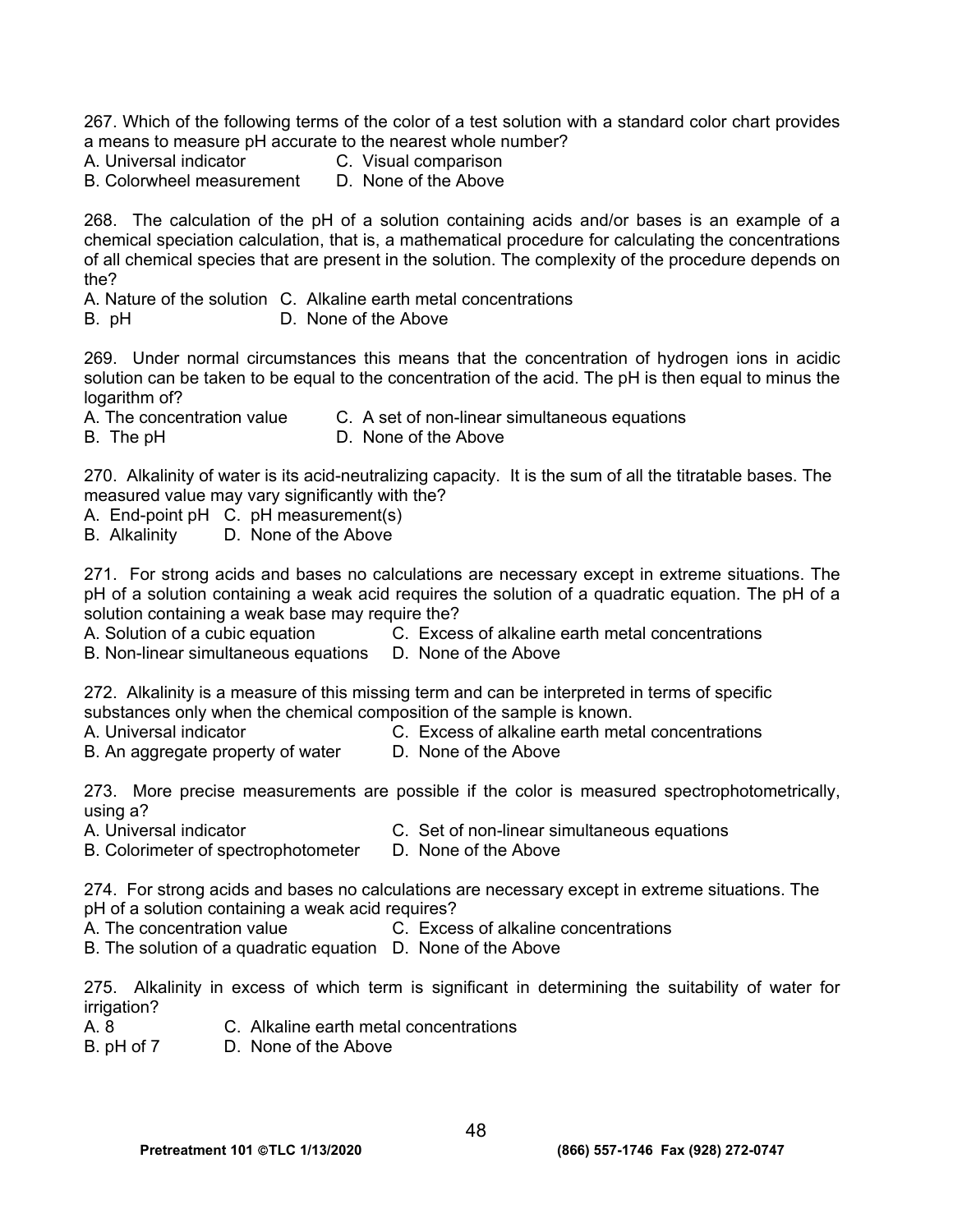- 276. The calculation of the pH of a solution containing acids and/or bases is an example of a \_\_\_\_\_\_\_\_\_\_\_\_\_\_ calculation, that is, a mathematical procedure for calculating the concentrations of
- all chemical species that are present in the solution
- A. Chemical speciation C. Visual comparison<br>B. Spectrophotometer D. None of the Above
- B. Spectrophotometer

277. Since pH is a logarithmic scale, a difference of one pH unit is equivalent to

- difference in hydrogen ion concentration
- A. 1 C. 10
- B. .1 D. None of the Above

278. Which of the following terms measurements is used in the interpretation and control of water and wastewater treatment processes?

- A. Acid C. Hydrogen bond formation
- B. Alkalinity D. None of the Above

279. Which of the following terms are compounds that, for practical purposes, are completely dissociated in water?

- A. Strong acids and bases C. Strong bases and weak acids
- B. Chemical ions in chains D. None of the Above

280. The pH of a solution containing a \_\_\_\_\_\_\_\_\_\_\_\_\_\_ may require the solution of a cubic equation.

- A. Strong acids and bases C. Weak base
- B. Strong base D. None of the Above

281. Sodium hydroxide, NaOH, is an example of a?

A. Weak base C. Strong acid

B. Strong base D. None of the Above

# **Collection Systems Section**

## **Collection System Defined**

282. Centralized systems do not connect to a public sewer system. Wastewater may be treated on site or may be discharged to a private treatment plant.

A. True B. False

283. Large-scale public sewer systems (municipal wastewater treatment plants) are centralized systems.

A. True B. False

284. Homes and other buildings that are not served by public sewer systems depend on septic systems to treat and dispose of wastewater.

- A. Decentralized C. Remote
- B. Centralized D. None of the above

285. Most decentralized systems are **Example 285. Most decentralized systems** systems (wastewater is treated underground near where it is generated).

- A. Decentralized C. Onsite
- B. Centralized D. None of the above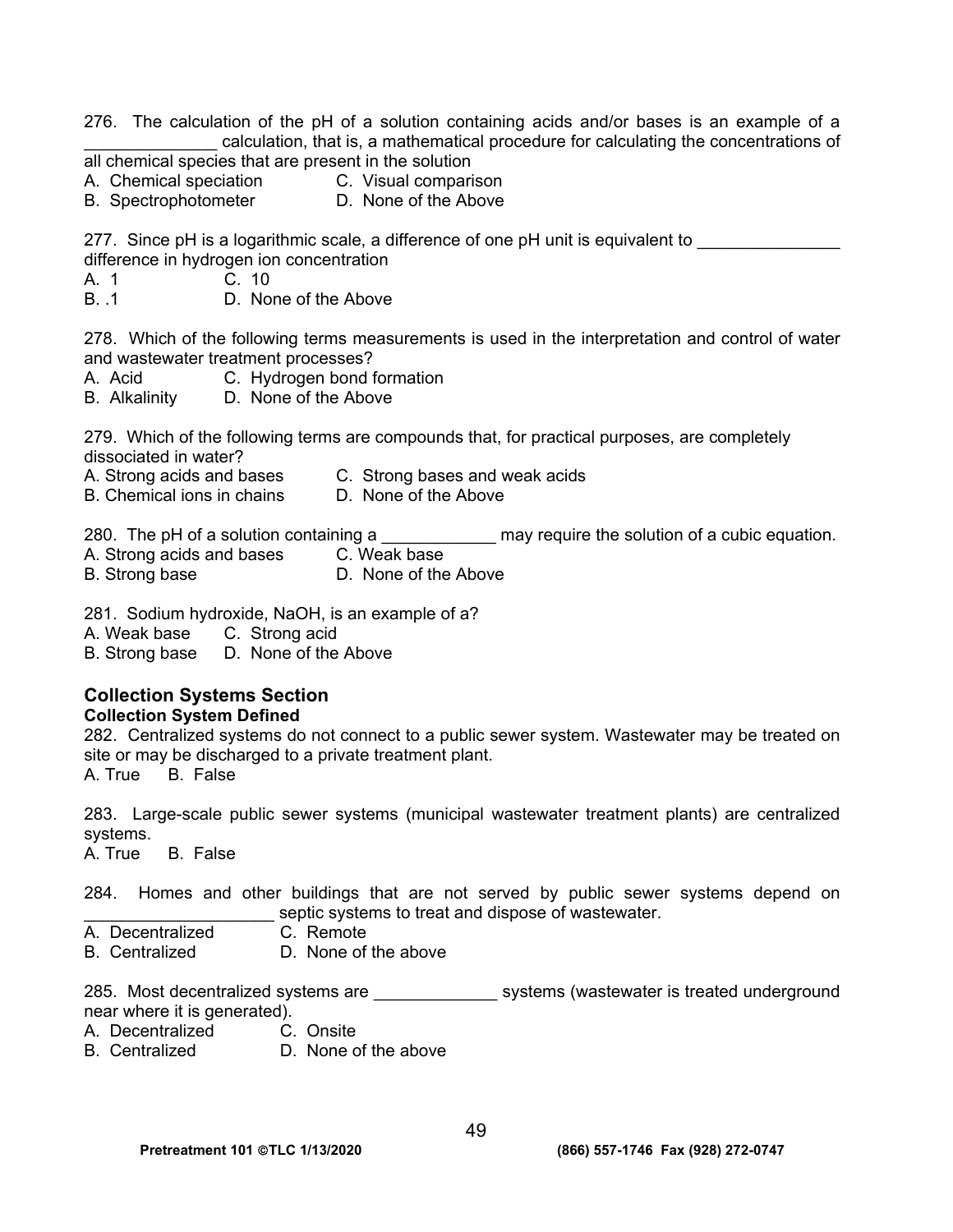286. Centralized systems are more inexpensive, allow for greater control, require fewer people, and produce only one discharge to monitor instead of several. However, systems can be useful, and this option should be evaluated on a case-by-

case basis.

A. Decentralized C. Onsite

B. Centralized D. None of the above

287. Which of the following are the most common wastewater treatment system used in rural areas?

- A. Decentralized C. Onsite
- B. Centralized D. None of the above

288. Wastewater in **Example 3 systems can also be treated by a small, private wastewater** treatment plant. These plants can have similar treatment processes and equipment as centralized systems but on a smaller scale.

- A. Decentralized C. Onsite
- B. Centralized D. None of the above

289. Which of the following are designed to collect both sanitary wastewater and storm water runoff?

- A. Combined sewer systems C. Wastewater management
- B. Wastewater collection system D. None of the above

290. Which of the following systems can be a single septic system and drainfield serving one residence or a large soil absorption system serving an entire subdivision?

- A. Decentralized C. Onsite
- B. Centralized D. None of the above

291. During wet weather, the combined sanitary waste and \_\_\_\_\_\_\_\_\_\_\_\_\_\_\_\_\_\_\_\_\_ can overflow and discharge untreated wastewater directly to a surface water through a combined sewer overflow (CSO).

A. Storm water C. POTW

B. Combined sewers D. None of the above

292. During dry weather, \_\_\_\_\_\_\_\_\_\_\_\_\_\_\_\_ carry sanitary waste to a POTW.

A. Storm water C. POTW

B. Combined sewers D. None of the above

#### **Collection System Operators' Purpose**

293. Collection system operators are charged with protecting public health and the environment, and therefore must have documented proof of their certifications in the respective

- 
- A. POTW C. Wastewater management system
- B. Wastewater collection system D. None of the above

 $\mathcal{L}_\text{max}$  and  $\mathcal{L}_\text{max}$  and  $\mathcal{L}_\text{max}$ 

294. Collection system operators ensure that the system pipes remain clear and open. They eliminate obstructions and are constantly striving to improve flow characteristics. They keep the wastewater moving underground, unseen and unheard.

A. True B. False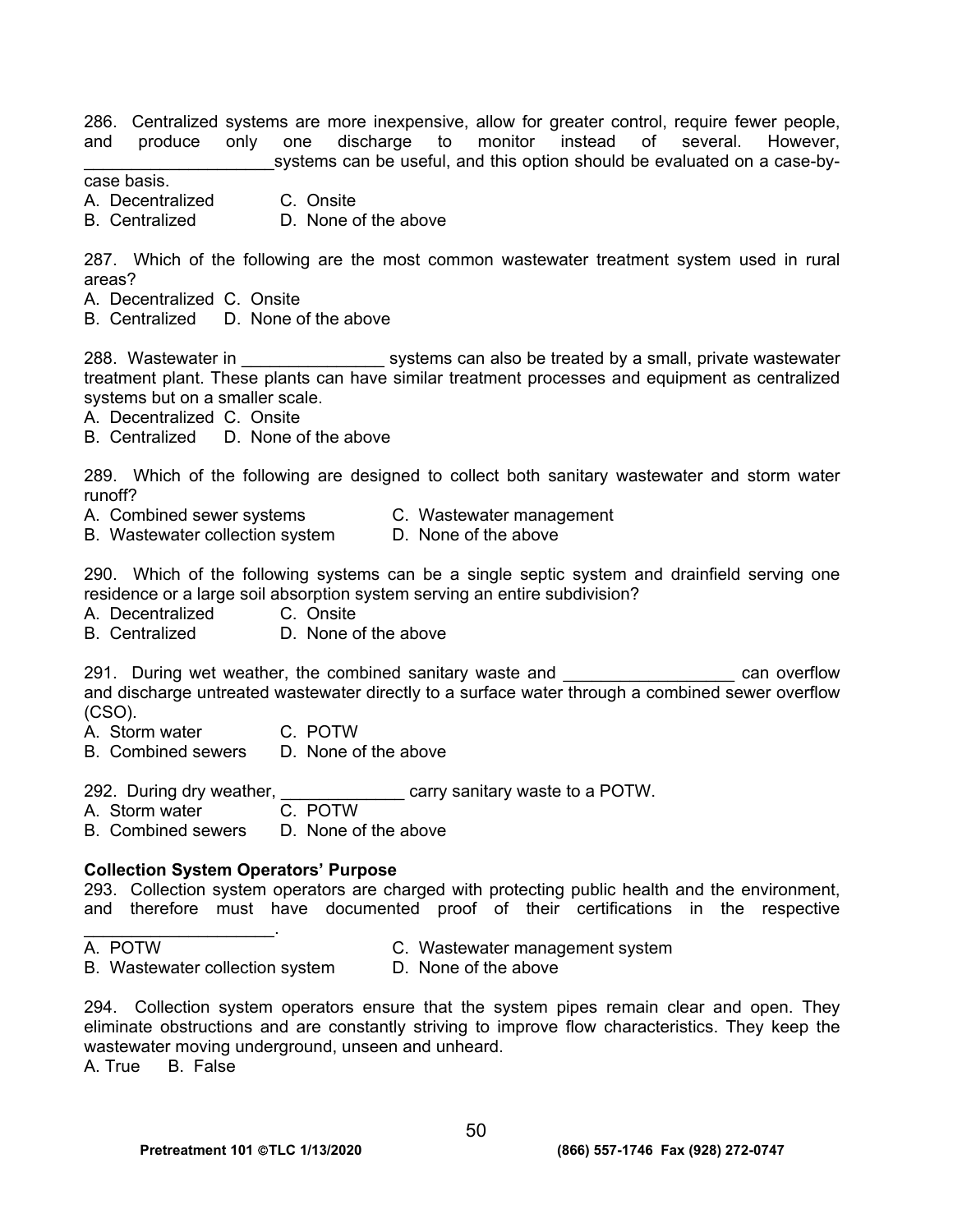#### **Understanding Gravity Sanitary Sewers**

295. Which of the following is determined largely by population served, density of population, and water consumption?<br>A. Design C. Inflow

- A. Design
- B. Flow D. None of the above

296. Sanitary sewers should be designed for?

- A. Peak flow of population C. SSOs, surcharged lines, basement backups
- B. Flow velocities **D.** None of the above

297. Which of the following is strongly discouraged and should be designed separate from the sanitary system?

- A. Stormwater inflow C. Low pressure
	-
- B. Both wet and dry weather flows D. None of the above

298. Most of the time the flow surface is exposed to the atmosphere within the sewer and it functions as?

- A. An open channel C. Flow velocities and design depths of flow
- B. Peak flow of population D. None of the above

299. Which of the following creates low pressure in the sewer system?

- A. Surcharge C. Dry weather flows
- B. Stormwater inflow D. None of the above

300. In order to plan a sewer system, many factors are considered. The purpose of this topic is to aid in the understanding of?

- A. I/I C. Flow velocities and design depths of flow
- B. Peak flow of population D. None of the above

#### **Sewer System Capacity Evaluation - Testing and Inspection**

301. The collection system owner or operator should have a program in place to periodically evaluate this **EXECUTE:** The both wet and dry weather flows and ensure the capacity is maintained as it was designed.

- A. Design flow(s) C. Capacity of the sewer system
- B. Stormwater inflow D. None of the above

302. The capacity evaluation program evaluation starts with an inventory and characterization of the?

- A. System components C. Flow velocities and design depths of flow
- B. Stormwater inflow D. None of the above

303. The system then undergoes general inspection which serves to continuously update and add to the?

- A. Design flow(s) C. Inventory information
- B. Sewer system D. None of the above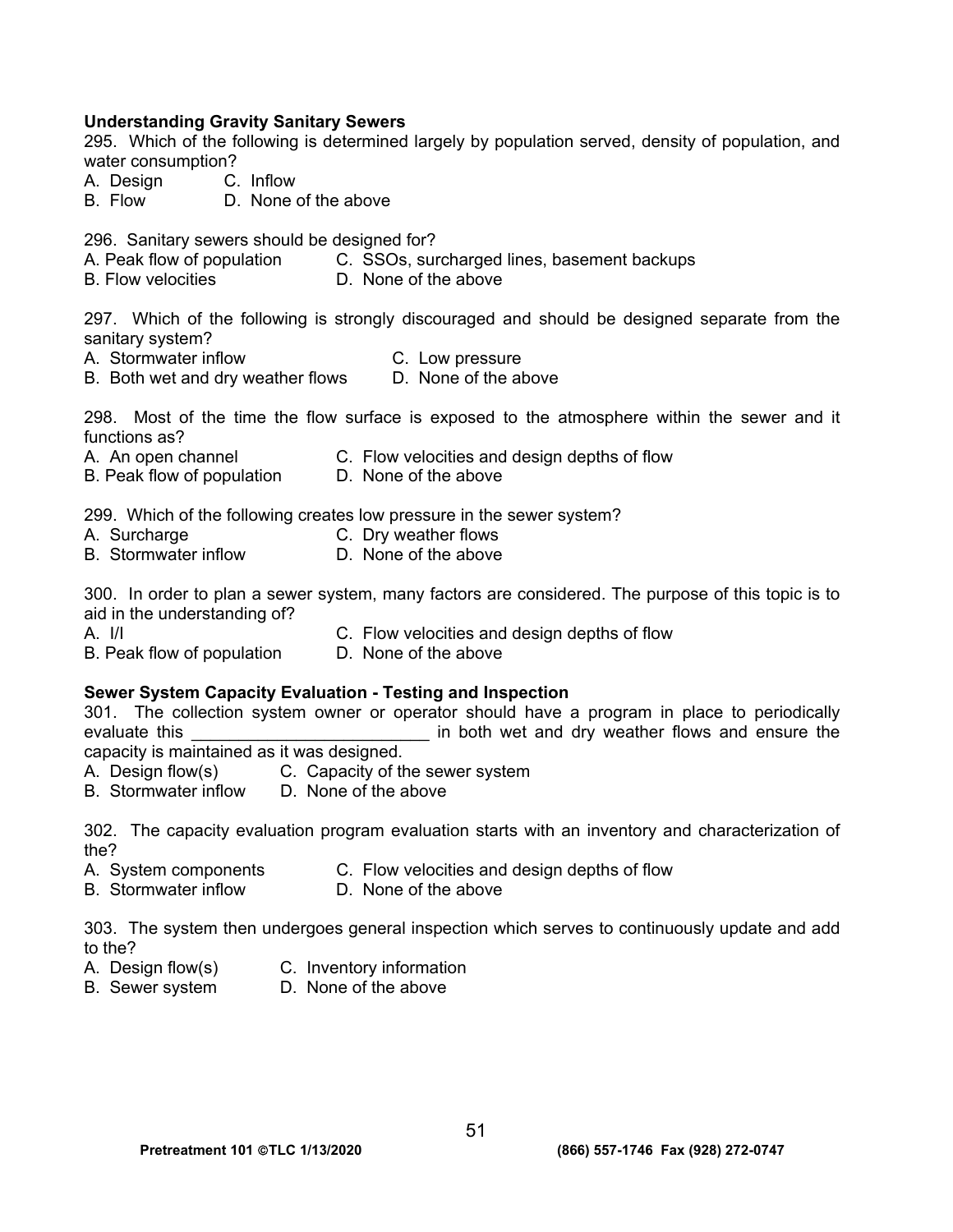#### **Capacity Limitations**

304. The next stage in the capacity evaluation is to identify the location of wet weather related \_\_\_\_\_\_\_\_\_\_\_\_\_\_\_\_\_, surcharged lines, basement backups, and any other areas of known capacity

#### limitations.

A. Peak flow of population C. SSOs

B. Wastewater D. None of the above

#### **Flow Monitoring**

305. Which of the following may also be performed for billing purposes, to assess the need for new sewers in a certain area, or to calibrate a model?

A. I/I C. Flow velocities and design depths of flow

B. Flow measurement D. None of the above

#### **Flow Monitoring Plan**

306. Checks should include taking independent water level, cleaning accumulated debris and silt from the flow meter area, downloading data, and checking the desiccant and battery state. Records of each inspection should be maintained.

A. True B. False

#### **Flow Measurements**

307. Many collection system owners or operators add a third classification: rainfall induced infiltration (RII).

A. True B. False

308. Base flow is generally taken to mean the wastewater generated without any?

- A. Deposition of solids C. Any I/I component
- B. Infiltration D. None of the above

309. Which of the following is the seepage of groundwater into pipes or manholes through defects such as cracks, broken joints, etc?

- A. Velocity C. Blockage(s)
- B. Infiltration D. None of the above

310. Which of the following is the water that enters the sewer through direct connections such as roof leaders, direct connections from storm drains or yard, area?

- A. Stoppages C. Inflow
- B. Infiltration D. None of the above

311. Although not from piped sources, \_\_\_\_\_\_\_\_\_\_\_\_\_\_\_\_\_\_ tends to act more like inflow than infiltration.

- A. RII C. Inflow
- B. Infiltration D. None of the above

312. Other methods of inspecting flows may be employed, such as visually monitoring manholes during low-flow periods to determine areas with?

- A. Infiltration C. Excessive I/I<br>B. RII D. None of the
- D. None of the above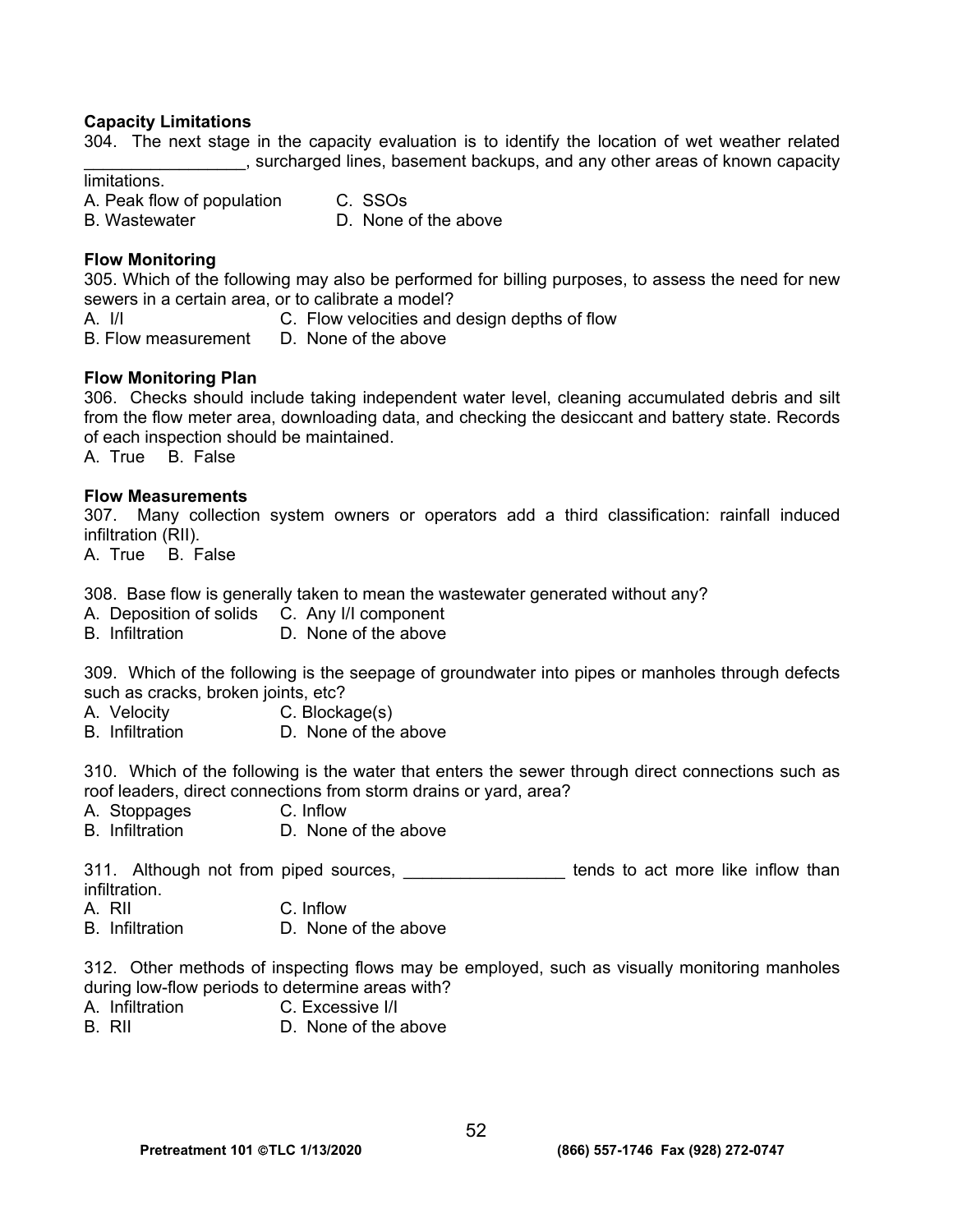#### **Infiltration and Inflow Sub-Section**

313. Which of the following occurs when groundwater enters the sewer system through cracks, holes, faulty connections, or other openings?

- A. Inflow C. Maximum flow capacity of wastewater
- B. Infiltration D. None of the above

314. Which of the following occurs when surface water such as storm water enters the sewer system through roof downspout connections, holes in manhole covers, illegal plumbing connections, or other defects?

- A. Inflow C. Maximum flow capacity of wastewater
- B. Infiltration D. None of the above

| 315.               |                        |  |                                        |  | The sanitary sewer collection system and treatment plants | have | this |
|--------------------|------------------------|--|----------------------------------------|--|-----------------------------------------------------------|------|------|
|                    |                        |  | that can be handled.                   |  |                                                           |      |      |
| $A.$ $\mathcal{U}$ |                        |  | C. Maximum flow capacity of wastewater |  |                                                           |      |      |
|                    | <b>B.</b> Infiltration |  | D. None of the above                   |  |                                                           |      |      |

#### **Determining I/I**

316. Flow monitoring and flow modeling provide measurements and data used to determine estimates of?

- A. I/I C. Maximum flow capacity of wastewater
- B. Infiltration D. None of the above

317. Measurements taken before and after a precipitation event indicate the extent that this term is increasing total flow.

- A. I/I C. Maximum flow capacity of wastewater<br>B. Infiltration D. None of the above
- D. None of the above

#### **Identifying sources of I/I**

318. Visual inspection - accessible pipes, gutter and plumbing connections, and manholes are visually inspected for?

- A. Excessive I/I C. Faults
- B. High wet weather flows D. None of the above

319. Smoke testing – smoke is pumped into sewer pipes. Its reappearance aboveground indicates points of ?

- A. I/I C. Illegal plumbing, drains, and roof downspouts
- B. Stormwater and rainwater D. None of the above

320. Dye testing – Dye is used at suspected \_\_\_\_\_\_\_\_\_\_\_ sources.

- A. I/I C. Stormwater and rainwater
- B. High wet weather flows D. None of the above

321. Which of the following are also sometimes identified when sewer backups or overflows bring attention to that part of the system?

- A. Excessive I/I C. Faults
- B. Sources of I/I D. None of the above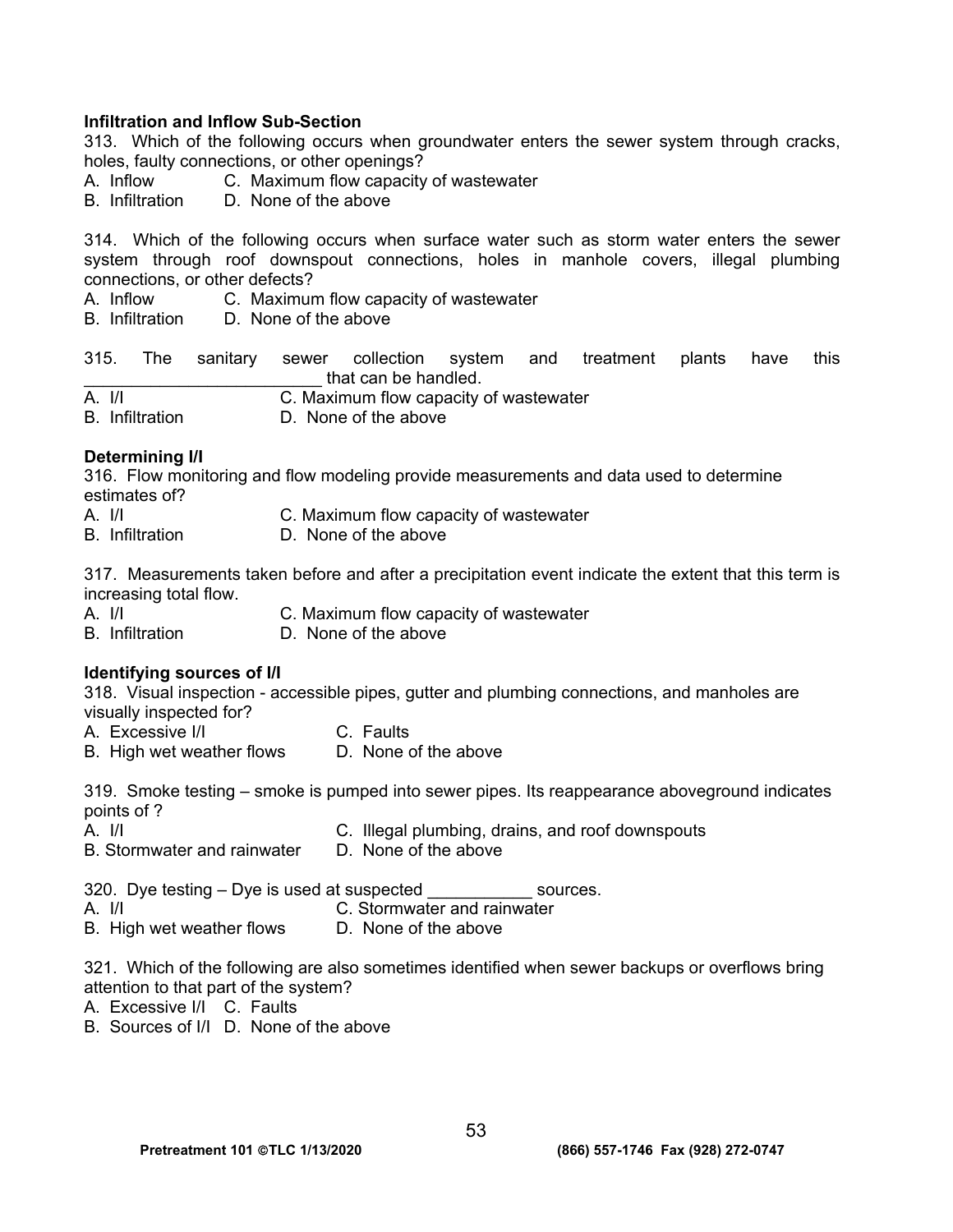## **Repairing I/I Sources**

322. Repair techniques include manhole wall spraying, Insituform pipe relining, manhole frame and lid replacement, and disconnecting?

- A. High wet weather flows C. Illegal plumbing, drains, and roof downspouts<br>B. Stormwater and rainwater D. None of the above
- B. Stormwater and rainwater

# **Efficient Identification of Excessive I/I**

323. The owner or operator should have in place a program for the efficient identification of?

- A. Excessive I/I C. Faults
- B. Sources of I/I D. None of the above

324. Areas with high wet weather flows should then be subject to?

- A. High wet weather flows C. Inspection and rehabilitation activities
- B. Stormwater and rainwater D. None of the above

## **Sewer System Testing**

325. Sewer system testing techniques are often used to identify leaks that allows this term into the sewer system and determine the location of illicit connections and other sources of stormwater inflow?

- A. Exfiltration C. Unwanted infiltration
- B. Sources of I/I D. None of the above

326. Two commonly implemented sewer testing techniques include?

- A. I/I C. Smoke testing and dyed water testing
- B. Stormwater and rainwater D. None of the above

327. Which of the following is a relatively inexpensive and quick method of detecting sources of inflow in sewer systems?

- A. Electric probe C. Smoke testing
- B. Sound D. None of the above

328. Which of the following can be identified when smoke escapes through them?

- A. Tees C. Sources of inflow
- B. Cockroaches D. None of the above

329. Building inspections are sometimes conducted as part of a smoke testing program and, in some cases, may be the only way to find?

- A. Gutters C. Illegal connections
- B. Stormwater Manholes D. None of the above

330. If traces of the smoke or its odor enter the building, it is an indication that this term may also be entering.

- A. Smoke C. Gases from the sewer system
- B. Sources of I/I D. None of the above

## **Dye Testing**

331. Dyed water testing may be used to establish this term to the sewer.

- A. Potential problem areas C. Connection of a fixture or appurtenance
- B. I/I problems D. None of the above

## **(s) means the answer may be plural or singular in nature.**

54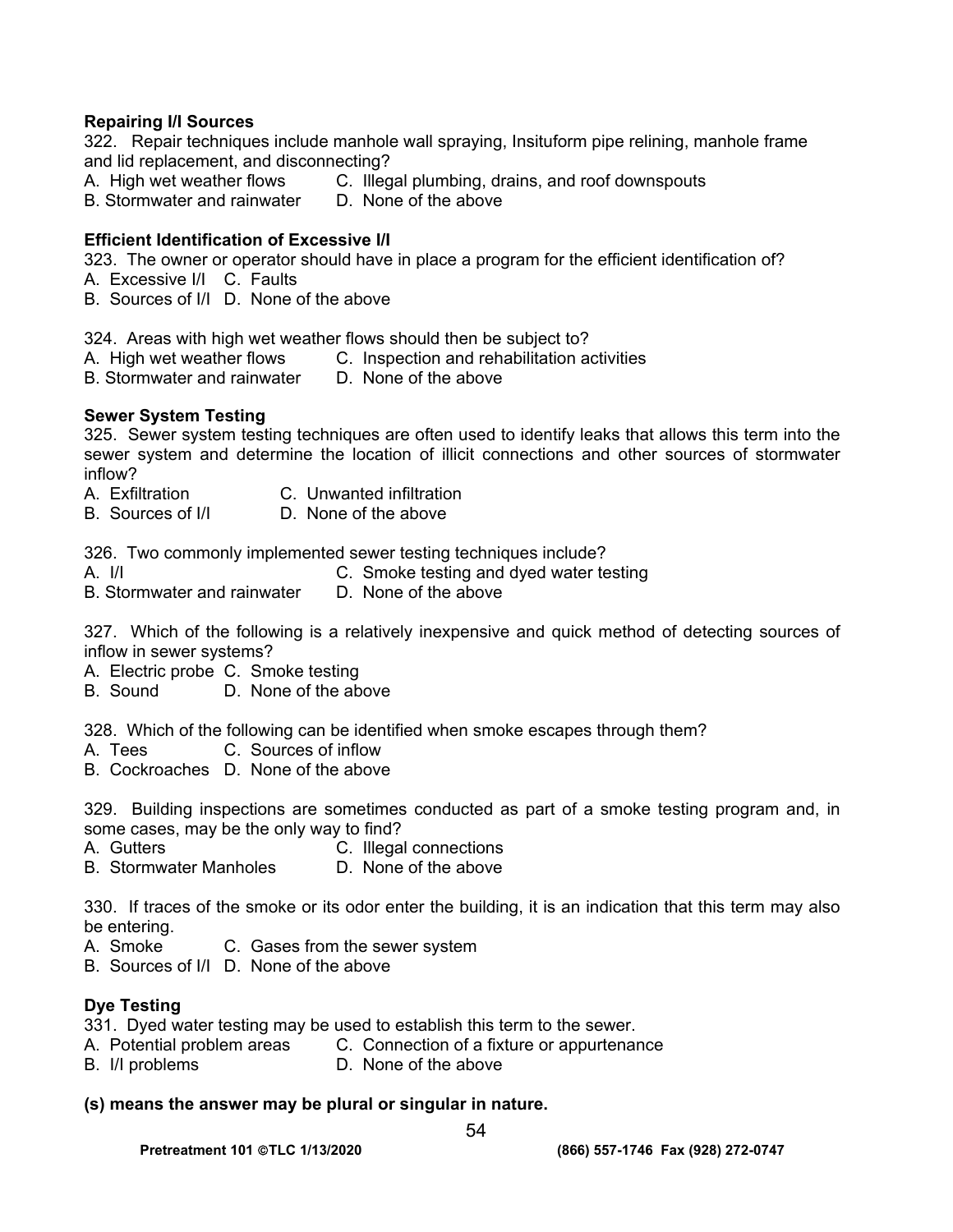332. Which of the following can be used to identify structurally damaged manholes that might create potential I/I problems?

- A. Dyed water testing C. Smoke testing
- B. Prober D. None of the above

#### **Sewer System Inspection**

333. Which of the following and pipelines are the first line of defense in the identification of existing or potential problem areas?

- A. Visual inspection of manholes C. The presence of roots
- B. Potential problem areas **D.** None of the above
- 

334. Visual inspections provide additional information concerning the accuracy of system mapping, the presence and?

- A. Potential problem areas C. The presence of roots
- B. Degree of I/I problems D. None of the above

# **Closed Circuit Television (CCTV) Inspections**

335. Which of the following may be done on a routine basis as part of the preventive maintenance program, as well as part of an investigation into the cause of I/I?

- A. Lamping C. CCTV inspections
- B. Sonar D. None of the above

336. A benefit of which of the following is that a permanent visual record is captured for subsequent reviews?

- A. Sewer system cleaning C. CCTV inspection
- B. Trenchless technologies D. None of the above
- **Sewer Flow Measurements**

337. Which of the following is the water that enters the sewer through direct connections such as roof leaders, direct connections from storm drains or yard, area, and foundation drains, the holes in and around the rim of manhole covers, etc?

- A. RII C. Infiltration
- B. Inflow D. None of the above

338. Which of the following is stormwater that enters the collection system through defects that lie so close to the ground surface that they are easily reached?

- A. RII C. Infiltration
- B. Inflow D. None of the above

339. Which of the following performed for the purpose of quantifying I/I are typically separated into three components: base flow, infiltration, and inflow?

- A. Base flow C. Flow Measurements
- B. Infiltration D. None of the above

340. Which of the following is generally taken to mean the wastewater generated without any I/I component?

- A. Base flow C. Flow Measurements
- B. Infiltration D. None of the above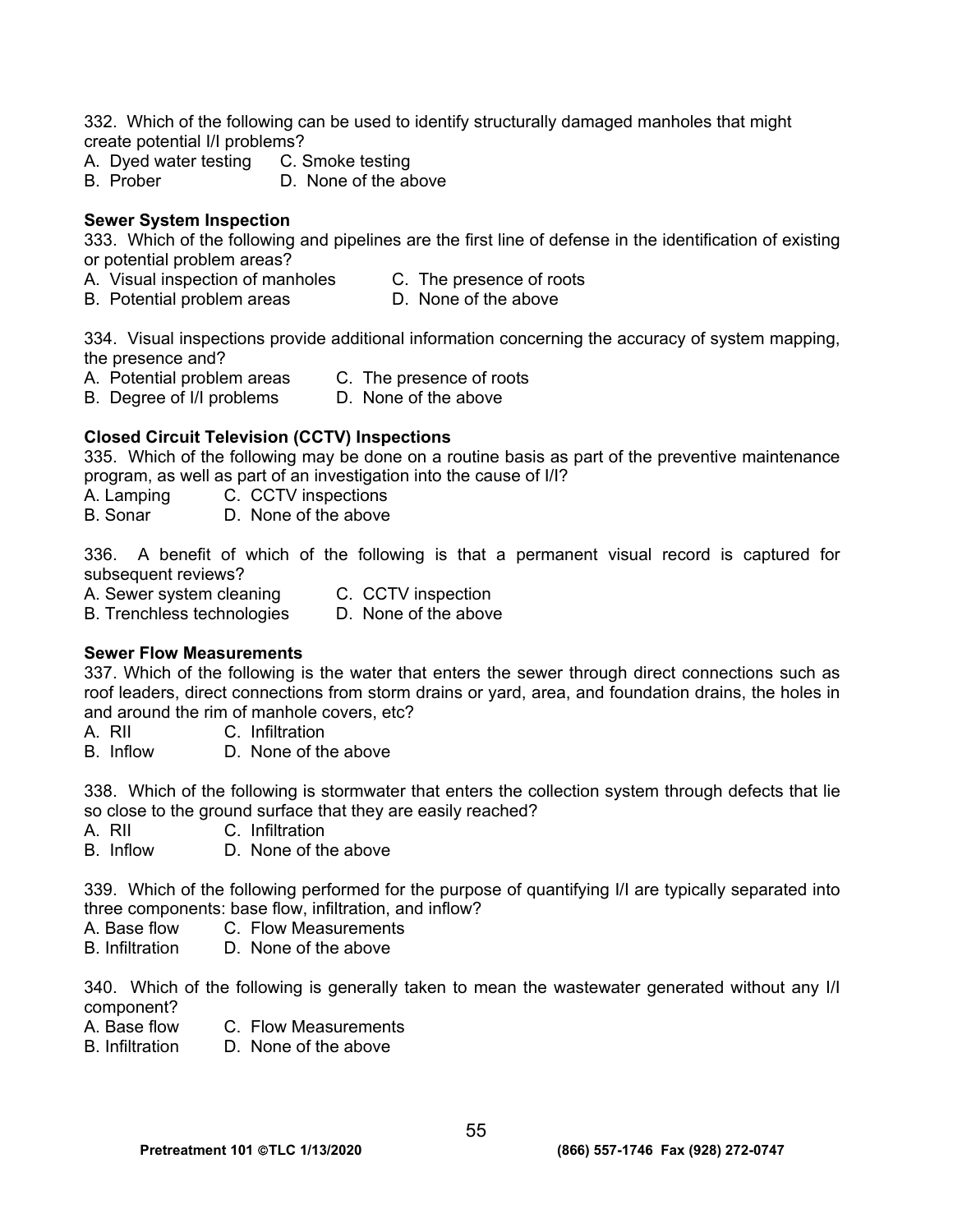341. Which of the following is the seepage of groundwater into pipes or manholes through defects such as cracks, broken joints, etc?

- A. RII C. Infiltration
- B. Inflow D. None of the above

342. Smoke Testing is achieved by forcing a non-toxic smoke into the sewer system and looking for locations where it is improperly exiting.

A. True B. False

343. Locations that are smoking are considered illegal connections in that they allow stormwater directly or indirectly to enter the sanitary sewer system. A. True B. False

344. Normal illegal connections found are roof drains tied directly into the system, abandoned customer sewer lines that were not properly capped, as well as an occasional broken sewer line.

A. True B. False

#### **Sewer Flow Capacity**

345. Most sewers are designed with the capacity to flow quarter full for less than 15 inches in diameter; larger sewers are designed to flow at half flow.

A. True B. False

346. The minimum velocity is necessary to prevent the?

- A. Deposition of solids C. Stoppages
- B. Infiltration D. None of the above

## **Sewer Line Mapping**

347. Which of the following and repairs are unlikely if mapping is not adequate?

- A. Introduction of flows C. Efficient collection system maintenance
- B. Inspection D. None of the above

348. Collection system maps should have a numbering system which uniquely identifies all manholes and?

- A. Engineering endeavors C. Quality sanitary sewer designs
- B. Sewer cleanouts D. None of the above

349. Which of the following should have permanently assigned numbers and never be renumbered. Maps should also indicate the property served and reference its cleanout?

- A. Introduction of flows C. Manholes and sewer cleanouts
- B. Inspection D. None of the above

350. Which of the following should indicate the diameter, the length between the centers of manholes, and the slope or direction of flow?

- A. Engineering endeavors C. Quality sanitary sewer designs
- B. Sewer line maps D. None of the above

351. All maps should have this term and was drafted and the date of the last revision?

- A. Overflow points C. Date the map
- B. Introduction of flows D. None of the above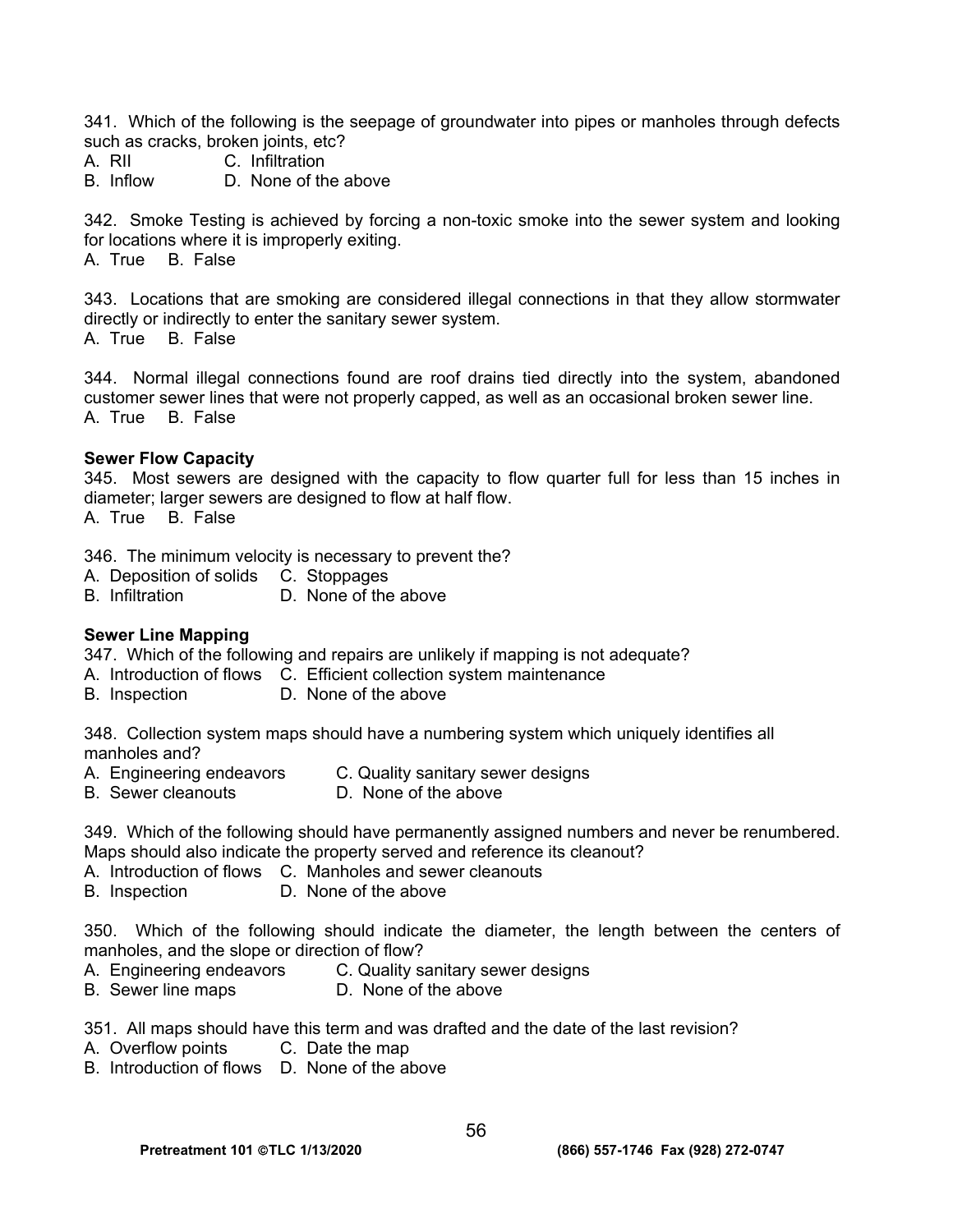352. Maps may come in different sizes and scales to be used for different purposes. Detailed local maps may be used by maintenance or repair crews to perform the duties. However, these detailed local maps should be keyed to one overall map that shows the entire system.

A. True B. False

## **Geographic Information System (GIS)**

353. If a GIS program is being used by the owner or operator, the reviewer should ask if the program is capable of accepting information from the?

- A. Overflow points C. Owner or operator's management program
- 
- B. Inspection D. None of the above

354. Reviewers should check to see that maps and plans are available to the personnel in the office and to field personnel or contractors involved in all?

- A. Engineering endeavors C. Quality sanitary sewer designs
- B. Sewer line maps D. None of the above

# **New Sewer Construction**

355. The owner or operator should release strict control over the introduction of flows into the system from new construction.

A. True B. False

356. Which of the following keep costs and problems associated with operations, maintenance, and construction to a minimum?

- A. Engineering endeavors C. Sanitary sewer designs
- B. Sewer cleanouts D. None of the above

357. The owner or operator should have standards for new construction, procedures for reviewing designs and protocols for inspection, start-up, testing, and approval of new construction. The procedures should provide documentation of all activities, especially inspection.

A. True B. False

# **Collection Systems O&M Section**

358. Which of the following activities of wastewater collection systems on a trouble or emergency basis has been the usual procedure and policy in many systems?

- A. Routine preventative C. Operation and maintenance
- B. Routine operations D. None of the above

359. Which of the following activities of the collection system has been delayed or omitted, primarily for political or financial reasons?

- A. Routine preventative C. Planned operation and preventive maintenance
- B. Routine operations D. None of the above

360. Which of the following activities for wastewater collection lines shall be performed by the system's personnel and outside contractors?

- A. Routine preventative C. Planned operation
- B. Routine operations D. None of the above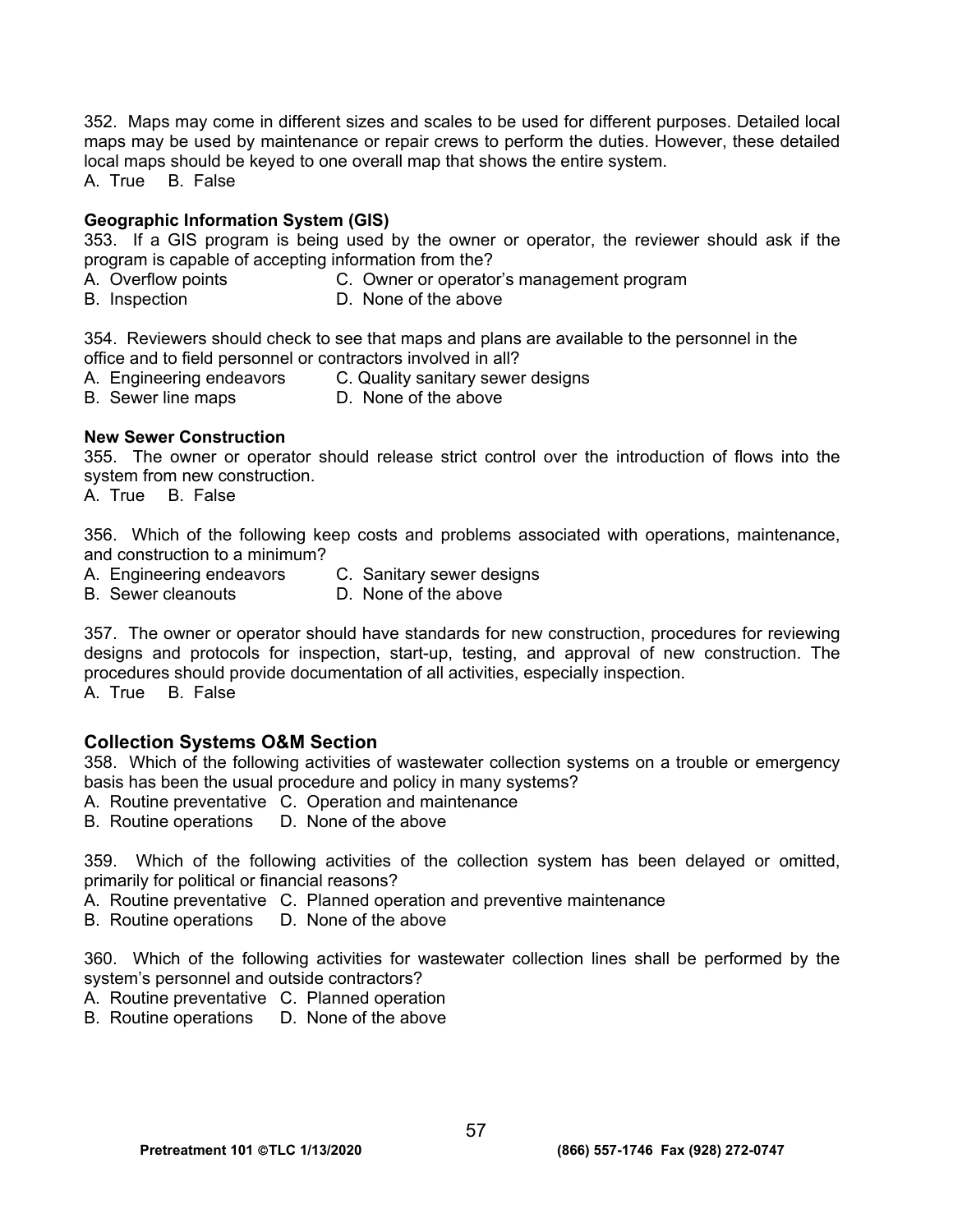361. Which of the following activities including cleaning and removing roots from small and large diameter lines?

- A. Routine preventative C. Routine operations and maintenance
- B. Routine operations D. None of the above

362. The system's goal should be a minimum of cleaning between \_\_\_\_\_\_\_\_\_\_\_\_\_\_\_% of the sewers every year.

A. 10-20 C. 30-40

B. 20-30 D. None of the above

#### **Sewer Cleaning and Inspection**

363. As sewer system networks age, the risk of deterioration, this and collapses becomes a major concern.

- A. Sanitary sewer overflow(s) C. Blockages
- B. Rehabilitation D. None of the above

364. Which of the following are essential to maintaining a properly functioning system; these activities further a community's reinvestment into its wastewater infrastructure?

- A. CCTV inspection(s) C. Cleaning and inspecting sewer lines
- B. Inspection program(s) D. None of the above
- 

# **Inspection Techniques**

365. Which of the following are required to determine current sewer conditions and to aid in planning a maintenance strategy?

- A. Documentation of inspections C. Cleaning and inspecting sewer lines
- B. Inspection programs D. None of the above

## **Most sewer lines are inspected using one or more of the following techniques:**

366. Which of the following are the most frequently used most cost efficient in the long term, and most effective method to inspect the internal condition of a sewer?

- A. Television (TV) inspections C. Inspection program(s)
- B. Lamping D. None of the above

367. Which of the following in smaller sewers are attached to a sled, to which a parachute or droge is attached and floated from one manhole to the next?

- A. Slick C. The cable and camera
- B. Kite D. None of the above

368. Which of the following produce a video record of the inspection that can be used for future reference?

- A. CCTV inspection(s) C. Polaroid still photographs
- B. Inspection program(s) D. None of the above

369. Which of the following are vital in fully understanding the condition of a sewer system?

- A. Visual inspections C. Walk-through or internal inspection
- B. Operators D. None of the above

370. Which of the following should pay specific attention to sunken areas in the groundcover above a sewer line and areas with ponding water?

- A. Cameras C. Sonar
- B. Operators D. None of the above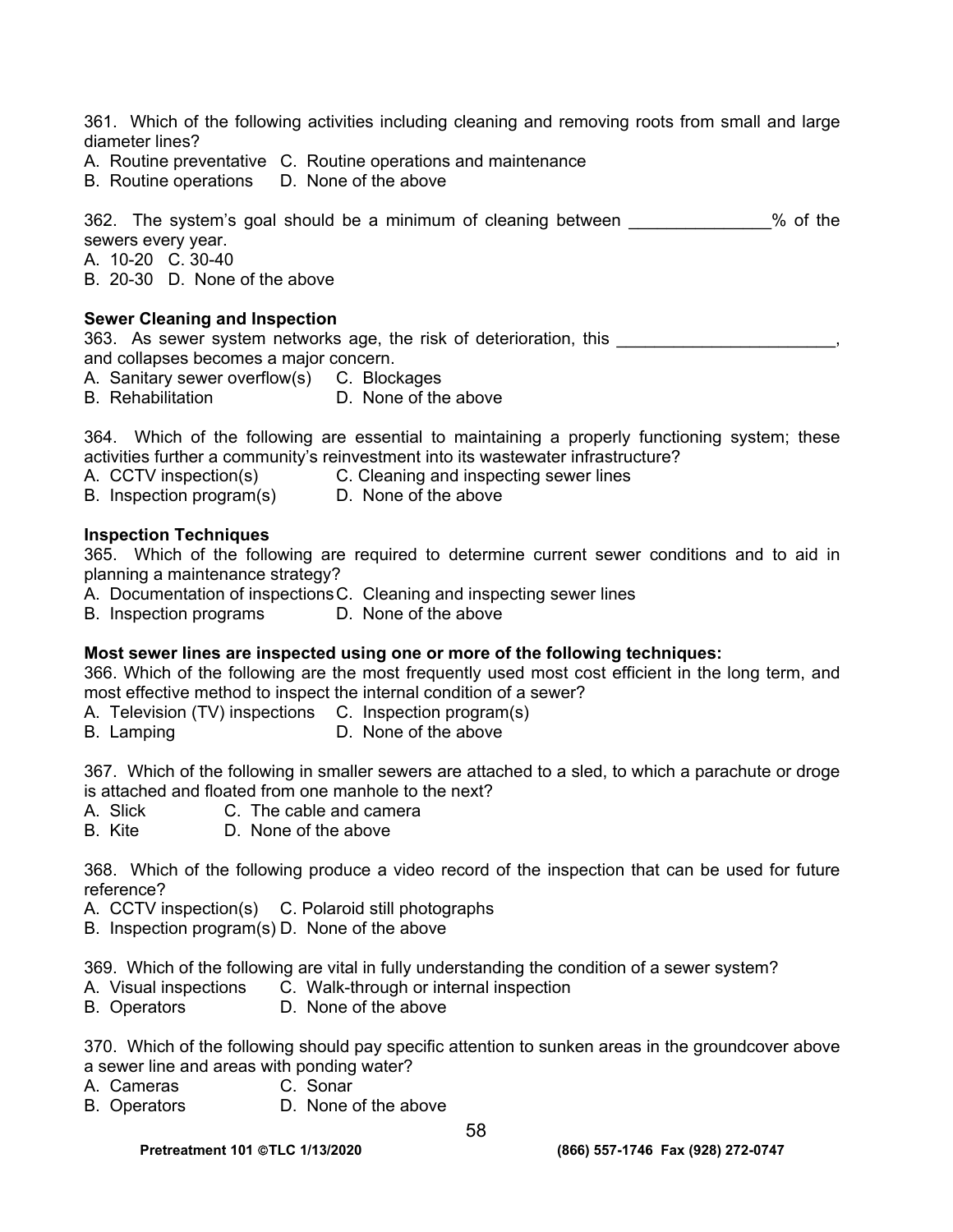| manhole frame, cover, and chimney, and the sewer walls above the flow line.                                                                                      | 371. For large sewer lines, a _______________________ is recommended. This inspection requires<br>the operator to enter a manhole, the channel, and the pipeline, and assess the condition of the |
|------------------------------------------------------------------------------------------------------------------------------------------------------------------|---------------------------------------------------------------------------------------------------------------------------------------------------------------------------------------------------|
| A. Visual inspections C. Walk-through or internal inspection<br>B. Operators D. None of the above                                                                |                                                                                                                                                                                                   |
| inspections?                                                                                                                                                     | 372. Which of the following of manholes and pipelines are comprised of surface and internal                                                                                                       |
| A. Visual inspections C. Walk-through or internal inspection<br>B. Operators D. None of the above                                                                |                                                                                                                                                                                                   |
| <b>Smoke Testing of Sewers is Done to Determine:</b><br>373. Location of ______________________ due to settling of foundations, manholes and other<br>structures |                                                                                                                                                                                                   |
| A. Broken sewers C. Illegal connections<br>B. Diversion points D. None of the above                                                                              |                                                                                                                                                                                                   |
| A. Broken sewers C. Illegal connections<br>B. Diversion points D. None of the above                                                                              |                                                                                                                                                                                                   |
| 375. ________________that buildings or residences are connected to the sanitary sewer<br>A. Dye testing C. Illegal connections<br>B. Proof D. None of the above  |                                                                                                                                                                                                   |
| B. Diversion points D. None of the above                                                                                                                         | 376. _________________________such as roof leaders or downspouts, yard drains and industrial drains<br>A. Broken sewers    C. Illegal connections                                                 |
|                                                                                                                                                                  | can be used to verify connections of drains to sanitary or storm sewers.<br>A. Dye testing C. Illegal connections<br>B. Proof D. None of the above                                                |
| 378. _________________________ can be used to verify the findings of smoke testing.<br>A. Dye testing C. Illegal connections<br>B. Proof D. None of the above    |                                                                                                                                                                                                   |

#### **Identify the Cleaning Method**

379. Directs high velocities of water against pipe walls. Removes debris and grease build-up, clears blockages, and cuts roots within small diameter pipes. Efficient for routine cleaning of small diameter, low flow sewers.

- A. Jetting C. Kites, Bags, and Poly Pigs
- B. Flushing D. None of the above

380. Round, rubber-rimmed, hinged metal shield that is mounted on a steel framework on small wheels. The shield works as a plug to build a head of water. Scours the inner walls of the pipe lines. Effective in removing heavy debris and cleaning grease from line.

- A. Scooter **C. Mechanical Rodding**
- B. Hydraulic Balling D. None of the above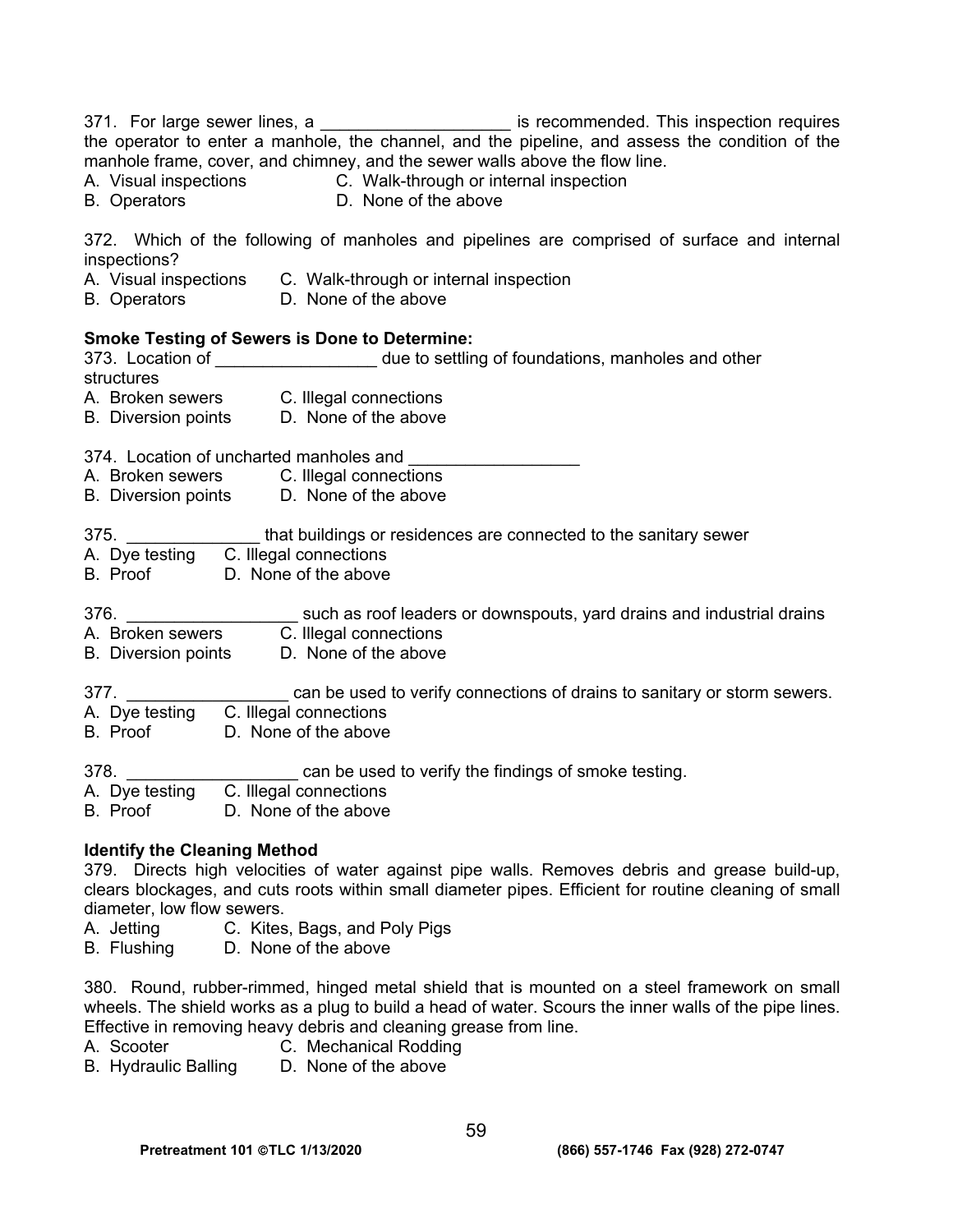381. Similar in function to the ball. Rigid rims on bag and kite induce a scouring action. Effective in moving accumulations of decayed debris and grease downstream.

- A. Jetting C. Kites, Bags, and Poly Pigs
- B. Flushing D. None of the above

382. Most effective in lines up to 12 inches in diameter. Uses an engine and a drive unit with continuous rods or sectional rods. As blades rotate they break up grease deposits, cut roots, and loosen debris.

- A. Scooter C. Mechanical Rodding
- B. Hydraulic Balling D. None of the above

383. Partially removes large deposits of silt, sand, gravel, and some types of solid waste. Cylindrical device, closed on one end with 2 opposing hinged jaws at the other. Jaws open and scrape off the material and deposit it in the bucket.

A. Jetting C. Bucket Machine

B. Flushing D. None of the above

384. A threaded rubber cleaning ball that spins and scrubs the pipe interior as flow increases in the sewer line. Removes deposits of settled inorganic material and grease build-up. Most effective in sewers ranging in size from 5-24 inches.

- A. Scooter C. Mechanical Rodding
- B. Hydraulic Balling D. None of the above

385. Introduces a heavy flow of water into the line at a manhole. Removes floatables and some sand and grit. Most effective when used in combination with other mechanical operations, such as rodding or bucket machine cleaning.

- A. Jetting C. Kites, Bags, and Poly Pigs
- B. Flushing D. None of the above

## **Sewer – Hydraulic Cleaning Sub-Section**

386. The purpose of sewer cleaning is to remove accumulated material from the sewer. Cleaning helps to prevent?

A. Velocity C. Blockage(s)

B. Infiltration D. None of the above

387. Which of the following in gravity sewers are usually caused by a structural defect, poor design, poor construction, an accumulation of material in the pipe?

- A. Stoppages C. Inflow
- B. Infiltration D. None of the above

388. Protruding traps may catch debris, which then causes a further buildup of?

- A. Velocity C. Blockage(s)
- B. Solids D. None of the above

#### **Sewer Cleaning Methods**

389. Mechanical cleaning uses physical devices to scrape, cut, or pull?

- A. Infiltration C. Sewer cleaning
- B. Material from the sewer  $\Box$  None of the above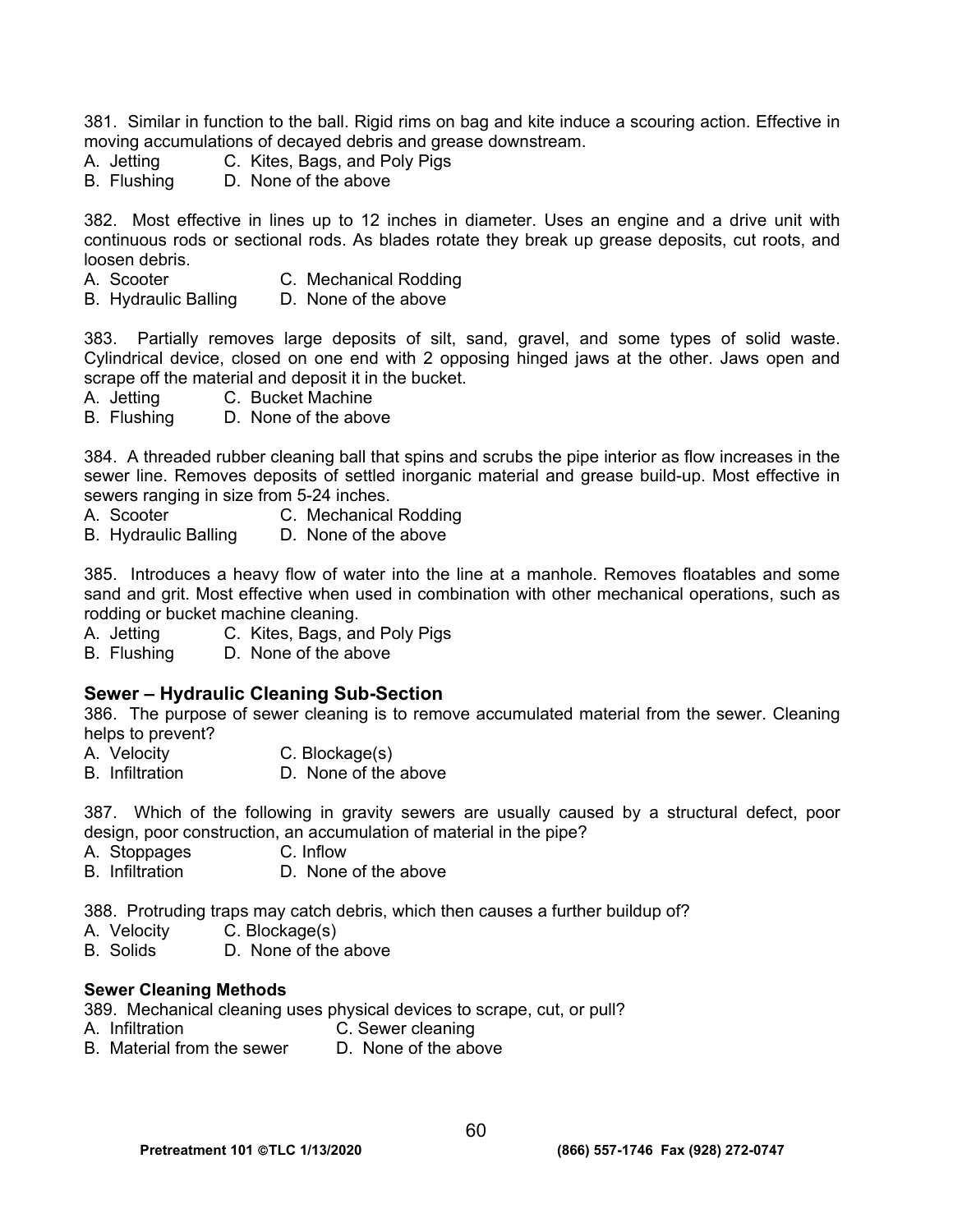390. Chemical cleaning can facilitate the control of odors, grease buildup, root growth, corrosion, and insect and?

- A. Deposition of solids C. Rodent infestation
- B. Infiltration D. None of the above

#### **Sewer Cleaning Records**

391. Which of the following identified should include those due to grease or industrial discharges, hydraulic bottlenecks in the collection system, areas of poor design?

- A. Both infiltration and inflow or I/I C. General I/I source areas
- B. Potential problem areas **D.** None of the above

392. The owner or operator should also be able to identify the number of stoppages experienced per mile of sewer pipe. If the system is experiencing a steady increase in stoppages, the reviewer should try to determine the cause (i.e., lack of preventive maintenance funding, deterioration of the sewers due to age, an increase in?

A. Grease producing activities C. Maximum flow capacity of wastewater

B. Breakdown or malfunction D. None of the above

#### **Sewer Maintenance - Advantages and Disadvantages Advantages and Disadvantages**

393. According to the text, one benefit of implementing a sewer maintenance program is the reduction of?

A. SSOs C. Fire hazard

B. Rehabilitation D. None of the above

#### **Visual Inspection**

394. In smaller sewers, the scope of problems does provide information needed to make decisions on?

- A. SSOs C. Sewer line cleaning
- B. Rehabilitation D. None of the above

395. Sewer line cleaning is prioritized based on the age of the pipe and the frequency of the problems within it, many cities use rodding and?

- A. Visual inspection(s) C. Pressurized cleaning methods to maintain the pipes
- B. Rehabilitation D. None of the above

396. Which of the following are rarely used because cleaning by this method tends to be time consuming?

A. Bucket machine(s) C. Scooter

B. Jetting D. None of the above

397. Most cities that use chemicals into the cleaning program may hire an expert crew, adopting a new program, and instituting a detention time to ensure the?

- A. Results C. Cost
- B.Chemicals' effectiveness D. None of the above

## **Sewer System Rehabilitation**

398. The collection system owner or operator should have a?

- A. Sewer system program C. Sewer rehabilitation program
- B. Problem solving program D. None of the above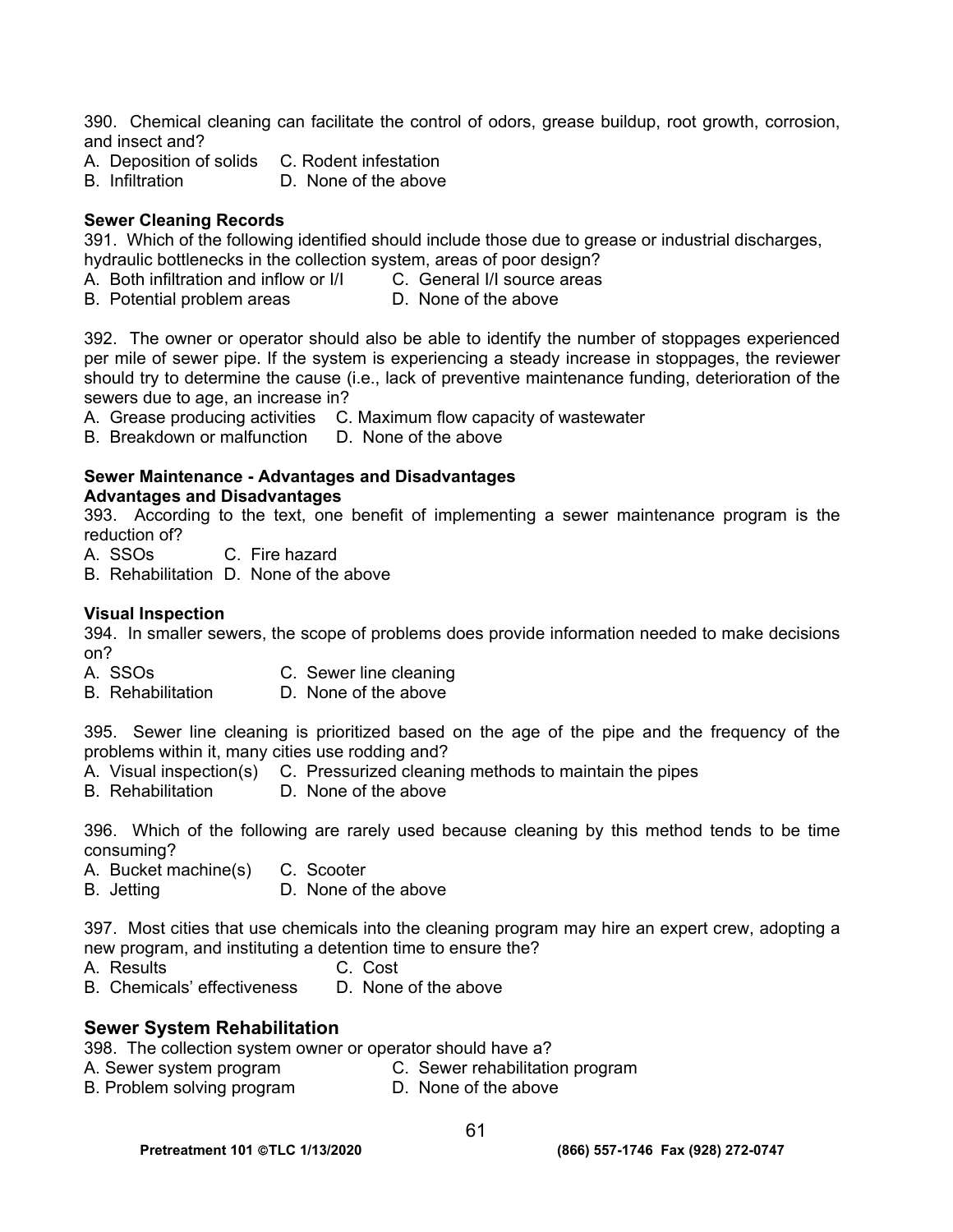399. There are many rehabilitation methods; the choice of methods depends on pipe size, type, location, dimensional changes, sewer flow, material deposition, surface conditions, and?

- A. A serious source of I/I C. Severity of I/I<br>B. Non-structural repairs D. None of the above
- B. Non-structural repairs
- 

## **CMOM** - "**Capacity, Management, Operation and Maintenance**" **Section What are Sanitary Sewer Overflows?**

400. Sanitary Sewer Overflows (SSOs) are discharges of raw sewage from?

- A. Deteriorating Sewer Systems C. Municipal sanitary sewer systems
- B. Pipe Failure(s) D. None of the above

401. Which of the following can release untreated sewage into basements or out of manholes and onto city streets, playgrounds, and into streams before it can reach a treatment facility?<br>A. Pipe Failure(s) C. SSOs

- A. Pipe Failure(s)
- B. Destructive compounds D. None of the above

# **Why are SSOs a Problem?**

402. Many municipalities have asked for national consistency in the way permits are considered for wastewater discharges, including example and in enforcement of the law prohibiting unpermitted discharges.

A. Deteriorating Sewer System C. Badly connected sewer service lines

B. SSOs D. None of the above

## **Controlling Fats, Oils, and Grease Discharges from Food Service Establishments All of the answers must be in accordance to the Course Manual.**

403. Commercial food preparation establishments with inadequate grease controls is the primary method that FOG gets into our sewer collection system.

A. True B. False

404. Sewer backups and overflows will occur on streets, properties and even in customers' homes and/or businesses are caused because of improper disposal of fats, oils and grease.

A. True B. False

405. Ponds, streams or rivers will be contaminated due to **and will also impact the** environment negatively.

A. Sewer backup(s) C. Management Practices (MPs)<br>B. Overflow(s) D. None of the above

D. None of the above

## **Food Service Establishments (FSEs)**

406. Because of the amount of grease used in cooking, \_\_\_\_\_\_\_\_\_\_\_\_\_\_\_\_\_\_\_\_\_\_\_\_\_\_are a significant source of fats, oil and grease (FOG).

- A. Sewer system infiltration C. Food Service Establishments (FSEs)
- B. Customer(s) Inflow D. None of the above

407. To assist improper handling and disposal of FOG \_\_\_\_\_\_\_\_\_\_\_\_\_ are generally developed to assist restaurants and other FSEs with instruction and compliance.

- A. CSO/SSO C. POTW Commercial FOG Program
- B. POTWs D. None of the above

(S) means the answer may be plural or singular in nature.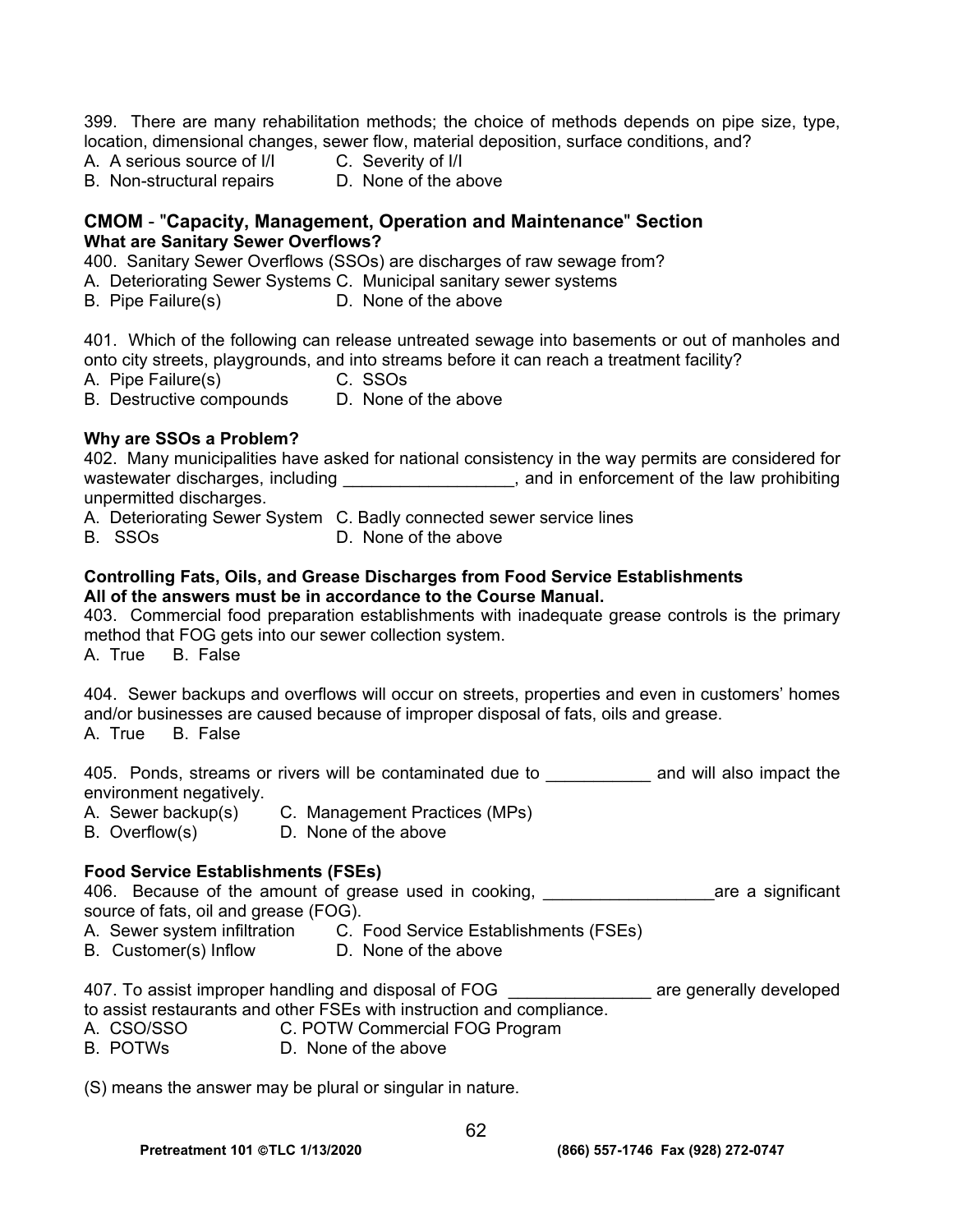408. According to the text, the \_\_\_\_\_\_\_\_\_\_\_\_\_\_\_\_\_\_\_\_\_\_\_ can handle properly disposed wastes, but to work effectively, sewer systems need to be properly maintained, from the drain to the treatment plant.

A. Vactor **C. POTW's sewer system** 

B. Honey pumpers D. None of the above

409. Because our sewer system is fragile, the sewer system cannot handle liquid waste, and therefore should not be put down the drain.

A. True B. False

410. Various businesses and individuals to need to be responsible in maintaining the POTW system because repeated repairs are disruptive to residences and businesses alike. Proper sewer disposal by commercial establishments is required by

A. Law C. POTW's recommendations

B. Best management advice (BMAs) D. None of the above

## **Environmental problem with FOG sewers**

411. Grease balls are formed by various solids that enters the sewer system eventually solidifies. The various sizes of these grease balls can range in size from molecules to grapes and must be removed periodically.

A. True B. False

412. Customer(s) complaints about the maintenance of the collection systems and/or treatment plants is the best method handle or treat FOG effectively.

A. True B. False

413. The repair or replacement of their damaged property caused by FOG creating can also cost customers thousands of dollars for the repair or replacement of their damaged property.

A. Infiltration C. Exfiltration

B. Sewer backup(s) D. None of the above

## **Controlling FOG discharges**

414. According to the text, FOG wastes are generated at \_\_\_\_\_\_\_\_\_\_\_\_\_\_ as byproducts from food preparation activities.

A. FSEs C. Customer service

B. POTWs D. None of the above

415. There are generally two FOG captured on-site broad categories:

A. Yellow grease and grease trap waste C. Soft and Hard

B. White grease and grease waste **D.** None of the above

416. Food service establishments can adopt a variety of The Manuscon or install interceptor/collector devices to control and capture the FOG material before discharge to the collection system.

- A. Customer service C. Best management practices
- B. POTWs Rules D. None of the above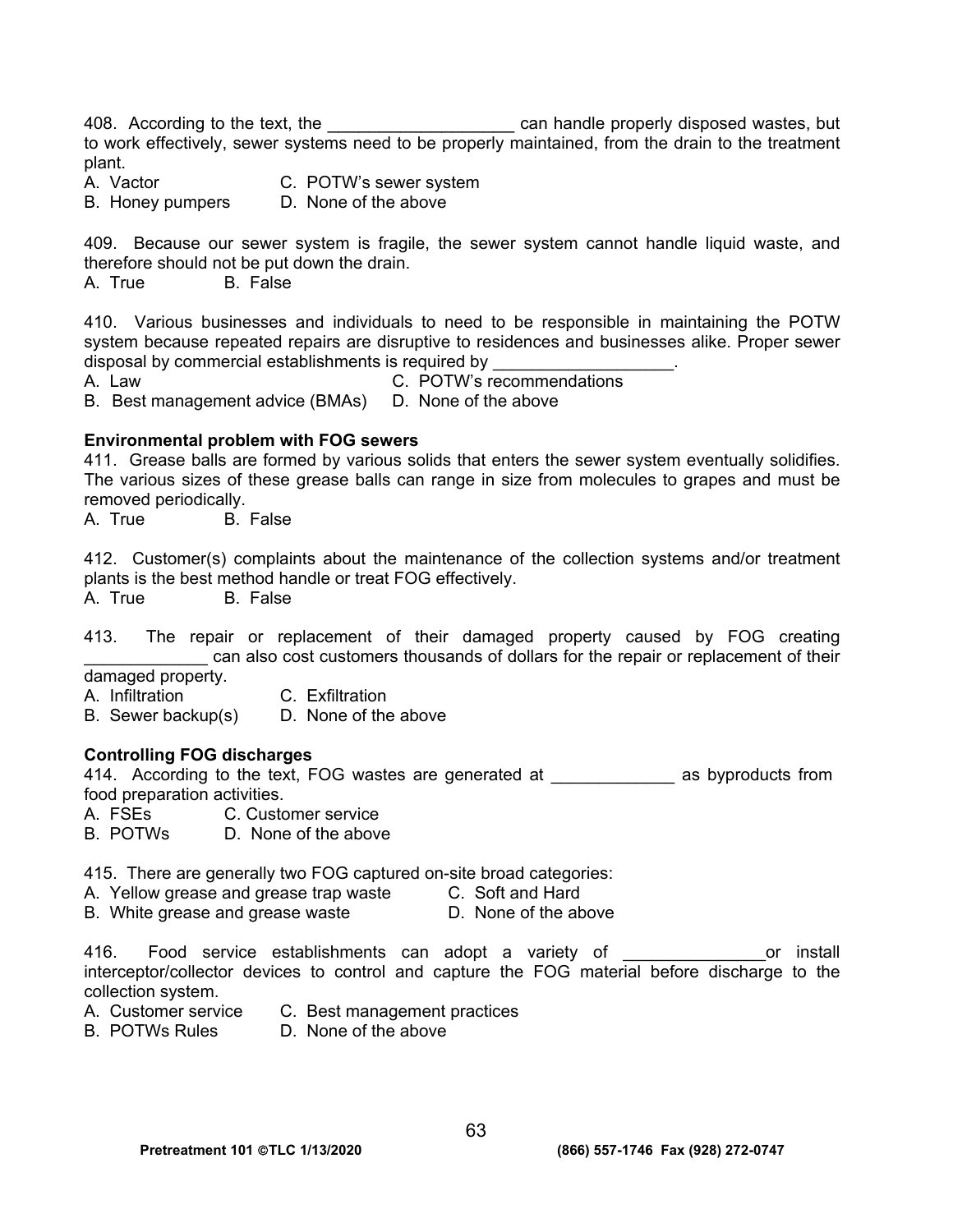#### **Keeping Fats, Oils, and Grease out of the Sewer System**

417. Manholes can overflow into parks, yards, streets, and storm drains, allowing FOG to contaminate local waters, including drinking water. Exposure to untreated wastewater is a publichealth hazard and is an\_\_\_\_\_\_\_\_\_\_\_\_\_\_\_. FOG discharged into septic systems and drain fields can cause malfunctions, resulting in more frequent tank pump-outs and other expenses. A. EPA violation C. EPA NOV recommendation B. OSHA violation D. None of the above 418. When FOG is poured down kitchen drains accumulating inside sewer pipes. As the FOG builds up, it restricts the flow in the pipe and can cause A. Infiltration C. Exfiltration B. Overflow and clogging D. None of the above **Residential and Commercial Guidelines**  419. \_\_\_\_\_\_\_\_\_\_\_\_\_\_\_into homes create a health hazard as well as an unpleasant mess that can cost hundreds and sometimes thousands of dollars to clean up. A. Sewage backflow C. Sewer backups B. Trash and debris **D.** None of the above 420. According to the text, serious environmental and health conditions are created and can enter certain parts of the POTW, \_\_\_\_\_\_\_\_\_\_\_can enter storm drains and flow directly into water bodies and onto beaches creating problems. A. Sewage backups C. FOG B. Trash and debris **D.** None of the above 421. Storm sewers need to be kept clean and car washing can often results in entering the storm sewers. A. Sewage backups C. Soap and oil residue(s) B. Health hazard(s) D. None of the above 422. \_\_\_\_\_\_\_\_\_\_\_\_ enters into storm sewers from run-off from your sprinkler, watering hose, or from the rain can carry yard waste. A. Fertilizer C. Petroleum-based oil(s) B. Negligence D. None of the above 423. Littering can cause **Littering** can cause to clog catch basins and storm drains. A. Sewage backups C. Trash and debris B. Health hazard(s)) D. None of the above 424. One million gallons of water can be easily contaminated by simply poring down a storm drain could contaminate up to A. A gallon of oil C. Dye B. FOG D. None of the above **Using best management practices can:** 

425. Expensive bills for plumbing, property repairs and losing revenue to emergency shutdowns caused by sewage backups can be lessened by proper sewer maintenance and compliance. A. True B. False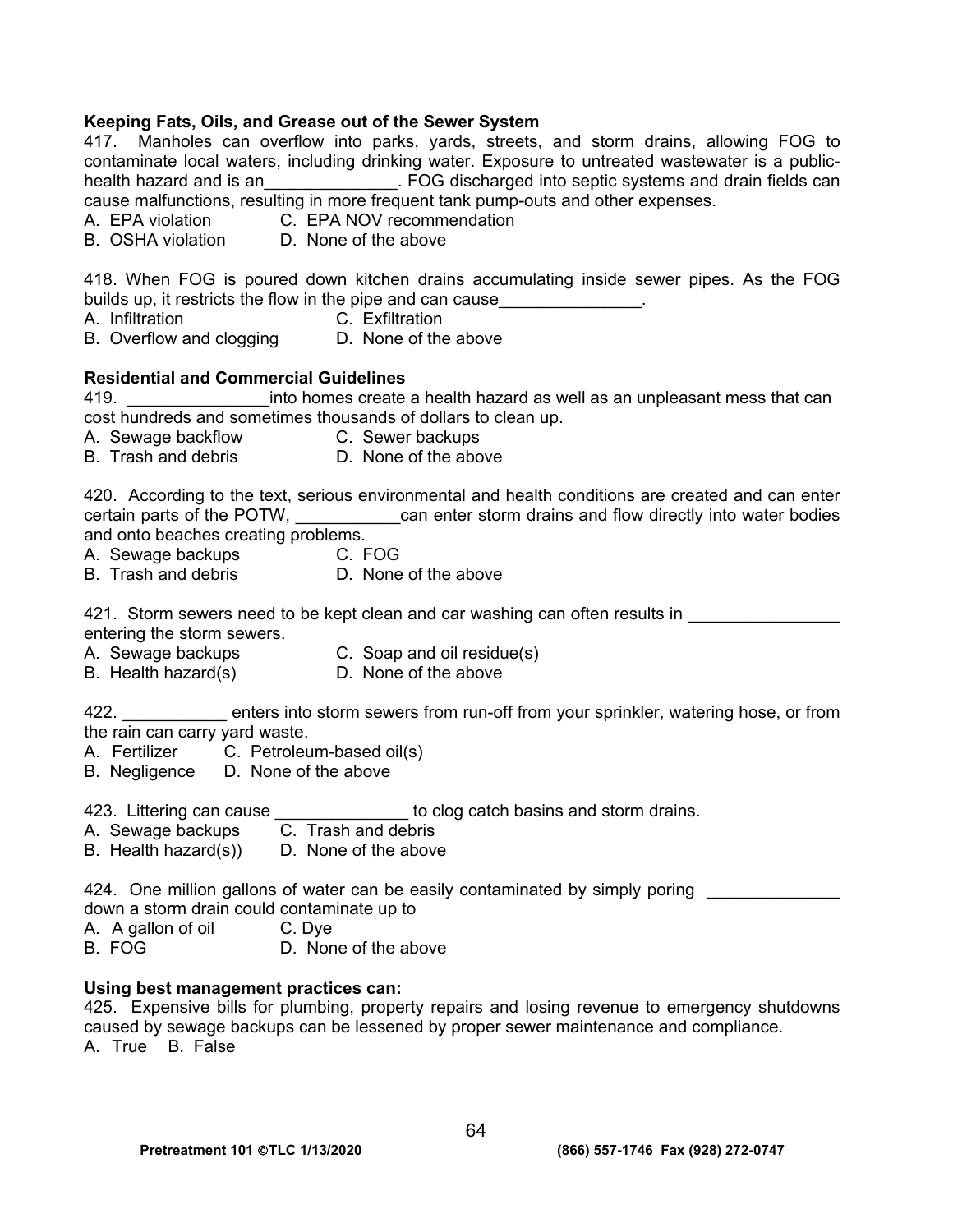426. \_\_\_\_\_\_\_\_\_\_\_\_\_\_\_\_ is the primary cause of sewer problems; this in turn causes the likelihood of lawsuits by nearby businesses over sewer problems.

A. Backup C. FOG Violation(s)

B. Negligence D. None of the above

427. Workers or the public can be exposed to \_\_\_\_\_\_\_\_\_\_\_\_\_\_\_\_\_\_during a problem, it is best to reduce exposure, thus limiting some lawsuits.

A. Backup C. Raw sewage

B. FOG buildup D. None of the above

428. It is best that the customer increases the number of times they pump and clean their grease interceptors or traps if they are likely to present the system a problem.

A. True B. False

429. In order to lessen the likelihood of surcharges from the sewer authority or chargebacks for repairs to sewer pipes are most likely attributable to customer's \_\_\_\_\_\_\_\_\_\_\_\_\_\_\_\_\_\_\_\_\_\_.

A. Health hazard(s) C. FOG

B. Soap and oil residue(s D. None of the above

#### **Industrial Uses (Fats, Oils, and Grease) Proper Disposal Methods:**

Ways in which a customer can reduce the amounts of FOG that enters the sewer system is by doing the following:

430. Properly maintained and regularly cleaned\_\_\_\_\_\_\_\_\_\_\_\_\_, on a regular basis. (Usually every 6 months they should be pumped out).

A. Grease interceptors or traps C. Tallow bins

B. Infiltration row D. None of the above

431. It is best to **Example 12. It is best to**  $\blacksquare$  from dishes and pans into a garbage bag before placing them into your dishwasher or sink.

- A. First freeze the grease C. Scrape grease and food residue
- B. Wipe small amounts D. None of the above

## **Inspection Checklists**

432. \_\_\_\_\_\_\_\_\_\_\_\_\_\_\_\_\_\_\_\_\_are comprehensive, dynamic, utility specific programs for better managing, operating and maintaining sanitary sewer collection systems, investigating capacity constrained areas of the collection system, and responding to SSOs.

- A. POTWs C. Pretreatment Program regulations
- 
- B. CMOM programs D. None of the above

433. \_\_\_\_\_\_\_\_\_\_\_\_\_\_\_\_\_\_who adopt FOG reduction activities, as part of their CMOM program activities are likely to reduce the occurrence of sewer overflows and improve their operations and customer service.

- A. Customer service C. Collection system owners or operators
- B. EPA D. None of the above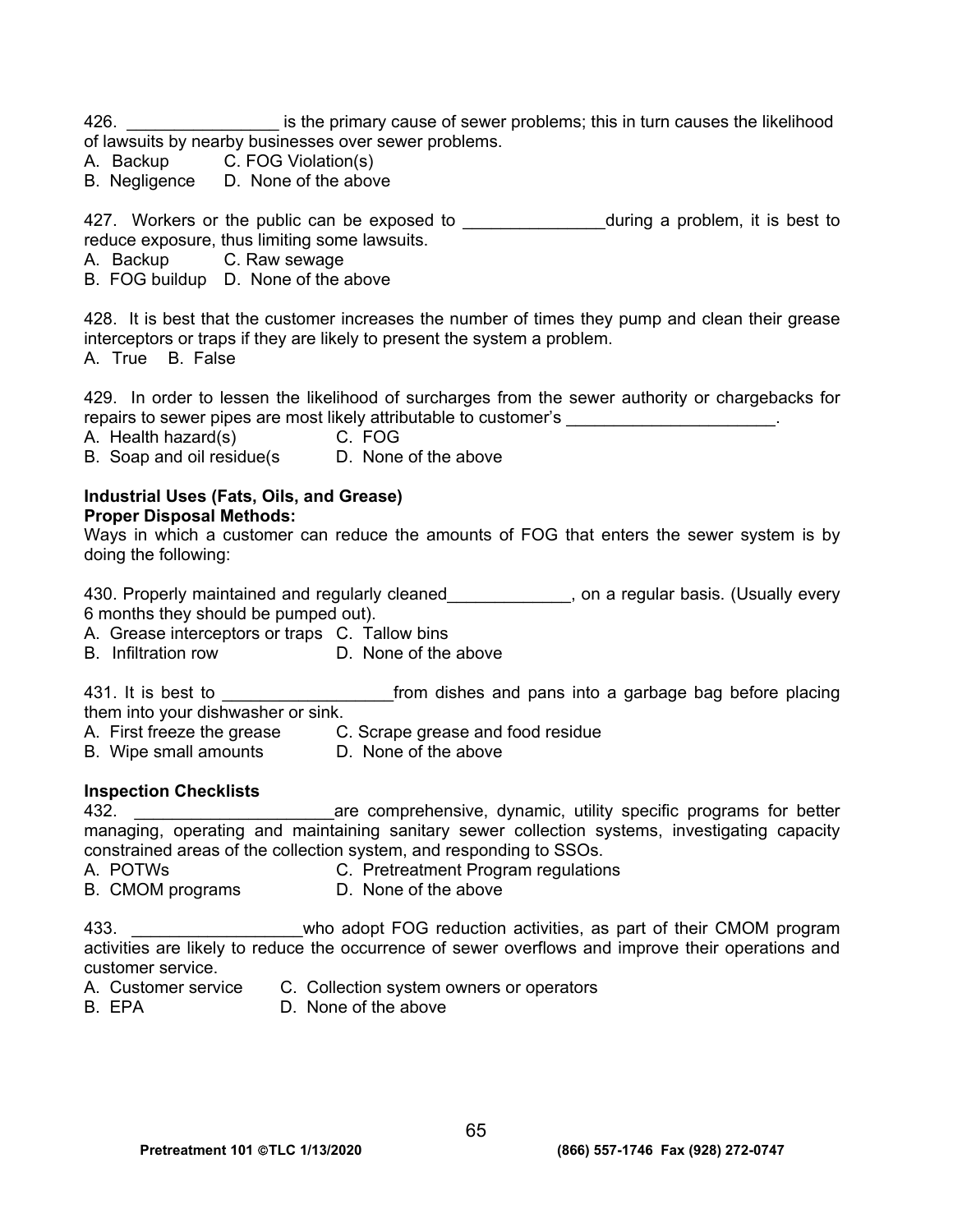434. EPA identified typical numeric local limits controlling oil and grease in the range of mg/L to \_\_\_\_\_\_\_\_\_\_ mg/L with 100 mg/L as the most common reported numeric pretreatment limit.

- A. 500 to 750 C. 50 to 450
- B. 10 to 100 D. None of the above

435. Controlling FOG discharges will help \_\_\_\_\_\_\_\_\_\_\_\_\_\_\_ prevent blockages that affect CSOs and SSOs, which cause public health and water quality problems.

- A. POTWs C. Pretreatment Program regulations
- B. FSEs D. None of the above

436. Controlling FOG discharges from FSEs is an essential element in controlling CSOs and SSOs and ensuring the proper operations for many

- A. POTWs C. Pretreatment Program regulations
- B. FSEs D. None of the above

437. <u>\_\_\_\_\_\_\_\_\_\_\_\_\_\_\_\_\_\_\_\_\_</u> provides regulatory tools and authority to state and local POTW pretreatment programs for eliminating pollutant discharges that cause interference at POTWs, including interference caused by the discharge of Fats, Oils, and Grease (FOG) from food service establishments (FSE).

- A. POTWs C. The National Pretreatment Program
- B. FSEs D. None of the above

# **Safety Section**

# **Confined Space Entry Program - Purpose**

**Scope** 

438. According to the text, you are required to recognize **Example 20** associated with confined spaces.

- A. Internal configurations C. The dangers and hazards
- B. Permit-Required Confined Spaces D. None of the above

## **Definitions**

#### **Confined space:**

439. A confined space is large enough or so configured that an employee can

- A. Have sufficient oxygen **C. Recognize serious safety or health hazards** 
	-
- B. Bodily enter and perform work D. None of the above

440. A confined space has limited or restricted means for **ACCO** extending the continuity of the contract of the contract of the contract of the contract of the contract of the contract of the contract of the contract of t

- A. An internal configuration C.Hazardous atmosphere
- B. Entry or exit D. None of the above

# 441. A confined space is not designed for

- A. An internal configuration C. Continuous employee occupancy
- B. Hazardous atmospheres D. None of the above
- 442. A permit required confined space (permit space) contains or has a potential to contain a
- $\mathcal{L}_\text{max}$  and  $\mathcal{L}_\text{max}$  and  $\mathcal{L}_\text{max}$ A. Recognized internal configuration C. Entry or exit
- B. Hazardous atmosphere **D.** None of the above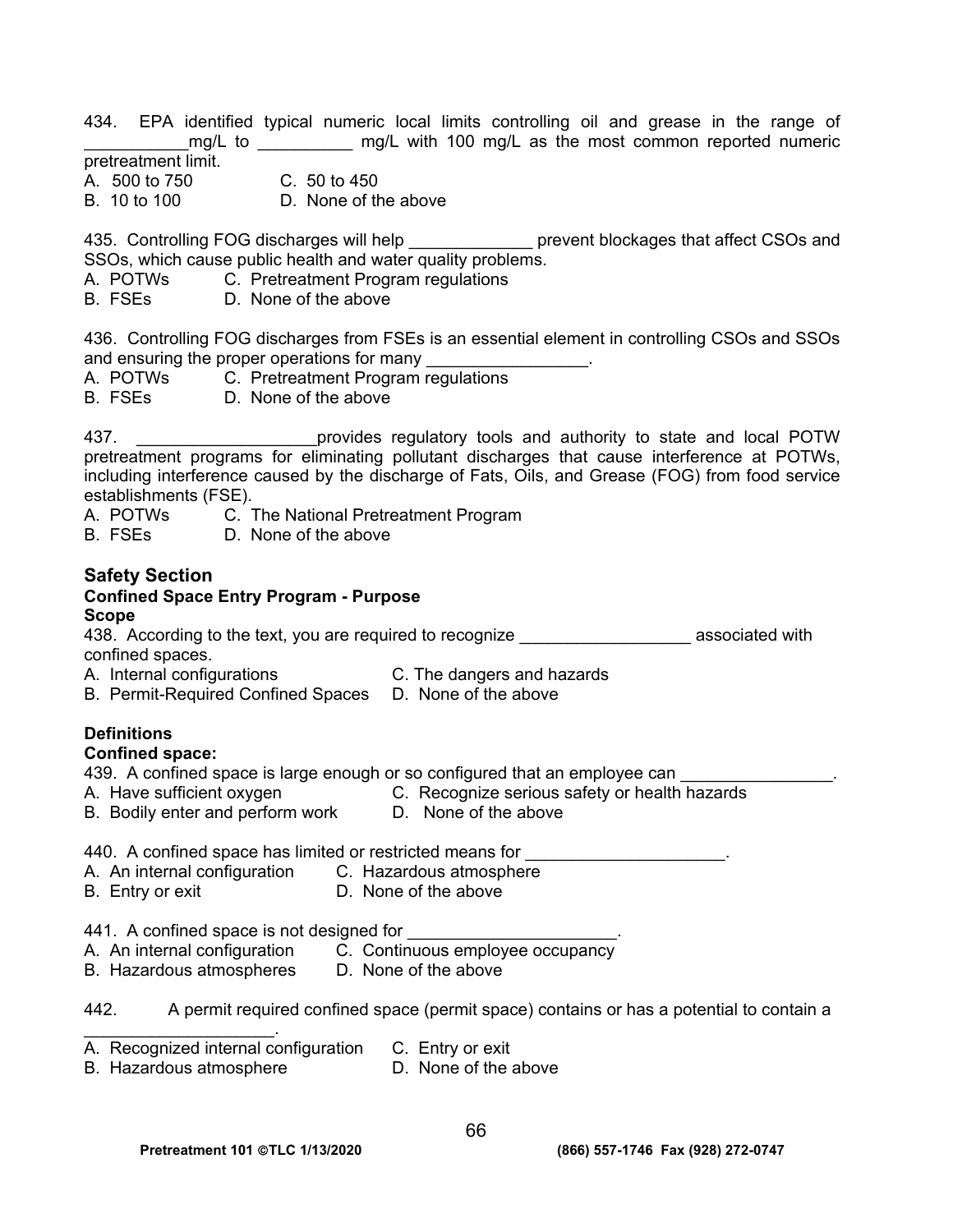|                                                               | 443. A permit required confined space (permit space) contains a material that has                                                                                                                          |
|---------------------------------------------------------------|------------------------------------------------------------------------------------------------------------------------------------------------------------------------------------------------------------|
| B. Hazardous atmospheres D. None of the above                 | A. Authorized entrants C. The potential for engulfing an entrant                                                                                                                                           |
| 444.                                                          | A permit required confined space (permit space) has an internal configuration such that<br>could be trapped or asphyxiated by inwardly converging walls or by a floor                                      |
| which slopes downward and tapers to a smaller cross-section.  |                                                                                                                                                                                                            |
| A. An entrant<br>B. Hazardous atmosphere D. None of the above | C. An internal configuration                                                                                                                                                                               |
| safety or _________________.                                  | 445. A permit required confined space (permit space) contains any other recognized serious                                                                                                                 |
| A. Engulfing problems C. Health hazard                        |                                                                                                                                                                                                            |
| B. Strange atmospheres D. None of the above                   |                                                                                                                                                                                                            |
| Required".                                                    | 446. Each Each <b>Each</b> Manuel 2014 and Must be marked "Confined Space - Entry Permit                                                                                                                   |
| A. Permit-Required Confined Space C. Entry or exit            |                                                                                                                                                                                                            |
| B. Hazardous atmosphere                                       | D. None of the above                                                                                                                                                                                       |
| <b>Confined Space Hazards</b>                                 | 447. Fatalities and injuries constantly occur among construction workers who are required to                                                                                                               |
| enter<br>A. An internal configuration<br>C. Confined spaces   |                                                                                                                                                                                                            |
| B. Hazardous atmosphere D. None of the above                  |                                                                                                                                                                                                            |
| A. An internal configuration C. Hazardous atmosphere          | 448. Workers encounter both inherent and ________________ within confined workspaces.                                                                                                                      |
| B. Induced hazards <b>D. None of the above</b>                |                                                                                                                                                                                                            |
| <b>Inherent Hazards</b>                                       |                                                                                                                                                                                                            |
| 449.                                                          | are associated with specific types of equipment and the interactions<br>among them. These hazards can be electrical, thermal, chemical, mechanical, etc.                                                   |
| A. Inherent hazards                                           | C. Recognized serious safety or health hazards                                                                                                                                                             |
| B. Hazardous atmospheres D. None of the above                 |                                                                                                                                                                                                            |
| 450.<br>vessels and lines.                                    | Inherent hazards include high voltage, radiation generated by equipment, ___________,<br>omission of protective features, high or low temperatures, high noise levels, and high-pressure                   |
| A. Defective design                                           | C. An internal configuration                                                                                                                                                                               |
| B. Hazardous atmosphere                                       | D. None of the above                                                                                                                                                                                       |
| 451.<br>A. Hazard control methods                             | Inherent hazards usually cannot be eliminated without degrading or shutting down the<br>system or equipment. Therefore, emphasis must be placed on __________________.<br>C. Continuous employee occupancy |
| B. Hazardous atmospheres                                      | D. None of the above                                                                                                                                                                                       |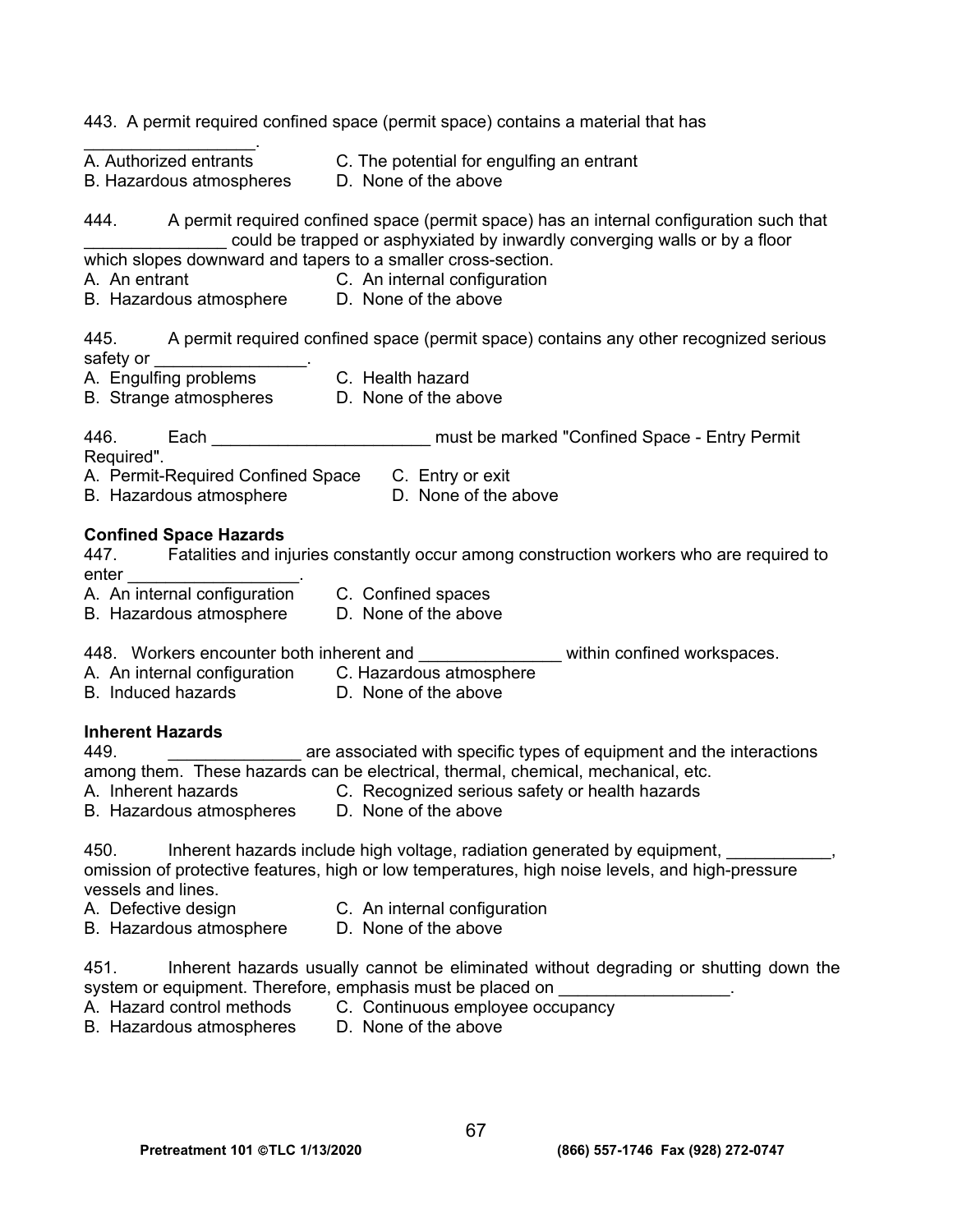#### **Induced Hazards**

452. \_\_\_\_\_\_\_\_\_\_\_\_\_\_\_\_ result from a multitude of incorrect decisions and actions that occur during the actual construction process.

- 
- A. Induced hazards C. Build-up of explosive gases
- B. Below-grade locations D. None of the above

453. Some examples of induced hazards are: omission of protective features, physical arrangements that may cause unintentional worker contact with electrical energy sources, oxygendeficient atmospheres created at the bottom of pits or shafts, lack of safety factors in structural strength, and

- A. Common confined spaces C. Extreme temperatures
- B. Flammable atmospheres D. None of the above

#### **Typical Examples of Confined Workspaces**

| -454. | Confined workspaces in construction contain |                                      |  |
|-------|---------------------------------------------|--------------------------------------|--|
|       | A. Purging agents                           | C. Both inherent and induced hazards |  |
|       | B. Below-grade location                     | D. None of the above                 |  |

#### **Vaults**

455. Workers must enter \_\_\_\_\_\_\_\_\_\_\_\_\_\_\_\_\_\_\_\_ found on the construction jobsite to perform a number of functions.

- A. Common confined spaces C. A variety of vaults
- B. Hazards **D. None of the above**
- 456. The restricted nature of vaults and their frequently \_\_\_\_\_\_\_\_\_\_\_\_\_\_\_\_\_\_\_\_ are reasons that vaults have an assortment of safety and health problems.
- A. Purged atmosphere C. Explosive atmosphere
- B. Below-grade location D. None of the above

## **Oxygen-Deficient Atmosphere**

457. The ever-present possibility of \_\_\_\_\_\_\_\_\_\_\_\_\_\_\_\_\_\_\_\_\_\_\_\_\_\_\_\_\_\_\_is one of the major problems confronting construction workers while working in vaults.

- A. A common confined space C. An oxygen-deficient atmosphere
- B. Vaults **D. None of the above**

## **Explosive or Toxic Gases, Vapors, or Fumes**

| 458. | produce toxic fumes which are confined in the limited |  |
|------|-------------------------------------------------------|--|
|      |                                                       |  |

atmosphere of a confined space.

- A. Purging agents C. Welding and soldering
- B. Below-grade locations D. None of the above

# **Materials Falling In and On**

designment controller text, a <u>controller morphological</u> normally considered a problem associated with confined spaces is material or equipment which may fall into the vault.

- A. Common confined space C. Oxygen-deficient atmosphere
- B. Hazard **D. None of the above** 
	-

460. If the status were removed, materials could fall into the vault, causing injury to the workers inside.

- A. Purging agents C. Explosive gases
- B. Manhole covers D. None of the above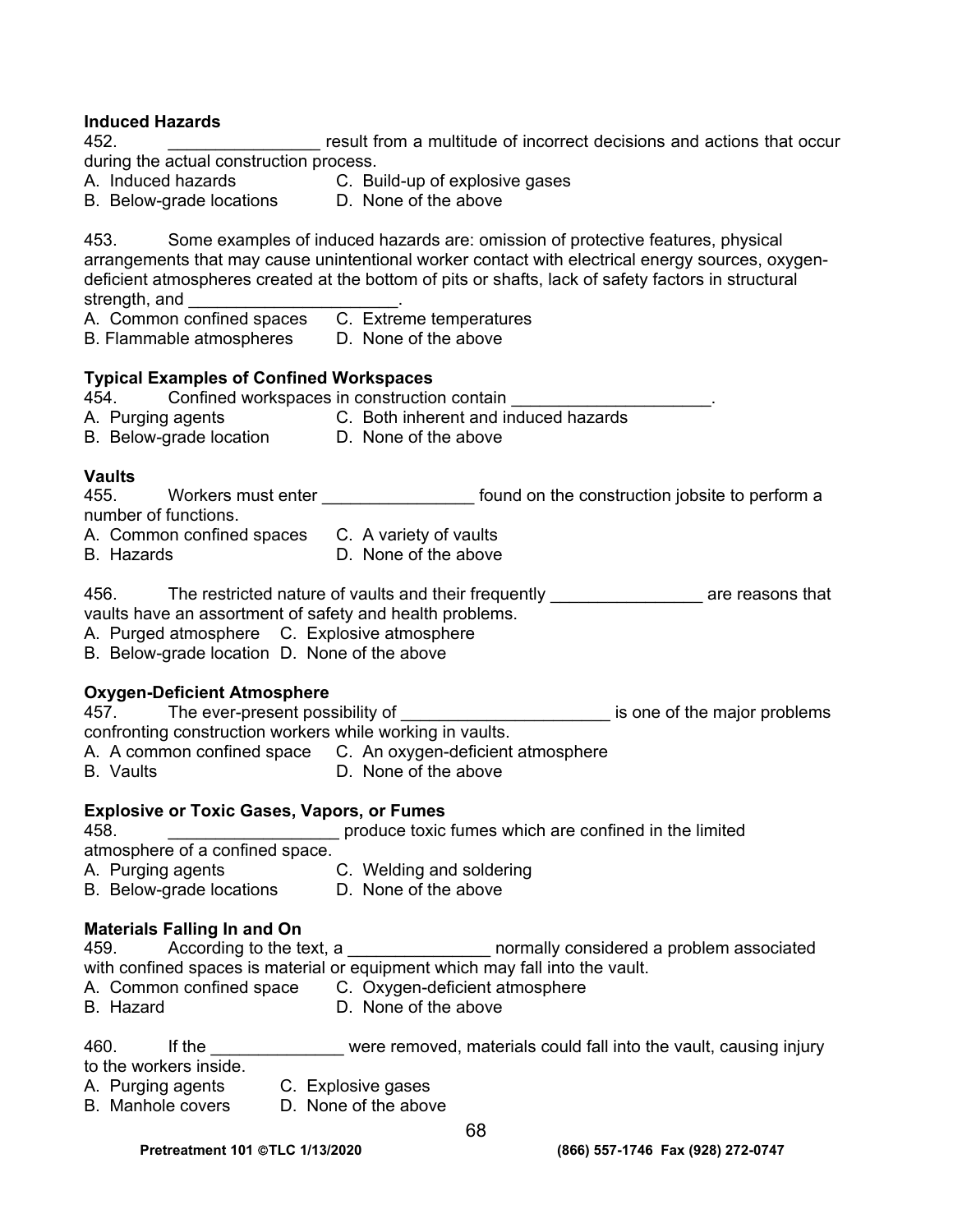## **Manholes**

| 461. Manholes are necessary to provide a means of entry into and exit from vaults, tanks,                      |                                                                                        |
|----------------------------------------------------------------------------------------------------------------|----------------------------------------------------------------------------------------|
| and pits, but these confined spaces may present ___________________ which could cause injuries                 |                                                                                        |
| and fatalities.                                                                                                |                                                                                        |
| A. Serious hazards C. Sumps                                                                                    |                                                                                        |
| B. Ventilation ducts D. None of the above                                                                      |                                                                                        |
| 462.                                                                                                           | are associated with manholes. For example, workers could fall                          |
| into manholes when covers are missing.                                                                         |                                                                                        |
| A. Nitrogen purges C. A variety of hazards                                                                     |                                                                                        |
| B. Collection places D. None of the above                                                                      |                                                                                        |
| <b>Pipe Assemblies</b>                                                                                         |                                                                                        |
| 463. The pipe assembly is one of the ______________________________ encountered throughout the                 |                                                                                        |
| construction site,                                                                                             |                                                                                        |
| A. Electrical shock risks C. Most frequently unrecognized types of confined spaces                             |                                                                                        |
| B. Ventilation ducts D. None of the above                                                                      |                                                                                        |
| 464. Once inside a pipe assembly, workers are faced with _________________, often                              |                                                                                        |
| caused by purging with argon or another inert gas.                                                             |                                                                                        |
| A. Nitrogen purge or dry air C. Potential oxygen-deficient atmospheres                                         |                                                                                        |
| B. Collection places D. None of the above                                                                      |                                                                                        |
| <b>Tanks</b>                                                                                                   |                                                                                        |
|                                                                                                                |                                                                                        |
| the storage of water and chemicals.                                                                            |                                                                                        |
|                                                                                                                |                                                                                        |
| A. Nitrogen purge locations C. Another type of confined workspace<br>B. Collection places D. None of the above |                                                                                        |
| 466 Heat in tanks may cause _________________, particularly on a hot day.                                      |                                                                                        |
| A. Heat prostration C. Problems with pumps                                                                     |                                                                                        |
| B. Equipment failure <b>D. None of the above</b>                                                               |                                                                                        |
|                                                                                                                |                                                                                        |
|                                                                                                                |                                                                                        |
| places on the walls of the tank.                                                                               |                                                                                        |
| A. Electrical shock potential                                                                                  | C. Nature of the tank's structure                                                      |
| B. Ventilation duct D. None of the above                                                                       |                                                                                        |
| <b>Unusual Conditions</b>                                                                                      |                                                                                        |
| <b>Confined Space within a Confined Space</b>                                                                  |                                                                                        |
| 468.<br>The                                                                                                    | associated with the outer confined space and those of the inner                        |
| confined space both require testing, monitoring, and control.                                                  |                                                                                        |
| A. Potential hazards<br>C. Manholes                                                                            |                                                                                        |
| D. None of the above<br>B. Access passages                                                                     |                                                                                        |
| 469.                                                                                                           | Often, only the outer space is evaluated for potential hazards. Workers are also faced |
| with<br>when they enter the inner space.                                                                       |                                                                                        |
|                                                                                                                |                                                                                        |

- A. Poor lighting C. Potentially hazardous conditions
- B. Excavations D. None of the above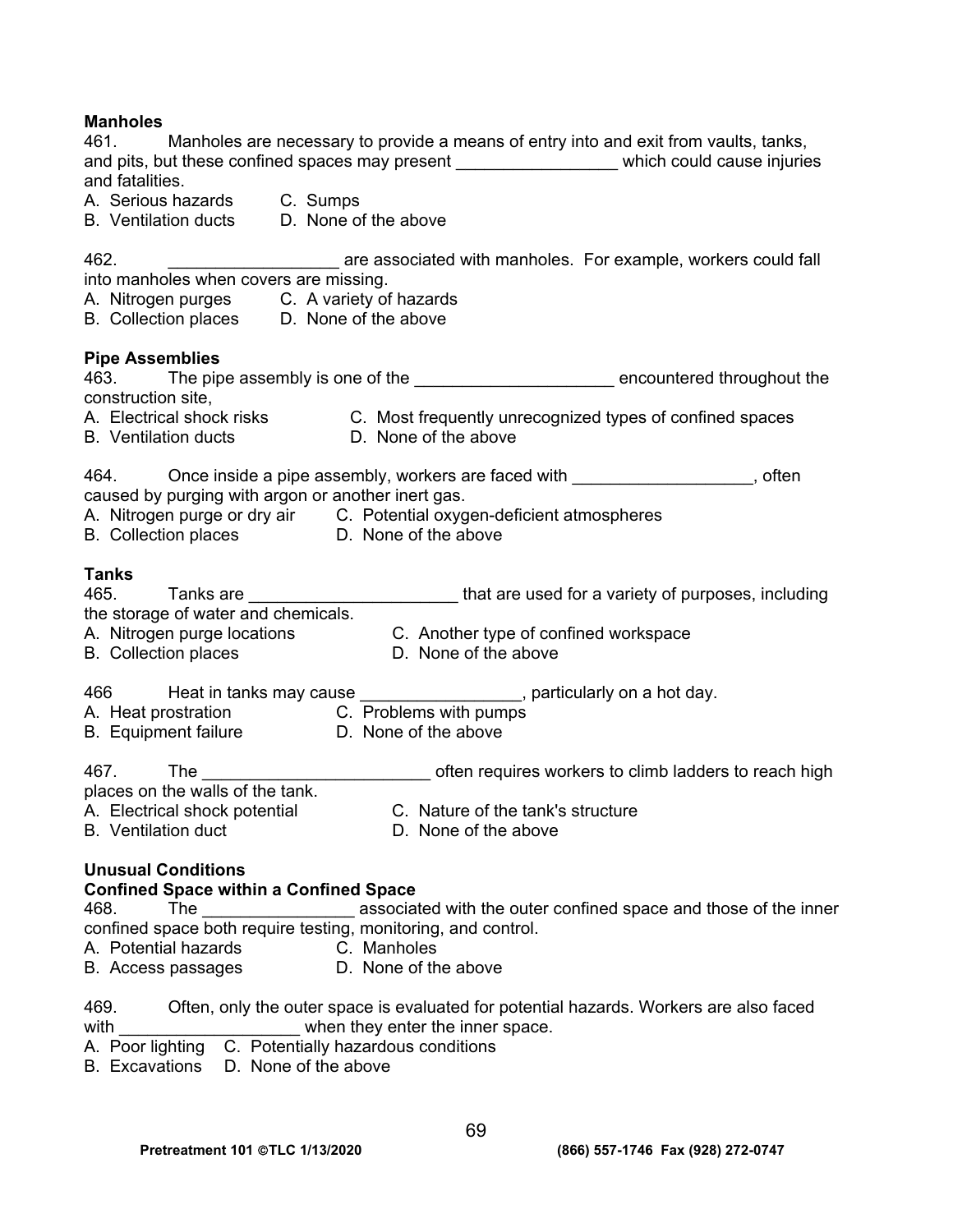470. Workers entering a vessel inside an access pit should do so only after both spaces have been evaluated and

- A. Purged C. Proper control measures established<br>B. Accessed D. None of the above
- D. None of the above

#### **Hazards in One Space Entering another Space**

| 471. | According to the text, during an examination of               | . situations are often |
|------|---------------------------------------------------------------|------------------------|
|      | encountered which are not always easy to evaluate or control. |                        |

- A. Tanks C. Confined spaces in construction
- B. Excavations D. None of the above

472. In a situation where hazards in one space may enter another, a serious problem is that workers working in the "safe" area are not aware of the

- A. Oxygen Level C. Hazards leaking into their area
- B. Access passages D. None of the above

## **Permitted Confined Space Entry Program**

| 473.             | Subpart P (of OSHA's Construction Regulations) applies to all | in the |
|------------------|---------------------------------------------------------------|--------|
| earth's surface. |                                                               |        |

- A. Open excavations C. Pits
- B. Vaults D. None of the above

#### **Permit Required Confined Space Entry General Rules**

- 474. According to the text, only authorized and trained employees may enter a or act as safety watchmen/attendants.
- A. Hazard C. Confined space
- B. Pipe D. None of the above

| 475  | Employees are not permitted to smoke | or near the entrance/exit |
|------|--------------------------------------|---------------------------|
| area |                                      |                           |

- 
- A. Near air and oxygen monitors C. In a confined space
- B. During a side entry **D.** None of the above

476. A watchmen or attendant must be present at all times during  $\blacksquare$ 

- A. Confined space entries C. Air monitoring
- B. Access passages D. None of the above

477. According to the text, constant visual or voice communication will be maintained between the safety watchmen and employees entering

- A. Inner spaces C. A confined space
- B. Access passages D. None of the Above

478. According to the text, no example and will be made or work conducted below

- the level of any hanging material or material that could cause engulfment.
- A. Monitoring of entrant status C. Identification of authorized entrants
- B. Bottom or side entry **D.** None of the above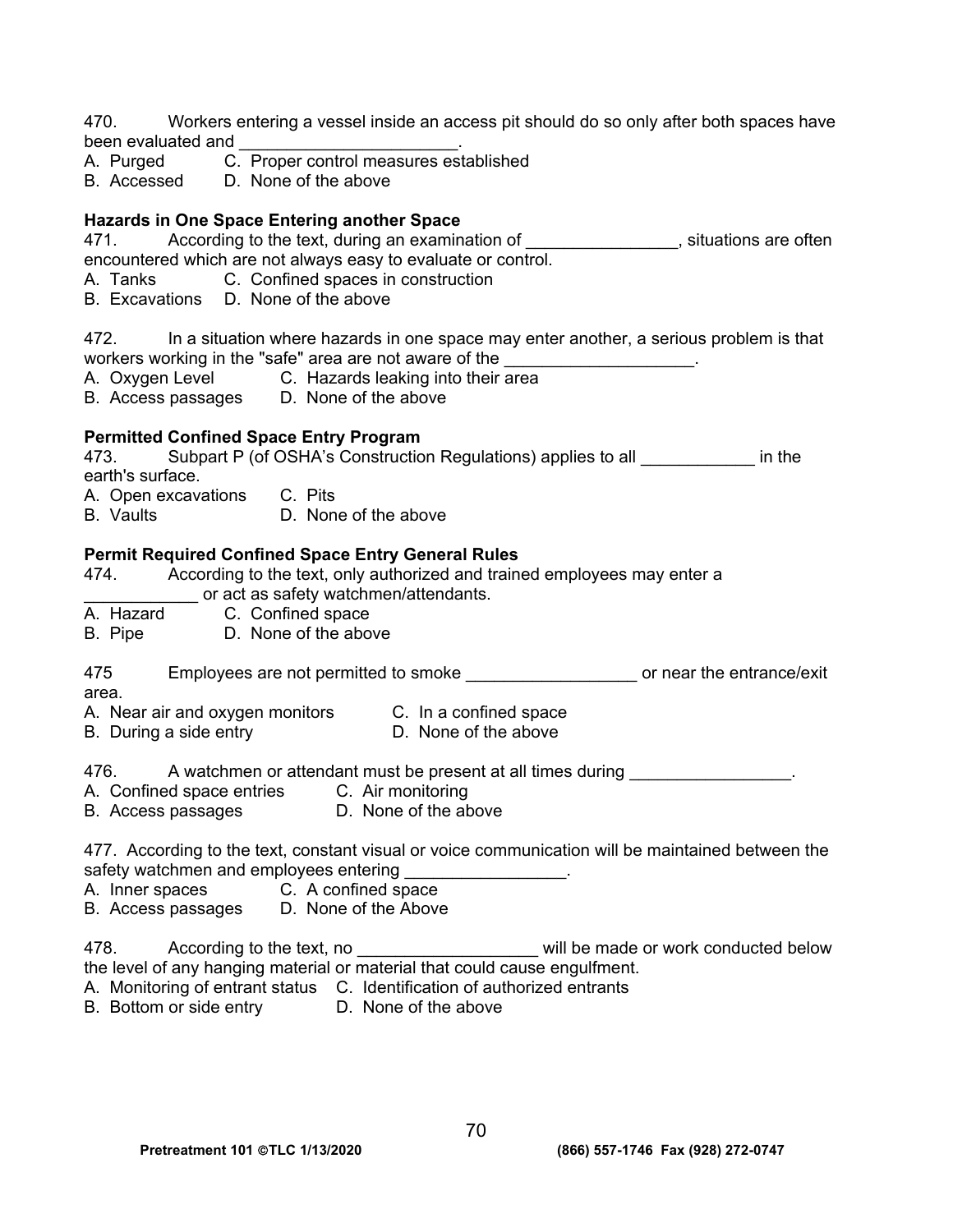479. \_\_\_\_\_\_\_\_\_\_\_\_\_\_\_\_\_\_\_\_\_\_\_\_\_\_\_\_ is required before workers are allowed to enter any permitrequired confined space. Oxygen levels in the confined space must be between 19.5 and 23.5 percent. A. Air and oxygen monitoring C. Communication B. A supervisor **D.** None of the above

480. Air and oxygen monitoring will check the levels of oxygen, explosive gasses, and carbon monoxide. Entry will not be permitted if explosive gas is detected above one-half the

- $\mathcal{L}_\text{max}$  and  $\mathcal{L}_\text{max}$ A. Nitrogen level C. Lower Explosive Limit (LEL)
- B. Argon level D. None of the above

481. When covers are removed, all **Example 20 and Section** will be protected by a barricade to prevent injuries to others.

A. Air and oxygen monitoring C. Openings to confined spaces

B. Side entries **D.** None of the above

#### **Permit Required Confined Space Entry General Rules Confined Space Entry Permits**

482. According to the text, Confined Space Entry Permits must be completed before any employee

- A. Begins work **C. Enters a permit-required confined space** B. Leaves the permit space D. None of the above 483. \_\_\_\_\_\_\_\_\_\_\_\_\_\_\_\_\_\_\_\_ will expire before the shift is completed or if any pre-entry conditions change.
- A. Air and oxygen monitoring C. Confined Space Entry Permits
- B. Project schedules D. None of the above
- 484. **Example 20 All 20 and 20 and 20 and 20 and 20 and 20 and 20 and 20 and 20 and 20 and 20 and 31 and 31 and 31 and 31 and 31 and 31 and 31 and 31 and 31 and 31 and 31 and 31 and 31 and 31 and 31 and 31 and 31 and 31 an**
- A. Air and oxygen monitoring data C. Confined Space Entry Permits

B. Project schedules D. None of the above

# **Confined Space Training and Education**

485. According to the text, OSHA's General Industry Regulation, §1910.146 Permit-required confined spaces, contains requirements for practices and procedures to protect employees in general industry from the hazards of entry into permit-required confined spaces. This regulation does not apply to construction.

A. True B. False

486. According to the text, OSHA's Construction Safety and Health Regulations Part 1926 do not contain a permit-required confined space regulation. Subpart C, §1926.21 Safety training and education specifies training for personnel who are required to enter confined spaces and defines a "confined or enclosed space."

A. True B. False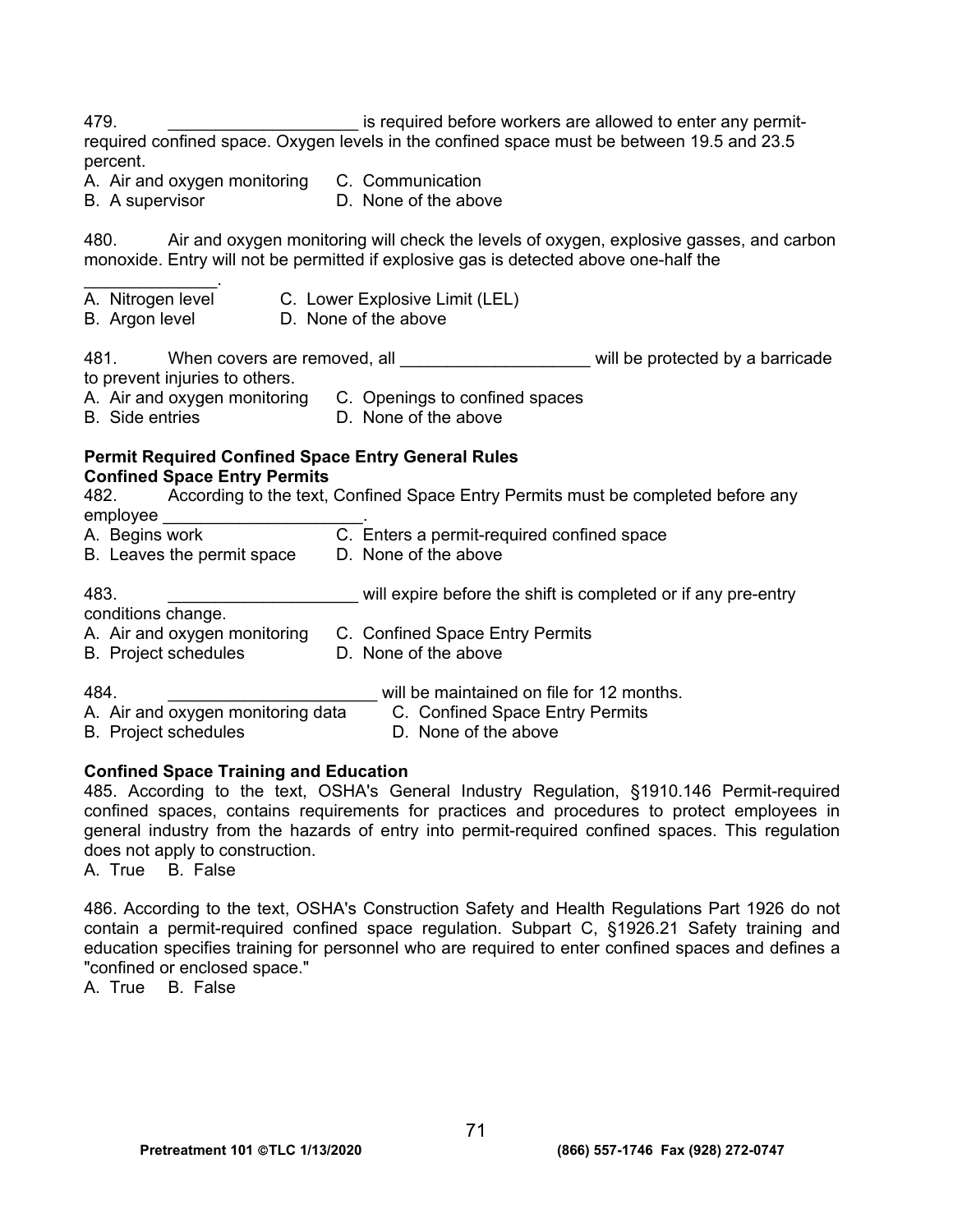#### **§1926.21 Safety training and education. (Partial)**

487. §1926.21(b)(6)(i) states: All employees required to enter into confined or enclosed spaces shall be instructed as to the nature of the hazards involved, the necessary precautions to be taken, and in the use of protective and emergency equipment required. The employer shall comply with any specific regulations that apply to work in dangerous or potentially dangerous areas. A. True B. False

488. According to §1926.21(b)(6)(ii), "\_\_\_\_\_\_\_\_\_\_\_\_\_\_\_\_\_\_\_\_\_\_" means any space having a limited means of egress, which is subject to the accumulation of toxic or flammable contaminants or has an oxygen deficient atmosphere.

- A. Confined or enclosed space C. Hazardous work area
- B. Confined space hazard D. None of the above

489. According to §1926.21(b)(6)(ii), \_\_\_\_\_\_\_\_\_\_\_\_\_\_\_\_\_\_\_\_\_\_\_ include, but are not limited to, storage tanks, process vessels, bins, boilers, ventilation or exhaust ducts, sewers, underground utility vaults, tunnels, and pipelines.

- A. Confined or enclosed spaces C. Hazardous work areas
	-
- B. Confined space hazards **D. None of the above**

490. OSHA's Construction Regulations also contain requirements dealing with **Exercise 2** in underground construction, underground electric transmission and distribution work, excavations, and welding and cutting.

- A. Confined or enclosed spaces C. Hazardous work areas
	-
- B. Confined space hazards **D. None of the above**
- 

491. American National Standard ANSI Z117.1-1989, Safety Requirements for Confined Spaces, provides \_\_\_\_\_\_\_\_\_\_\_\_\_\_\_\_ to be followed while entering, exiting and working in confined spaces at normal atmospheric pressure.

- A. Guidelines C. Minimum safety requirements
- B. Suggestions D. None of the above

## **TRAINING FOR AUTHORIZED ENTRANTS**

492. Each worker must be trained to recognize hazards before entering and must understand the need to perform **to determine if it is safe to enter.** 

- A. A permit review C. Appropriate testing
- B. Plan review D. None of the above

493. Each worker must be taught how to properly use all personal protective equipment required for entry or rescue. Workers must also be taught how to properly use \_\_\_\_\_\_\_\_\_\_\_\_\_\_\_\_\_\_\_\_\_\_\_ and shields.

A. Air monitors C. Protective barriers

B. Tripods D. None of the above

494. Each worker must be trained to evacuate the confined space as rapidly as possible without help whenever ordered by the attendant, whenever  $\_\_$ whenever workers recognize the warning signs of exposure to substances in the confined space.

- A. The shift ends C. An automatic evacuation alarm is activated
- B. The attendant leaves D. None of the above